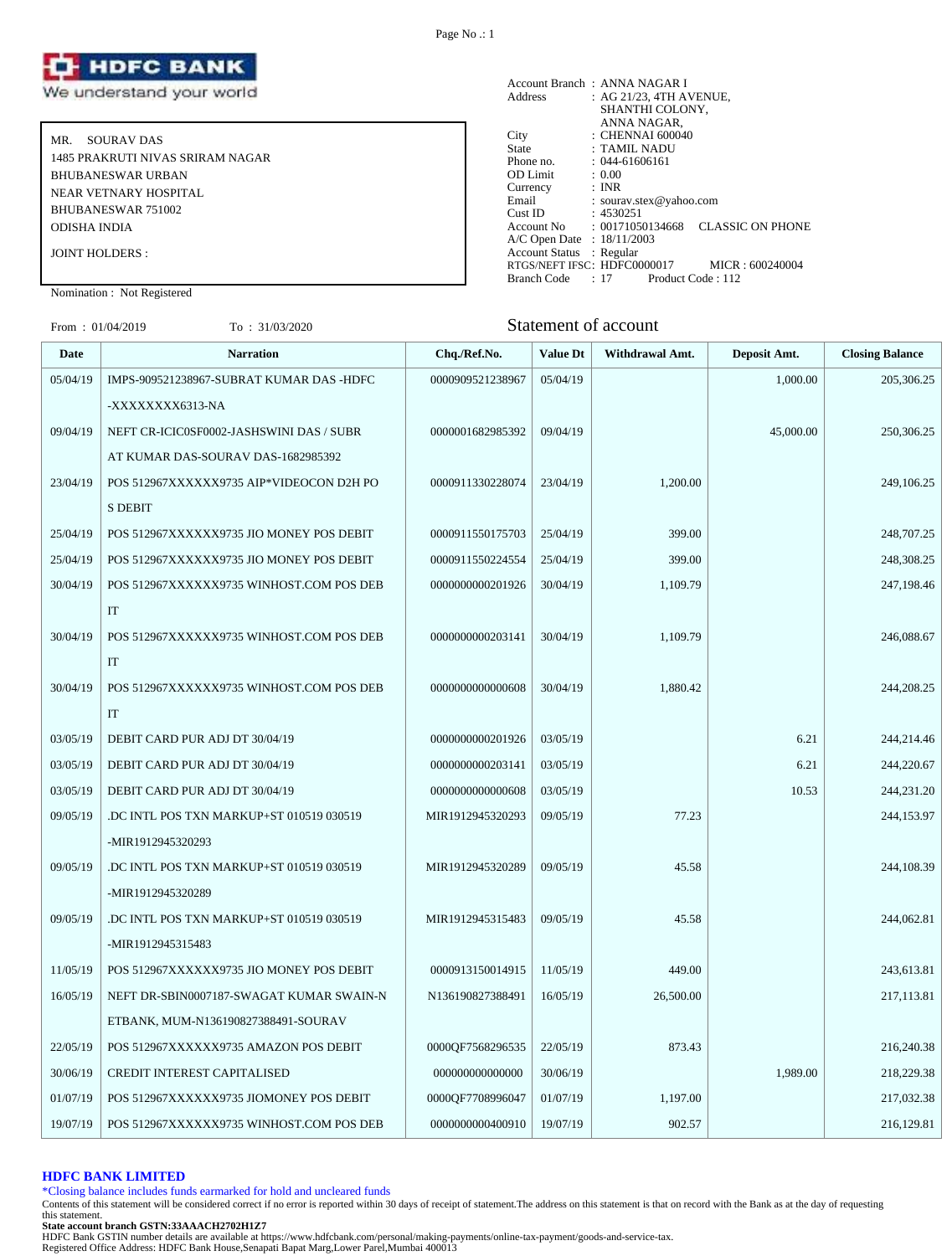

MR. SOURAV DAS 1485 PRAKRUTI NIVAS SRIRAM NAGAR BHUBANESWAR URBAN NEAR VETNARY HOSPITAL BHUBANESWAR 751002 ODISHA INDIA JOINT HOLDERS :

Account Branch : ANNA NAGAR I<br>Address : AG 21/23, 4TH A : AG 21/23, 4TH AVENUE, SHANTHI COLONY, ANNA NAGAR, City : CHENNAI 600040<br>State : TAMIL NADU State : TAMIL NADU<br>Phone no. : 044-61606161  $: 044-61606161$ <br> $: 0.00$ OD Limit :  $0.00$ <br>Currency : INR Currency<br>Email Email : sourav.stex@yahoo.com<br>
Cust ID : 4530251 Cust ID : 4530251<br>Account No : 0017105 : 00171050134668 CLASSIC ON PHONE A/C Open Date : 18/11/2003 Account Status : Regular RTGS/NEFT IFSC: HDFC0000017 MICR : 600240004<br>Branch Code : 17 Product Code : 112 Branch Code : 17

# Nomination : Not Registered

| From: 01/04/2019 | To: $31/03/2020$                         |                  |          | Statement of account |          |            |
|------------------|------------------------------------------|------------------|----------|----------------------|----------|------------|
|                  | $\mathop{\text{IT}}$                     |                  |          |                      |          |            |
| 19/07/19         | POS 512967XXXXXX9735 WINHOST.COM POS DEB | 0000000000602523 | 19/07/19 | 1,092.58             |          | 215,037.23 |
|                  | IT                                       |                  |          |                      |          |            |
| 19/07/19         | POS 512967XXXXXX9735 WINHOSTCOM POS DEBI | 0000000000403437 | 19/07/19 | 7,527.59             |          | 207,509.64 |
|                  | T                                        |                  |          |                      |          |            |
| 23/07/19         | DEBIT CARD PUR ADJ DT 19/07/19           | 0000000000400910 | 23/07/19 |                      | 0.18     | 207,509.82 |
| 23/07/19         | DEBIT CARD PUR ADJ DT 19/07/19           | 0000000000602523 | 23/07/19 |                      | 0.22     | 207,510.04 |
| 23/07/19         | DEBIT CARD PUR ADJ DT 19/07/19           | 0000000000403437 | 23/07/19 |                      | 1.51     | 207,511.55 |
| 27/07/19         | POS 512967XXXXXX9735 RELIANCEJIO POS DEB | 0000QF7803108723 | 27/07/19 | 449.00               |          | 207,062.55 |
|                  | <b>IT</b>                                |                  |          |                      |          |            |
| 29/07/19         | .DC INTL POS TXN MARKUP+ST 200719 230719 | MIR1920878186529 | 29/07/19 | 310.83               |          | 206,751.72 |
|                  | -MIR1920878186529                        |                  |          |                      |          |            |
| 29/07/19         | .DC INTL POS TXN MARKUP+ST 200719 230719 | MIR1920878185747 | 29/07/19 | 37.26                |          | 206,714.46 |
|                  | -MIR1920878185747                        |                  |          |                      |          |            |
| 29/07/19         | .DC INTL POS TXN MARKUP+ST 200719 230719 | MIR1920878185717 | 29/07/19 | 45.11                |          | 206,669.35 |
|                  | -MIR1920878185717                        |                  |          |                      |          |            |
| 03/08/19         | ATW-416021XXXXXX5256-S1ANBB55-KHURDA     | 0000000000009371 | 03/08/19 | 2,000.00             |          | 204,669.35 |
| 06/08/19         | IMPS-921806424513-SUBRAT KUMAR DAS & J-H | 0000921806424513 | 06/08/19 |                      | 5,000.00 | 209,669.35 |
|                  | DFC-XXXXXXXX2532-                        |                  |          |                      |          |            |
| 22/08/19         | IB FUNDS TRANSFER DR-00651600001485      | IB22191910197137 | 22/08/19 | 4,000.00             |          | 205,669.35 |
| 30/08/19         | POS 416021XXXXXX5256 MOLLIE *EU BLUE POS | 0000924206699897 | 30/08/19 | 2,319.50             |          | 203,349.85 |
|                  | <b>DEBIT</b>                             |                  |          |                      |          |            |
| 01/09/19         | DEBIT CARD PUR ADJ DT 30/08/19           | 0000924206699897 | 01/09/19 |                      | 15.47    | 203,365.32 |
| 07/09/19         | .DC INTL POS TXN MARKUP+ST 300819 010919 | MIR1924946724997 | 07/09/19 | 95.16                |          | 203,270.16 |
|                  | -MIR1924946724997                        |                  |          |                      |          |            |
| 09/09/19         | POS 416021XXXXXX5256 WINHOST.COM POS DEB | 0000925202200133 | 09/09/19 | 1,142.56             |          | 202,127.60 |
|                  | <b>IT</b>                                |                  |          |                      |          |            |
| 09/09/19         | POS 416021XXXXXX5256 WINHOST.COM POS DEB | 0000925206401654 | 09/09/19 | 1,142.56             |          | 200,985.04 |
|                  | IT                                       |                  |          |                      |          |            |

**HDFC BANK LIMITED** \*Closing balance includes funds earmarked for hold and uncleared funds

Contents of this statement will be considered correct if no error is reported within 30 days of receipt of statement.The address on this statement is that on record with the Bank as at the day of requesting this statement.

11/09/19 DEBIT CARD PUR ADJ DT 09/09/19 0000925202200133 11/09/19 3.12 200,988.16 11/09/19 DEBIT CARD PUR ADJ DT 09/09/19 0000925206401654 11/09/19 3.12 200,991.28 13/09/19 DC INTL POS TXN MARKUP+ST 090919 110919 | MIR1925661899491 | 13/09/19 | 47.06 | 200,944.22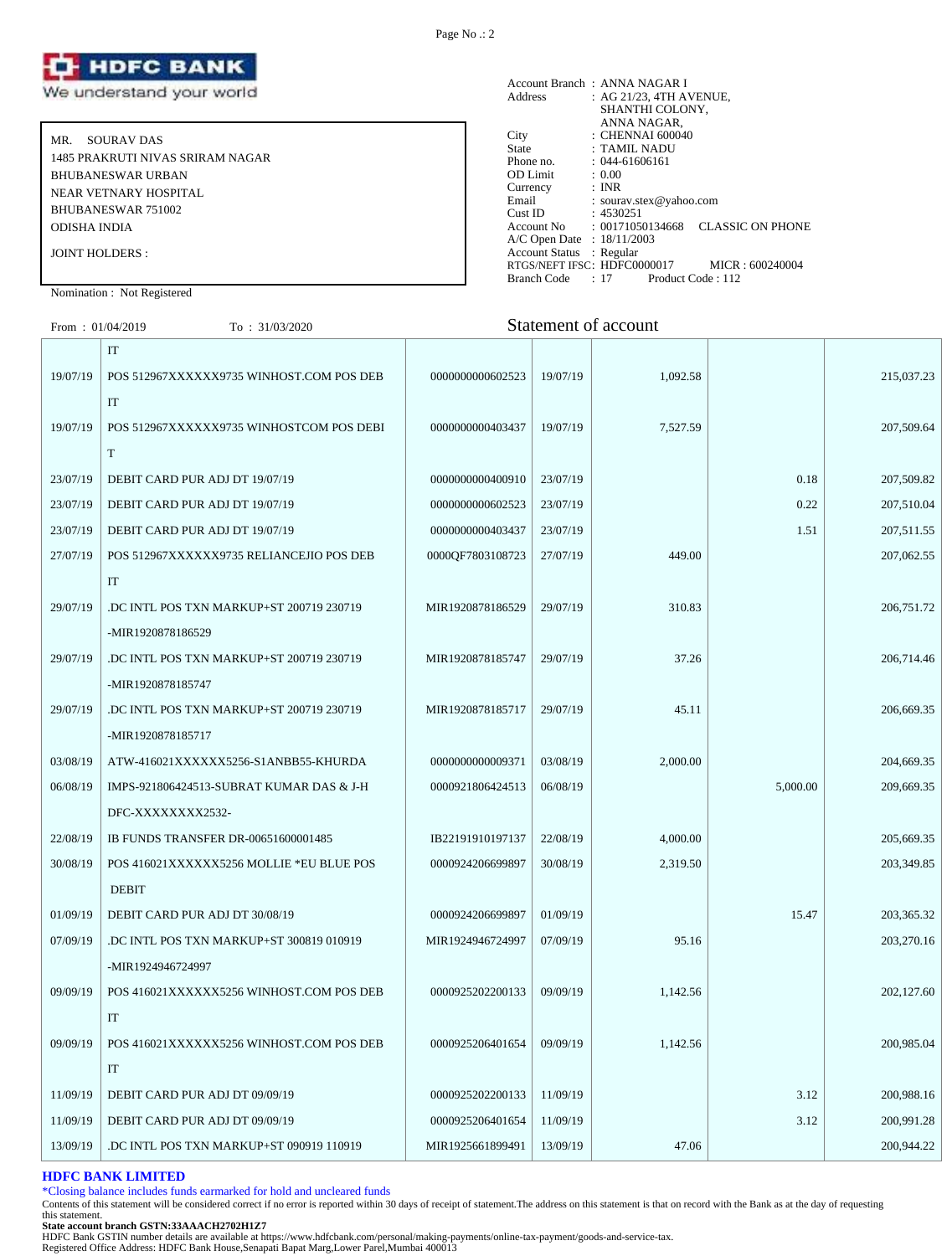

MR. SOURAV DAS 1485 PRAKRUTI NIVAS SRIRAM NAGAR BHUBANESWAR URBAN NEAR VETNARY HOSPITAL BHUBANESWAR 751002 ODISHA INDIA JOINT HOLDERS :

Account Branch : ANNA NAGAR I Address : AG 21/23, 4TH AVENUE, SHANTHI COLONY, ANNA NAGAR, City : CHENNAI 600040 State : TAMIL NADU Phone no. : 044-61606161<br>OD Limit : 0.00 OD Limit :  $0.00$ <br>Currency : INR Currency<br>Email Email : sourav.stex@yahoo.com<br>Cust ID : 4530251 Cust ID : 4530251 Account No : 00171050134668 CLASSIC ON PHONE A/C Open Date : 18/11/2003 Account Status : Regular RTGS/NEFT IFSC: HDFC0000017 MICR : 600240004<br>Branch Code : 17 Product Code : 112 Branch Code : 17

# Nomination : Not Registered

| From: $01/04/2019$ | To: 31/03/2020                           |                  |          | Statement of account |       |              |
|--------------------|------------------------------------------|------------------|----------|----------------------|-------|--------------|
|                    | -MIR1925661899491                        |                  |          |                      |       |              |
| 13/09/19           | DC INTL POS TXN MARKUP+ST 090919 110919  | MIR1925661905543 | 13/09/19 | 47.06                |       | 200,897.16   |
|                    | -MIR1925661905543                        |                  |          |                      |       |              |
| 13/09/19           | POS 416021XXXXXX5256 WINHOST.COM POS DEB | 0000925607601159 | 13/09/19 | 2,272.26             |       | 198,624.90   |
|                    | $\rm IT$                                 |                  |          |                      |       |              |
| 13/09/19           | POS 416021XXXXXX5256 WINHOST.COM POS DEB | 0000925607403038 | 13/09/19 | 2,272.26             |       | 196,352.64   |
|                    | IT                                       |                  |          |                      |       |              |
| 13/09/19           | POS 416021XXXXXX5256 WINHOST.COM POS DEB | 0000925614400760 | 13/09/19 | 2,272.26             |       | 194,080.38   |
|                    | IT                                       |                  |          |                      |       |              |
| 13/09/19           | POS 416021XXXXXX5256 WINHOST.COM POS DEB | 0000925614002959 | 13/09/19 | 2,272.26             |       | 191,808.12   |
|                    | IT                                       |                  |          |                      |       |              |
| 13/09/19           | POS 416021XXXXXX5256 WINHOST.COM POS DEB | 0000925614202539 | 13/09/19 | 2,272.26             |       | 189,535.86   |
|                    | IT                                       |                  |          |                      |       |              |
| 17/09/19           | DEBIT CARD PUR ADJ DT 13/09/19           | 0000925614400760 | 17/09/19 |                      | 13.65 | 189,549.51   |
| 17/09/19           | DEBIT CARD PUR ADJ DT 13/09/19           | 0000925614002959 | 17/09/19 |                      | 13.65 | 189,563.16   |
| 17/09/19           | DEBIT CARD PUR ADJ DT 13/09/19           | 0000925614202539 | 17/09/19 |                      | 13.65 | 189,576.81   |
| 17/09/19           | DEBIT CARD PUR ADJ DT 13/09/19           | 0000925607403038 | 17/09/19 |                      | 13.65 | 189,590.46   |
| 17/09/19           | DEBIT CARD PUR ADJ DT 13/09/19           | 0000925607601159 | 17/09/19 |                      | 13.65 | 189,604.11   |
| 18/09/19           | 1XSFHRJGCZMSGF9KGV/AMAZONSELLER1         | 0000192618271761 | 18/09/19 | 3,686.00             |       | 185,918.11   |
| 19/09/19           | .DC INTL POS TXN MARKUP+ST 130919 170919 | MIR1926278526642 | 19/09/19 | 93.27                |       | 185,824.84   |
|                    | -MIR1926278526642                        |                  |          |                      |       |              |
| 19/09/19           | .DC INTL POS TXN MARKUP+ST 130919 170919 | MIR1926278554269 | 19/09/19 | 93.27                |       | 185,731.57   |
|                    | -MIR1926278554269                        |                  |          |                      |       |              |
| 19/09/19           | DC INTL POS TXN MARKUP+ST 130919 170919  | MIR1926278554717 | 19/09/19 | 93.27                |       | 185,638.30   |
|                    | -MIR1926278554717                        |                  |          |                      |       |              |
| 19/09/19           | .DC INTL POS TXN MARKUP+ST 130919 170919 | MIR1926278554198 | 19/09/19 | 93.27                |       | 185,545.03   |
|                    | -MIR1926278554198                        |                  |          |                      |       |              |
| 19/09/19           | DC INTL POS TXN MARKUP+ST 130919 170919  | MIR1926278526858 | 19/09/19 | 93.27                |       | 185,451.76   |
|                    | -MIR1926278526858                        |                  |          |                      |       |              |
| 20/09/19           | POS 416021XXXXXX5256 WINHOST.COM POS DEB | 0000926302000504 | 20/09/19 | 2,266.01             |       | 183, 185. 75 |

#### **HDFC BANK LIMITED**

IT

\*Closing balance includes funds earmarked for hold and uncleared funds

Contents of this statement will be considered correct if no error is reported within 30 days of receipt of statement.The address on this statement is that on record with the Bank as at the day of requesting this statement.

20/09/19 POS 416021XXXXXX5256 RYLSUNGENINS POS DE 0000QF8000379305 20/09/19 2,817.00 180,368.75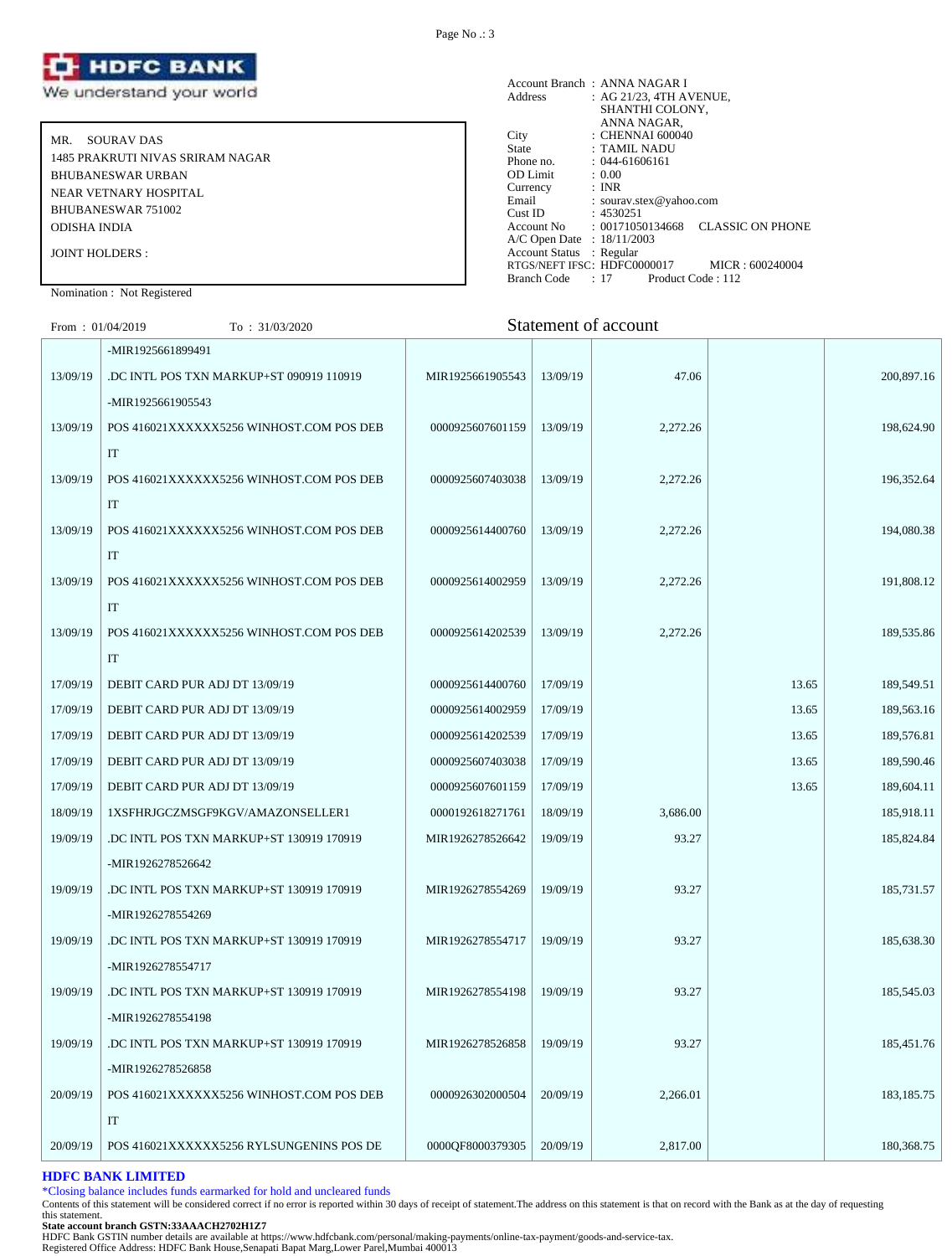

MR. SOURAV DAS 1485 PRAKRUTI NIVAS SRIRAM NAGAR BHUBANESWAR URBAN NEAR VETNARY HOSPITAL BHUBANESWAR 751002 ODISHA INDIA JOINT HOLDERS :

Account Branch : ANNA NAGAR I<br>Address : AG 21/23, 4TH A  $AC$  21/23, 4TH AVENUE, SHANTHI COLONY, ANNA NAGAR, City : CHENNAI 600040 State : TAMIL NADU Phone no. : 044-61606161<br>OD Limit : 0.00 OD Limit :  $0.00$ <br>Currency : INR Currency<br>Email Email : sourav.stex@yahoo.com<br>Cust ID : 4530251 Cust ID : 4530251<br>Account No : 0017105 : 00171050134668 CLASSIC ON PHONE A/C Open Date : 18/11/2003 Account Status : Regular RTGS/NEFT IFSC: HDFC0000017 MICR : 600240004<br>Branch Code : 17 Product Code : 112 Branch Code : 17

# Nomination : Not Registered

| From: $01/04/2019$ | To: 31/03/2020                           |                  |          | Statement of account |           |              |
|--------------------|------------------------------------------|------------------|----------|----------------------|-----------|--------------|
|                    | <b>BIT</b>                               |                  |          |                      |           |              |
| 20/09/19           | IMPS-926310383246-SUBRAT KUMAR DAS & J-H | 0000926310383246 | 20/09/19 |                      | 20,000.00 | 200, 368. 75 |
|                    | DFC-XXXXXXXX2532-                        |                  |          |                      |           |              |
| 20/09/19           | POS 416021XXXXXX5256 RYLSUNGENINS POS DE | 0000QF8000550723 | 20/09/19 | 14,771.00            |           | 185,597.75   |
|                    | BIT                                      |                  |          |                      |           |              |
| 21/09/19           | POS 416021XXXXXX5256 WINHOST.COM POS DEB | 0000926321602817 | 21/09/19 | 2,266.01             |           | 183,331.74   |
|                    | IT                                       |                  |          |                      |           |              |
| 21/09/19           | POS 416021XXXXXX5256 WINHOST.COM POS DEB | 0000926322400810 | 21/09/19 | 3,390.57             |           | 179,941.17   |
|                    | IT                                       |                  |          |                      |           |              |
| 21/09/19           | POS 416021XXXXXX5256 WINHOST.COM POS DEB | 0000926322200970 | 21/09/19 | 1,130.19             |           | 178,810.98   |
|                    | IT                                       |                  |          |                      |           |              |
| 21/09/19           | POS 416021XXXXXX5256 WINHOST.COM POS DEB | 0000926409403024 | 21/09/19 | 1,130.19             |           | 177,680.79   |
|                    | IT                                       |                  |          |                      |           |              |
| 21/09/19           | POS 416021XXXXXX5256 WINHOST.COM POS DEB | 0000926409403025 | 21/09/19 | 1,130.19             |           | 176,550.60   |
|                    | IT                                       |                  |          |                      |           |              |
| 23/09/19           | POS 416021XXXXXX5256 WINHOST.COM POS DEB | 0000926611402624 | 23/09/19 | 1,130.19             |           | 175,420.41   |
|                    | IT                                       |                  |          |                      |           |              |
| 23/09/19           | POS 416021XXXXXX5256 WINHOST.COM POS DEB | 0000926611200364 | 23/09/19 | 1,130.19             |           | 174,290.22   |
|                    | IT                                       |                  |          |                      |           |              |
| 24/09/19           | POS 416021XXXXXX5256 WINHOST.COM POS DEB | 0000926709201994 | 24/09/19 | 2,256.89             |           | 172,033.33   |
|                    | IT                                       |                  |          |                      |           |              |
| 24/09/19           | DEBIT CARD PUR ADJ DT 20/09/19           | 0000926302000504 | 24/09/19 |                      | 5.63      | 172,038.96   |
| 24/09/19           | DEBIT CARD PUR ADJ DT 21/09/19           | 0000926321602817 | 24/09/19 |                      | 5.63      | 172,044.59   |
| 26/09/19           | DEBIT CARD PUR ADJ DT 23/09/19           | 0000926611402624 | 26/09/19 |                      | 2.66      | 172,047.25   |
| 26/09/19           | DEBIT CARD PUR ADJ DT 23/09/19           | 0000926611200364 | 26/09/19 |                      | 2.66      | 172,049.91   |
| 27/09/19           | .DC INTL POS TXN MARKUP+ST 200919 240919 | MIR1927094979469 | 27/09/19 | 93.35                |           | 171,956.56   |
|                    | -MIR1927094979469                        |                  |          |                      |           |              |
| 27/09/19           | .DC INTL POS TXN MARKUP+ST 210919 240919 | MIR1927094975653 | 27/09/19 | 93.35                |           | 171,863.21   |
|                    | -MIR1927094975653                        |                  |          |                      |           |              |
| 27/09/19           | .DC INTL POS TXN MARKUP+ST 210919 240919 | MIR1927094979483 | 27/09/19 | 46.68                |           | 171,816.53   |
|                    | -MIR1927094979483                        |                  |          |                      |           |              |

#### **HDFC BANK LIMITED**

\*Closing balance includes funds earmarked for hold and uncleared funds

Contents of this statement will be considered correct if no error is reported within 30 days of receipt of statement.The address on this statement is that on record with the Bank as at the day of requesting this statement.

27/09/19 DC INTL POS TXN MARKUP+ST 210919 240919 MIR1927094983476 27/09/19 46.68 171,769.85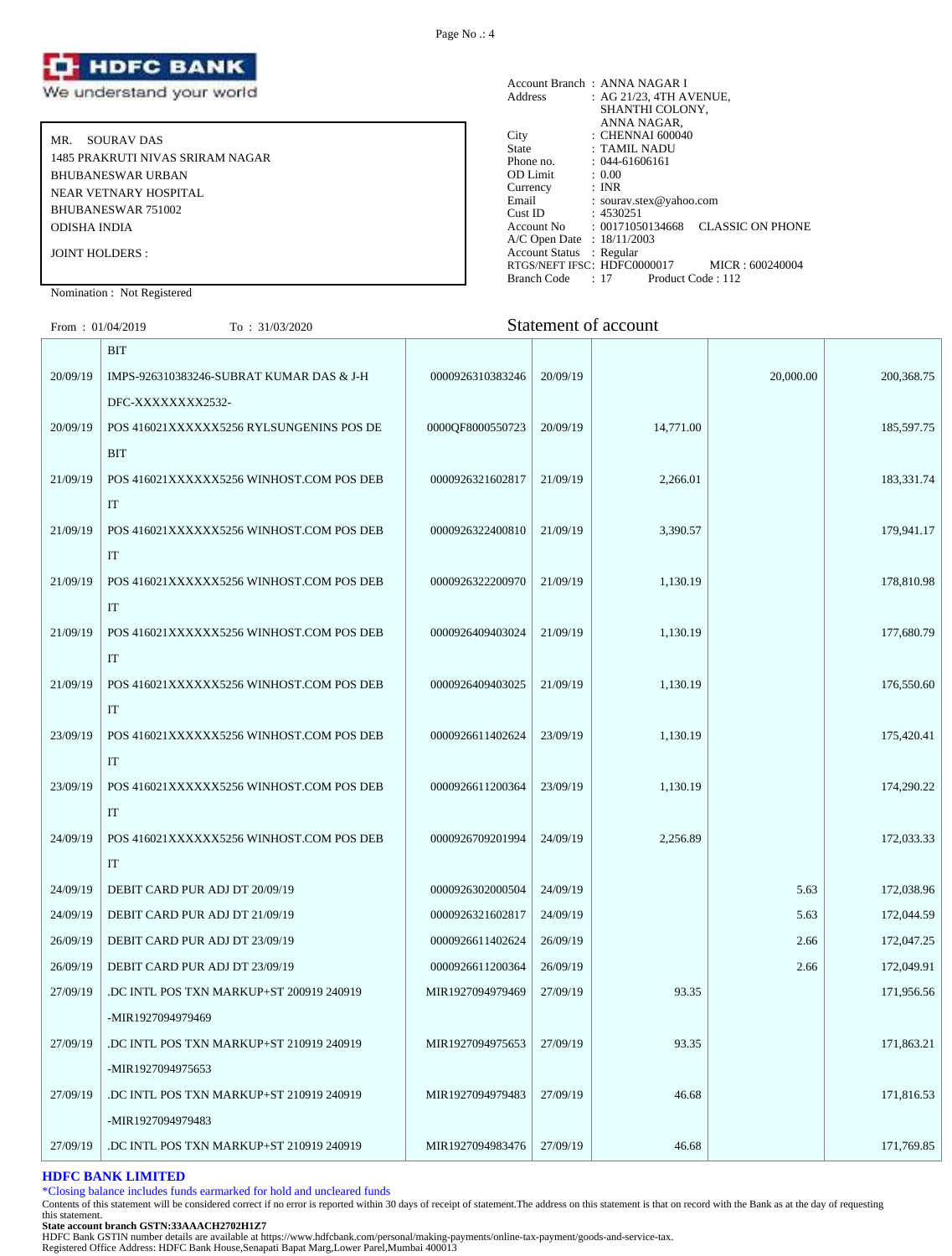

MR. SOURAV DAS 1485 PRAKRUTI NIVAS SRIRAM NAGAR BHUBANESWAR URBAN NEAR VETNARY HOSPITAL BHUBANESWAR 751002 ODISHA INDIA JOINT HOLDERS :

#### Account Branch : ANNA NAGAR I Address : AG 21/23, 4TH AVENUE, SHANTHI COLONY, ANNA NAGAR, City : CHENNAI 600040 State : TAMIL NADU Phone no. : 044-61606161<br>
OD Limit : 0.00<br>
Currency : INR OD Limit Currency<br>Email : sourav.stex@yahoo.com Cust ID : 4530251 Account No : 00171050134668 CLASSIC ON PHONE A/C Open Date : 18/11/2003 Account Status : Regular RTGS/NEFT IFSC: HDFC0000017 MICR : 600240004<br>Branch Code : 17 Product Code : 112 Branch Code : 17

# Nomination : Not Registered

# From : 01/04/2019 To : 31/03/2020 Statement of account

|          | -MIR1927094983476                        |                  |          |          |          |              |
|----------|------------------------------------------|------------------|----------|----------|----------|--------------|
| 27/09/19 | DC INTL POS TXN MARKUP+ST 210919 240919  | MIR1927094983471 | 27/09/19 | 46.68    |          | 171,723.17   |
|          | -MIR1927094983471                        |                  |          |          |          |              |
| 27/09/19 | DC INTL POS TXN MARKUP+ST 210919 240919  | MIR1927094975660 | 27/09/19 | 140.03   |          | 171,583.14   |
|          | -MIR1927094975660                        |                  |          |          |          |              |
| 27/09/19 | DEBIT CARD PUR ADJ DT 24/09/19           | 0000926709201994 | 27/09/19 | 1.19     |          | 171,581.95   |
| 28/09/19 | POS 416021XXXXXX5256 JIO MONEY POS DEBIT | 0000927140035417 | 28/09/19 | 449.00   |          | 171,132.95   |
| 28/09/19 | POS 416021XXXXXX5256 VODAFONE POS DEBIT  | 0000927104519781 | 28/09/19 | 398.00   |          | 170,734.95   |
| 29/09/19 | POS 416021XXXXXX5256 WINHOST.COM POS DEB | 0000927204201367 | 29/09/19 | 2,253.00 |          | 168,481.95   |
|          | IT                                       |                  |          |          |          |              |
| 29/09/19 | POS 416021XXXXXX5256 WINHOST.COM POS DEB | 0000927205001774 | 29/09/19 | 1,126.50 |          | 167, 355.45  |
|          | IT                                       |                  |          |          |          |              |
| 01/10/19 | CREDIT INTEREST CAPITALISED              | 000000000000000  | 30/09/19 |          | 1,792.00 | 169, 147. 45 |
| 01/10/19 | .DC INTL POS TXN MARKUP+ST 230919 260919 | MIR1927497116536 | 01/10/19 | 46.56    |          | 169,100.89   |
|          | -MIR1927497116536                        |                  |          |          |          |              |
| 01/10/19 | .DC INTL POS TXN MARKUP+ST 230919 260919 | MIR1927497018912 | 01/10/19 | 46.56    |          | 169,054.33   |
|          | -MIR1927497018912                        |                  |          |          |          |              |
| 01/10/19 | DC INTL POS TXN MARKUP+ST 240919 270919  | MIR1927497966594 | 01/10/19 | 93.25    |          | 168,961.08   |
|          | -MIR1927497966594                        |                  |          |          |          |              |
| 10/10/19 | .DC INTL POS TXN MARKUP+ST 290919 011019 | MIR1927910770240 | 10/10/19 | 46.53    |          | 168,914.55   |
|          | -MIR1927910770240                        |                  |          |          |          |              |
| 10/10/19 | DC INTL POS TXN MARKUP+ST 290919 011019  | MIR1927910770232 | 10/10/19 | 93.06    |          | 168,821.49   |
|          | -MIR1927910770232                        |                  |          |          |          |              |
| 20/10/19 | POS 416021XXXXXX5256 WINHOST.COM POS DEB | 0000929317403017 | 21/10/19 | 1,131.74 |          | 167,689.75   |
|          | IT                                       |                  |          |          |          |              |
| 20/10/19 | POS 416021XXXXXX5256 WINHOST.COM POS DEB | 0000929317203873 | 21/10/19 | 1,131.74 |          | 166,558.01   |
|          | IT                                       |                  |          |          |          |              |
| 20/10/19 | POS 416021XXXXXX5256 WINHOST.COM POS DEB | 0000929317202766 | 21/10/19 | 2,263.47 |          | 164,294.54   |
|          | IT                                       |                  |          |          |          |              |
| 20/10/19 | POS 416021XXXXXX5256 WINHOST.COM POS DEB | 0000929317402942 | 21/10/19 | 2,263.47 |          | 162,031.07   |
|          | IT                                       |                  |          |          |          |              |
| 20/10/19 | POS 416021XXXXXX5256 WINHOST.COM POS DEB | 0000929317005603 | 21/10/19 | 2,263.47 |          | 159,767.60   |
|          |                                          |                  |          |          |          |              |

# **HDFC BANK LIMITED**

\*Closing balance includes funds earmarked for hold and uncleared funds

Contents of this statement will be considered correct if no error is reported within 30 days of receipt of statement.The address on this statement is that on record with the Bank as at the day of requesting this statement.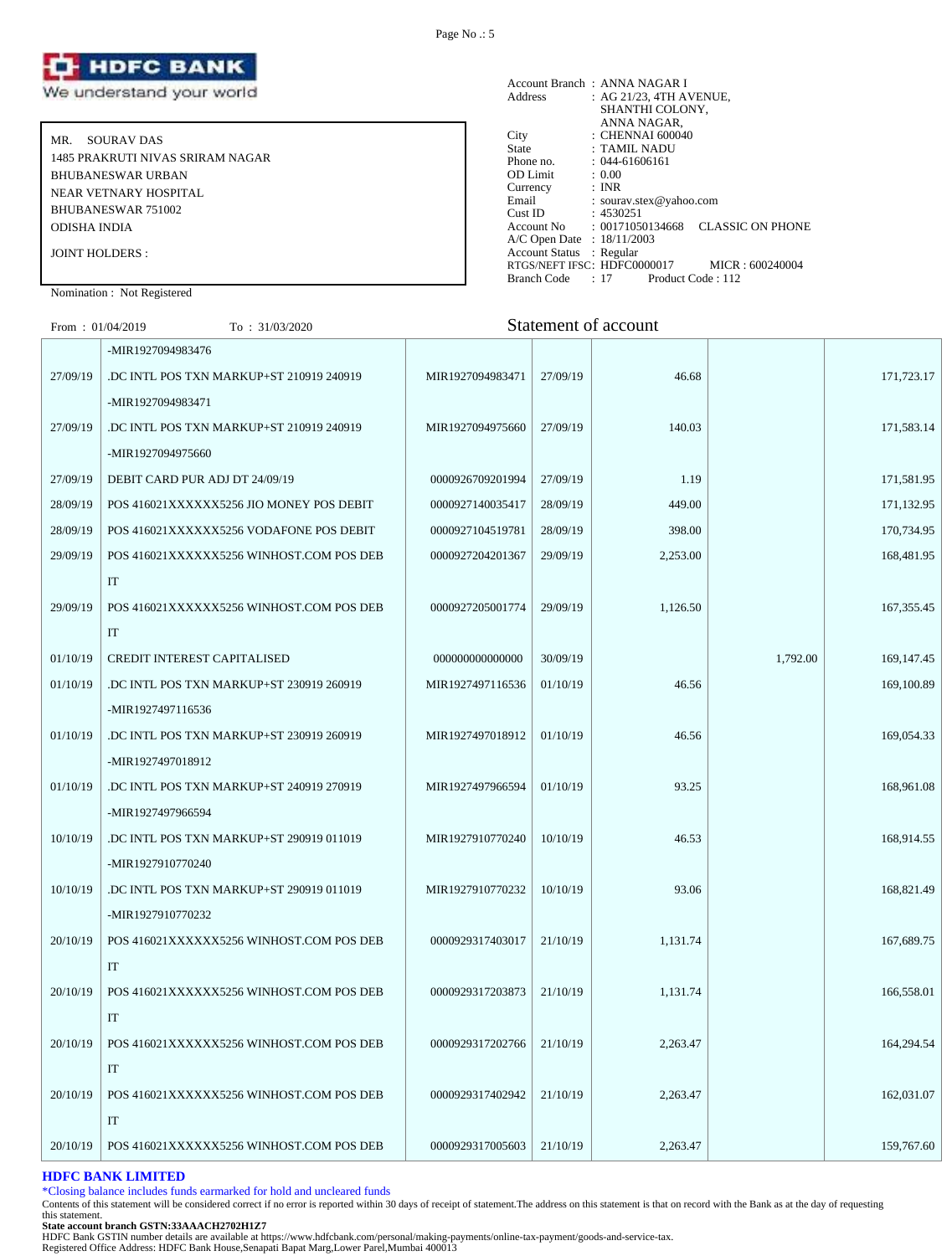

MR. SOURAV DAS 1485 PRAKRUTI NIVAS SRIRAM NAGAR BHUBANESWAR URBAN NEAR VETNARY HOSPITAL BHUBANESWAR 751002 ODISHA INDIA JOINT HOLDERS :

|                            | Account Branch: ANNA NAGAR I                                           |
|----------------------------|------------------------------------------------------------------------|
| Address                    | : AG 21/23, 4TH AVENUE,                                                |
|                            | SHANTHI COLONY.                                                        |
|                            | ANNA NAGAR,                                                            |
| City                       | : CHENNAI 600040                                                       |
| State                      | : TAMIL NADU                                                           |
| Phone no.                  | $: 044 - 61606161$                                                     |
| <b>OD</b> Limit            | : 0.00                                                                 |
| Currency                   | : INR                                                                  |
| Email                      | : sourav.stex@yahoo.com                                                |
| Cust ID                    | : 4530251                                                              |
|                            | <b>CLASSIC ON PHONE</b><br>$\text{Account No} \qquad : 00171050134668$ |
| A/C Open Date : 18/11/2003 |                                                                        |
| Account Status : Regular   |                                                                        |
|                            | RTGS/NEFT IFSC: HDFC0000017<br>MICR: 600240004                         |
| <b>Branch Code</b>         | : 17<br>Product Code: 112                                              |

Nomination : Not Registered

| From: $01/04/2019$ | To: $31/03/2020$                                                             |                  |          | Statement of account |      |            |
|--------------------|------------------------------------------------------------------------------|------------------|----------|----------------------|------|------------|
| 20/10/19           | $\ensuremath{\mathsf{IT}}$<br>POS 416021XXXXXX5256 WINHOST.COM POS DEB<br>IT | 0000929317200859 | 21/10/19 | 2,263.47             |      | 157,504.13 |
| 20/10/19           | POS 416021XXXXXX5256 WINHOST.COM POS DEB<br>$\ensuremath{\text{IT}}$         | 0000929318603901 | 21/10/19 | 2,263.47             |      | 155,240.66 |
| 21/10/19           | POS 416021XXXXXX5256 WINHOST.COM POS DEB<br>$\ensuremath{\text{IT}}$         | 0000929418005205 | 21/10/19 | 2,263.47             |      | 152,977.19 |
| 21/10/19           | POS 416021XXXXXX5256 WINHOST.COM POS DEB<br>$\ensuremath{\text{IT}}$         | 0000929418603648 | 21/10/19 | 2,263.47             |      | 150,713.72 |
| 22/10/19           | POS 416021XXXXXX5256 WINHOST.COM POS DEB<br>IT                               | 0000929500603736 | 22/10/19 | 2,263.15             |      | 148,450.57 |
| 22/10/19           | POS 416021XXXXXX5256 RELIANCEJIO POS DEB<br>IT                               | 0000RF8122239056 | 22/10/19 | 459.00               |      | 147,991.57 |
| 23/10/19           | POS 416021XXXXXX5256 WINHOST.COM POS DEB<br>IT                               | 0000929601203721 | 23/10/19 | 2,253.80             |      | 145,737.77 |
| 23/10/19           | POS 416021XXXXXX5256 WINHOST.COM POS DEB<br>IT                               | 0000929601601620 | 23/10/19 | 2,253.80             |      | 143,483.97 |
| 23/10/19           | POS 416021XXXXXX5256 WINHOST.COM POS DEB<br>IT                               | 0000929601200543 | 23/10/19 | 2,253.80             |      | 141,230.17 |
| 23/10/19           | POS 416021XXXXXX5256 WINHOST.COM POS DEB<br>IT                               | 0000929602404588 | 23/10/19 | 2,253.80             |      | 138,976.37 |
| 23/10/19           | POS 416021XXXXXX5256 WINHOST.COM POS DEB<br>IT                               | 0000929602203811 | 23/10/19 | 2,253.80             |      | 136,722.57 |
| 23/10/19           | POS 416021XXXXXX5256 WINHOST.COM POS DEB<br>IT                               | 0000929604601808 | 23/10/19 | 2,253.80             |      | 134,468.77 |
| 23/10/19           | POS 416021XXXXXX5256 WINHOST.COM POS DEB<br>IT                               | 0000929605001426 | 23/10/19 | 2,253.80             |      | 132,214.97 |
| 23/10/19           | DEBIT CARD PUR ADJ DT 20/10/19                                               | 0000929317203873 | 23/10/19 |                      | 0.16 | 132,215.13 |
| 23/10/19           | DEBIT CARD PUR ADJ DT 20/10/19                                               | 0000929317402942 | 23/10/19 |                      | 0.32 | 132,215.45 |
| 23/10/19           | DEBIT CARD PUR ADJ DT 20/10/19                                               | 0000929317202766 | 23/10/19 |                      | 0.32 | 132,215.77 |
| 23/10/19           | DEBIT CARD PUR ADJ DT 20/10/19                                               | 0000929317005603 | 23/10/19 |                      | 0.32 | 132,216.09 |

#### **HDFC BANK LIMITED**

\*Closing balance includes funds earmarked for hold and uncleared funds

Contents of this statement will be considered correct if no error is reported within 30 days of receipt of statement.The address on this statement is that on record with the Bank as at the day of requesting this statement.

23/10/19 DEBIT CARD PUR ADJ DT 20/10/19  $\Big|$  0000929318603901 23/10/19  $\Big|$  0.32 0.32 132,216.41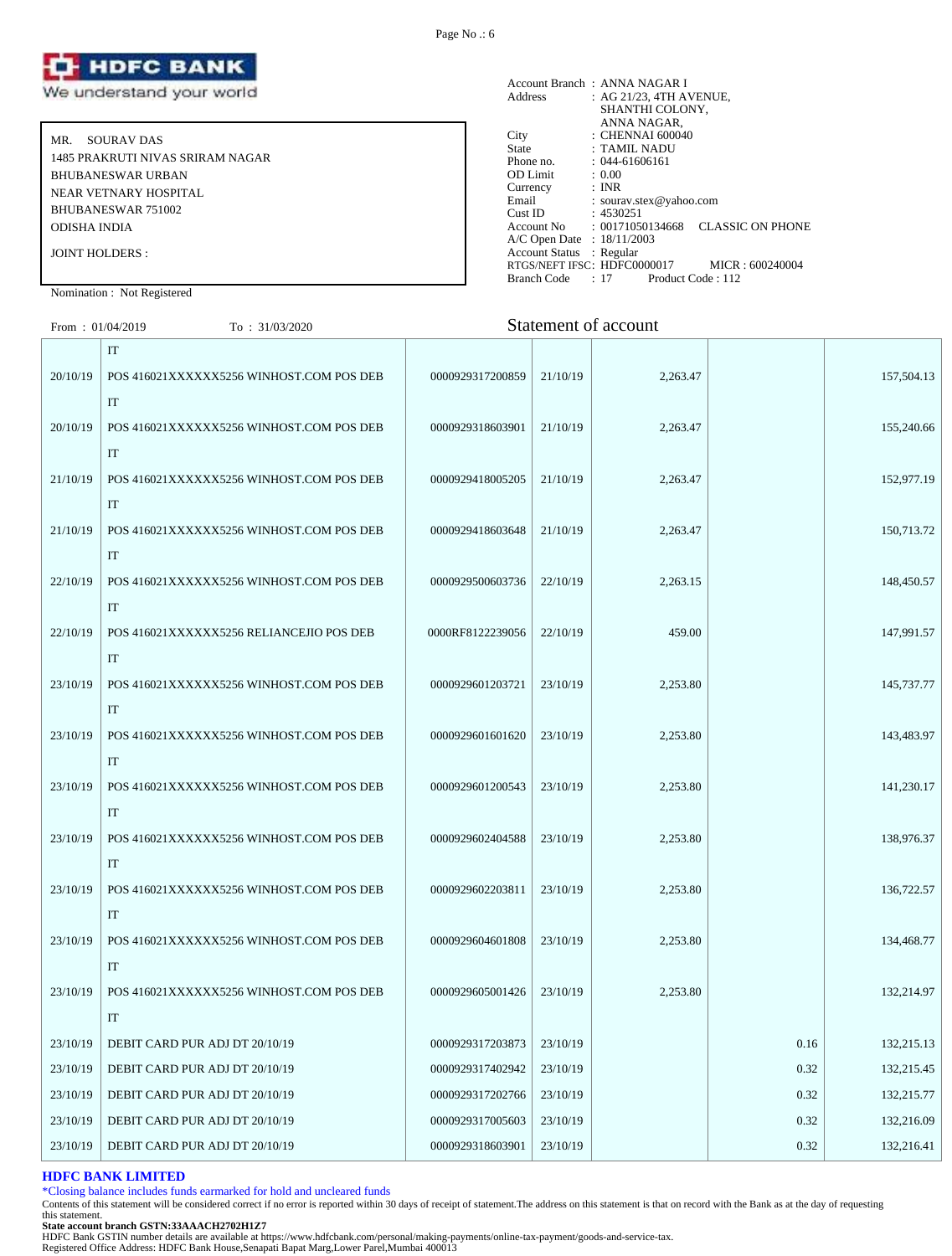

MR. SOURAV DAS 1485 PRAKRUTI NIVAS SRIRAM NAGAR BHUBANESWAR URBAN NEAR VETNARY HOSPITAL BHUBANESWAR 751002 ODISHA INDIA JOINT HOLDERS :

Account Branch : ANNA NAGAR I<br>Address : AG 21/23, 4TH A : AG 21/23, 4TH AVENUE, SHANTHI COLONY, ANNA NAGAR, City : CHENNAI 600040 State : TAMIL NADU Phone no. : 044-61606161<br>OD Limit : 0.00 OD Limit :  $0.00$ <br>Currency : INR Currency<br>Email Email : sourav.stex@yahoo.com<br>Cust ID : 4530251  $: 4530251$ Account No : 00171050134668 CLASSIC ON PHONE A/C Open Date : 18/11/2003 Account Status : Regular RTGS/NEFT IFSC: HDFC0000017 MICR : 600240004<br>Branch Code : 17 Product Code : 112 Branch Code : 17

# Nomination : Not Registered

| From: $01/04/2019$ | To: 31/03/2020                           |                  |          | <b>Statement of account</b> |      |            |
|--------------------|------------------------------------------|------------------|----------|-----------------------------|------|------------|
| 23/10/19           | DEBIT CARD PUR ADJ DT 20/10/19           | 0000929317200859 | 23/10/19 |                             | 0.32 | 132,216.73 |
| 23/10/19           | DEBIT CARD PUR ADJ DT 20/10/19           | 0000929317403017 | 23/10/19 |                             | 0.16 | 132,216.89 |
| 23/10/19           | POS 416021XXXXXX5256 WINHOST.COM POS DEB | 0000929614203471 | 23/10/19 | 2,253.80                    |      | 129,963.09 |
|                    | $\rm IT$                                 |                  |          |                             |      |            |
| 24/10/19           | POS 416021XXXXXX5256 WINHOST.COM POS DEB | 0000929704202809 | 24/10/19 | 2,255.06                    |      | 127,708.03 |
|                    | $\rm IT$                                 |                  |          |                             |      |            |
| 24/10/19           | POS 416021XXXXXX5256 WINHOST.COM POS DEB | 0000929704001261 | 24/10/19 | 2,255.06                    |      | 125,452.97 |
|                    | IT                                       |                  |          |                             |      |            |
| 24/10/19           | POS 416021XXXXXX5256 WINHOST.COM POS DEB | 0000929705002329 | 24/10/19 | 2,255.06                    |      | 123,197.91 |
|                    | $\rm IT$                                 |                  |          |                             |      |            |
| 24/10/19           | POS 416021XXXXXX5256 WINHOST.COM POS DEB | 0000929706003112 | 24/10/19 | 2,255.06                    |      | 120,942.85 |
|                    | IT                                       |                  |          |                             |      |            |
| 24/10/19           | POS 416021XXXXXX5256 WINHOST.COM POS DEB | 0000929707602658 | 24/10/19 | 2,255.06                    |      | 118,687.79 |
|                    | IT                                       |                  |          |                             |      |            |
| 24/10/19           | POS 416021XXXXXX5256 WINHOST.COM POS DEB | 0000929707400895 | 24/10/19 | 2,255.06                    |      | 116,432.73 |
|                    | IT                                       |                  |          |                             |      |            |
| 24/10/19           | POS 416021XXXXXX5256 WINHOST.COM POS DEB | 0000929707601783 | 24/10/19 | 2,255.06                    |      | 114,177.67 |
|                    | IT                                       |                  |          |                             |      |            |
| 24/10/19           | POS 416021XXXXXX5256 WINHOST.COM POS DEB | 0000929707201925 | 24/10/19 | 2,255.06                    |      | 111,922.61 |
|                    | IT                                       |                  |          |                             |      |            |
| 24/10/19           | POS 416021XXXXXX5256 WINHOST.COM POS DEB | 0000929707601786 | 24/10/19 | 2,255.06                    |      | 109,667.55 |
|                    | IT                                       |                  |          |                             |      |            |
| 24/10/19           | POS 416021XXXXXX5256 WINHOST.COM POS DEB | 0000929707002393 | 24/10/19 | 2,255.06                    |      | 107,412.49 |
|                    | IT                                       |                  |          |                             |      |            |
| 24/10/19           | POS 416021XXXXXX5256 WINHOST.COM POS DEB | 0000929707601791 | 24/10/19 | 2,255.06                    |      | 105,157.43 |
|                    | IT                                       |                  |          |                             |      |            |
| 24/10/19           | POS 416021XXXXXX5256 WINHOST.COM POS DEB | 0000929708403228 | 24/10/19 | 2,255.06                    |      | 102,902.37 |
|                    | IT                                       |                  |          |                             |      |            |
| 24/10/19           | POS 416021XXXXXX5256 WINHOST.COM POS DEB | 0000929708403230 | 24/10/19 | 2,255.06                    |      | 100,647.31 |
|                    | IT                                       |                  |          |                             |      |            |
| 24/10/19           | POS 416021XXXXXX5256 WINHOST.COM POS DEB | 0000929708002402 | 24/10/19 | 2,255.06                    |      | 98,392.25  |
|                    | $\rm IT$                                 |                  |          |                             |      |            |

# **HDFC BANK LIMITED**

\*Closing balance includes funds earmarked for hold and uncleared funds

Contents of this statement will be considered correct if no error is reported within 30 days of receipt of statement.The address on this statement is that on record with the Bank as at the day of requesting this statement.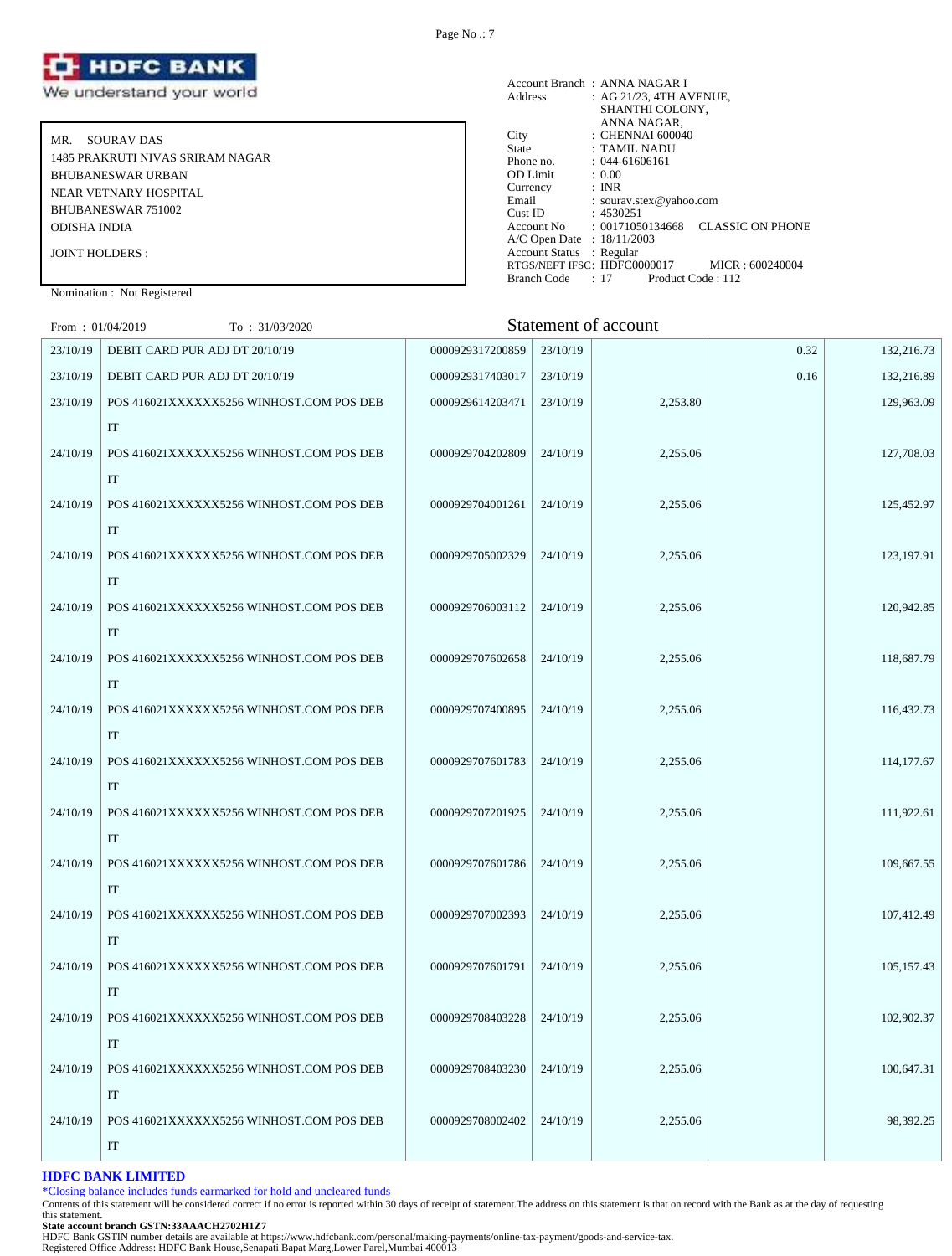

MR. SOURAV DAS 1485 PRAKRUTI NIVAS SRIRAM NAGAR BHUBANESWAR URBAN NEAR VETNARY HOSPITAL BHUBANESWAR 751002 ODISHA INDIA JOINT HOLDERS :

|                            | Account Branch: ANNA NAGAR I                                           |
|----------------------------|------------------------------------------------------------------------|
| Address                    | : AG 21/23. 4TH AVENUE.                                                |
|                            | SHANTHI COLONY,                                                        |
|                            | ANNA NAGAR,                                                            |
| City                       | : CHENNAI 600040                                                       |
| <b>State</b>               | : TAMIL NADU                                                           |
| Phone no.                  | $: 044 - 61606161$                                                     |
| <b>OD</b> Limit            | : 0.00                                                                 |
| Currency                   | : INR                                                                  |
| Email                      | : sourav.stex@yahoo.com                                                |
| Cust ID                    | : 4530251                                                              |
|                            | <b>CLASSIC ON PHONE</b><br>$\text{Account No} \qquad : 00171050134668$ |
| A/C Open Date : 18/11/2003 |                                                                        |
| Account Status : Regular   |                                                                        |
|                            | RTGS/NEFT IFSC: HDFC0000017<br>MICR: 600240004                         |
| <b>Branch Code</b>         | $: 17$ Product Code $: 112$                                            |

Nomination : Not Registered

| From: $01/04/2019$ | To: 31/03/2020                           |                  |          | Statement of account |      |           |
|--------------------|------------------------------------------|------------------|----------|----------------------|------|-----------|
| 24/10/19           | POS 416021XXXXXX5256 WINHOST.COM POS DEB | 0000929708001376 | 24/10/19 | 2,255.06             |      | 96,137.19 |
|                    | IT                                       |                  |          |                      |      |           |
| 24/10/19           | POS 416021XXXXXX5256 WINHOST.COM POS DEB | 0000929708203785 | 24/10/19 | 2,255.06             |      | 93,882.13 |
|                    | IT                                       |                  |          |                      |      |           |
| 24/10/19           | POS 416021XXXXXX5256 WINHOST.COM POS DEB | 0000929708001377 | 24/10/19 | 2,255.06             |      | 91,627.07 |
|                    | IT                                       |                  |          |                      |      |           |
| 24/10/19           | POS 416021XXXXXX5256 WINHOST.COM POS DEB | 0000929708403236 | 24/10/19 | 2,255.06             |      | 89,372.01 |
|                    | IT                                       |                  |          |                      |      |           |
| 24/10/19           | POS 416021XXXXXX5256 WINHOST.COM POS DEB | 0000929708403237 | 24/10/19 | 2,255.06             |      | 87,116.95 |
|                    | IT                                       |                  |          |                      |      |           |
| 24/10/19           | POS 416021XXXXXX5256 WINHOST.COM POS DEB | 0000929708401260 | 24/10/19 | 2,255.06             |      | 84,861.89 |
|                    | IT                                       |                  |          |                      |      |           |
| 24/10/19           | POS 416021XXXXXX5256 WINHOST.COM POS DEB | 0000929708601809 | 24/10/19 | 2,255.06             |      | 82,606.83 |
|                    | IT                                       |                  |          |                      |      |           |
| 24/10/19           | POS 416021XXXXXX5256 WINHOST.COM POS DEB | 0000929708201953 | 24/10/19 | 2,255.06             |      | 80,351.77 |
|                    | IT                                       |                  |          |                      |      |           |
| 24/10/19           | POS 416021XXXXXX5256 WINHOST.COM POS DEB | 0000929708600949 | 24/10/19 | 2,255.06             |      | 78,096.71 |
|                    | IT                                       |                  |          |                      |      |           |
| 24/10/19           | DEBIT CARD PUR ADJ DT 21/10/19           | 0000929418005205 | 24/10/19 |                      | 9.67 | 78,106.38 |
| 24/10/19           | DEBIT CARD PUR ADJ DT 21/10/19           | 0000929418603648 | 24/10/19 |                      | 9.67 | 78,116.05 |
| 24/10/19           | DEBIT CARD PUR ADJ DT 22/10/19           | 0000929500603736 | 24/10/19 |                      | 9.35 | 78,125.40 |
| 24/10/19           | POS 416021XXXXXX5256 WINHOST.COM POS DEB | 0000929712204216 | 24/10/19 | 2,255.06             |      | 75,870.34 |
|                    | IT                                       |                  |          |                      |      |           |
| 24/10/19           | POS 416021XXXXXX5256 WINHOST.COM POS DEB | 0000929712002698 | 24/10/19 | 2,255.06             |      | 73,615.28 |
|                    | IT                                       |                  |          |                      |      |           |
| 24/10/19           | POS 416021XXXXXX5256 WINHOST.COM POS DEB | 0000929713600156 | 24/10/19 | 2,255.06             |      | 71,360.22 |
|                    | IT                                       |                  |          |                      |      |           |
| 24/10/19           | POS 416021XXXXXX5256 WINHOST.COM POS DEB | 0000929713403633 | 24/10/19 | 2,255.06             |      | 69,105.16 |
|                    | IT                                       |                  |          |                      |      |           |
| 24/10/19           | POS 416021XXXXXX5256 WINHOST.COM POS DEB | 0000929713204318 | 24/10/19 | 2,255.06             |      | 66,850.10 |
|                    | IT                                       |                  |          |                      |      |           |
| 24/10/19           | POS 416021XXXXXX5256 WINHOST.COM POS DEB | 0000929713002768 | 24/10/19 | 2,255.06             |      | 64,595.04 |

#### **HDFC BANK LIMITED**

\*Closing balance includes funds earmarked for hold and uncleared funds

Contents of this statement will be considered correct if no error is reported within 30 days of receipt of statement.The address on this statement is that on record with the Bank as at the day of requesting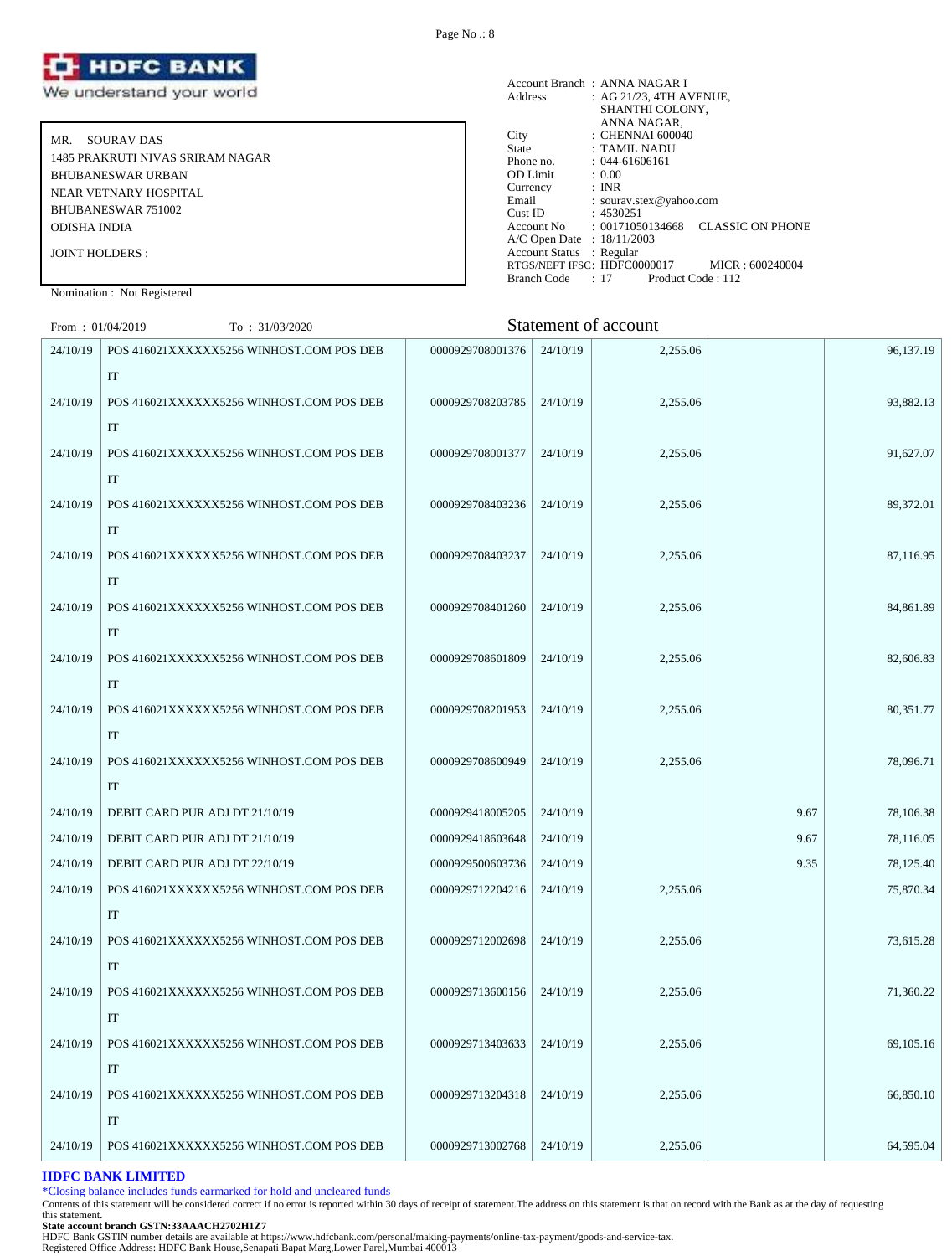

MR. SOURAV DAS 1485 PRAKRUTI NIVAS SRIRAM NAGAR BHUBANESWAR URBAN NEAR VETNARY HOSPITAL BHUBANESWAR 751002 ODISHA INDIA JOINT HOLDERS :

Account Branch : ANNA NAGAR I<br>Address : AG 21/23, 4TH A  $AC$  21/23, 4TH AVENUE, SHANTHI COLONY, ANNA NAGAR, City : CHENNAI 600040 State : TAMIL NADU Phone no. : 044-61606161<br>OD Limit : 0.00 OD Limit :  $0.00$ <br>Currency : INR Currency<br>Email Email : sourav.stex@yahoo.com<br>Cust ID : 4530251 Cust ID : 4530251<br>Account No : 0017105 : 00171050134668 CLASSIC ON PHONE A/C Open Date : 18/11/2003 Account Status : Regular RTGS/NEFT IFSC: HDFC0000017 MICR : 600240004<br>Branch Code : 17 Product Code : 112 Branch Code : 17

#### Nomination : Not Registered

| From: $01/04/2019$ | To : 31/03/2020                                |                  |          | Statement of account |           |            |
|--------------------|------------------------------------------------|------------------|----------|----------------------|-----------|------------|
|                    | $\ensuremath{\mathsf{IT}}$                     |                  |          |                      |           |            |
| 24/10/19           | POS 416021XXXXXX5256 WINHOST.COM POS DEB       | 0000929713002770 | 24/10/19 | 2,255.06             |           | 62,339.98  |
|                    | $\rm IT$                                       |                  |          |                      |           |            |
| 24/10/19           | POS 416021XXXXXX5256 WINHOST.COM POS DEB       | 0000929713403669 | 24/10/19 | 2,255.06             |           | 60,084.92  |
|                    | $\rm IT$                                       |                  |          |                      |           |            |
| 24/10/19           | POS 416021XXXXXX5256 WINHOST.COM POS DEB       | 0000929713204368 | 24/10/19 | 2,255.06             |           | 57,829.86  |
|                    | $\rm IT$                                       |                  |          |                      |           |            |
| 24/10/19           | POS 416021XXXXXX5256 WINHOST.COM POS DEB       | 0000929713604151 | 24/10/19 | 2,255.06             |           | 55,574.80  |
|                    | IT                                             |                  |          |                      |           |            |
| 24/10/19           | POS 416021XXXXXX5256 WINHOST.COM POS DEB       | 0000929714201262 | 24/10/19 | 2,255.06             |           | 53,319.74  |
|                    | IT                                             |                  |          |                      |           |            |
| 24/10/19           | POS 416021XXXXXX5256 WINHOST.COM POS DEB       | 0000929714200368 | 24/10/19 | 2,255.06             |           | 51,064.68  |
|                    | IT                                             |                  |          |                      |           |            |
| 24/10/19           | POS 416021XXXXXX5256 WINHOST.COM POS DEB       | 0000929714001833 | 24/10/19 | 2,255.06             |           | 48,809.62  |
|                    | IT                                             |                  |          |                      |           |            |
| 24/10/19           | IMPS-929720412867-DAS JASHSWINI-HDFC-XXX       | 0000929720412867 | 24/10/19 |                      | 50,000.00 | 98,809.62  |
|                    | XXXXXXX2467-                                   |                  |          |                      |           |            |
| 24/10/19           | POS 416021XXXXXX5256 WINHOST.COM POS DEB       | 0000929714200529 | 24/10/19 | 2,255.06             |           | 96,554.56  |
|                    | IT                                             |                  |          |                      |           |            |
| 24/10/19           | IMPS-929720826979-SUBRAT KUMAR DAS & J-H       | 0000929720826979 | 24/10/19 |                      | 20,000.00 | 116,554.56 |
|                    | DFC-XXXXXXXX2532-                              |                  |          |                      |           |            |
| 24/10/19           | POS 416021XXXXXX5256 WINHOST.COM POS DEB       | 0000929714000044 | 24/10/19 | 2,255.06             |           | 114,299.50 |
| 24/10/19           | IT<br>POS 416021XXXXXX5256 WINHOST.COM POS DEB | 0000929716200883 | 24/10/19 | 2,255.06             |           | 112,044.44 |
|                    | IT                                             |                  |          |                      |           |            |
| 24/10/19           | POS 416021XXXXXX5256 WINHOST.COM POS DEB       | 0000929716200908 | 24/10/19 | 2,255.06             |           | 109,789.38 |
|                    | IT                                             |                  |          |                      |           |            |
| 24/10/19           | POS 416021XXXXXX5256 WINHOST.COM POS DEB       | 0000929716603976 | 24/10/19 | 2,255.06             |           | 107,534.32 |
|                    | $\rm IT$                                       |                  |          |                      |           |            |
| 24/10/19           | POS 416021XXXXXX5256 WINHOST.COM POS DEB       | 0000929717001272 | 24/10/19 | 2,255.06             |           | 105,279.26 |
|                    | IT                                             |                  |          |                      |           |            |
|                    |                                                |                  |          |                      |           |            |

#### **HDFC BANK LIMITED**

\*Closing balance includes funds earmarked for hold and uncleared funds

Contents of this statement will be considered correct if no error is reported within 30 days of receipt of statement.The address on this statement is that on record with the Bank as at the day of requesting this statement.

24/10/19 POS 416021XXXXXX5256 WINHOST.COM POS DEB 0000929717400558 24/10/19 2,255.06 103,024.20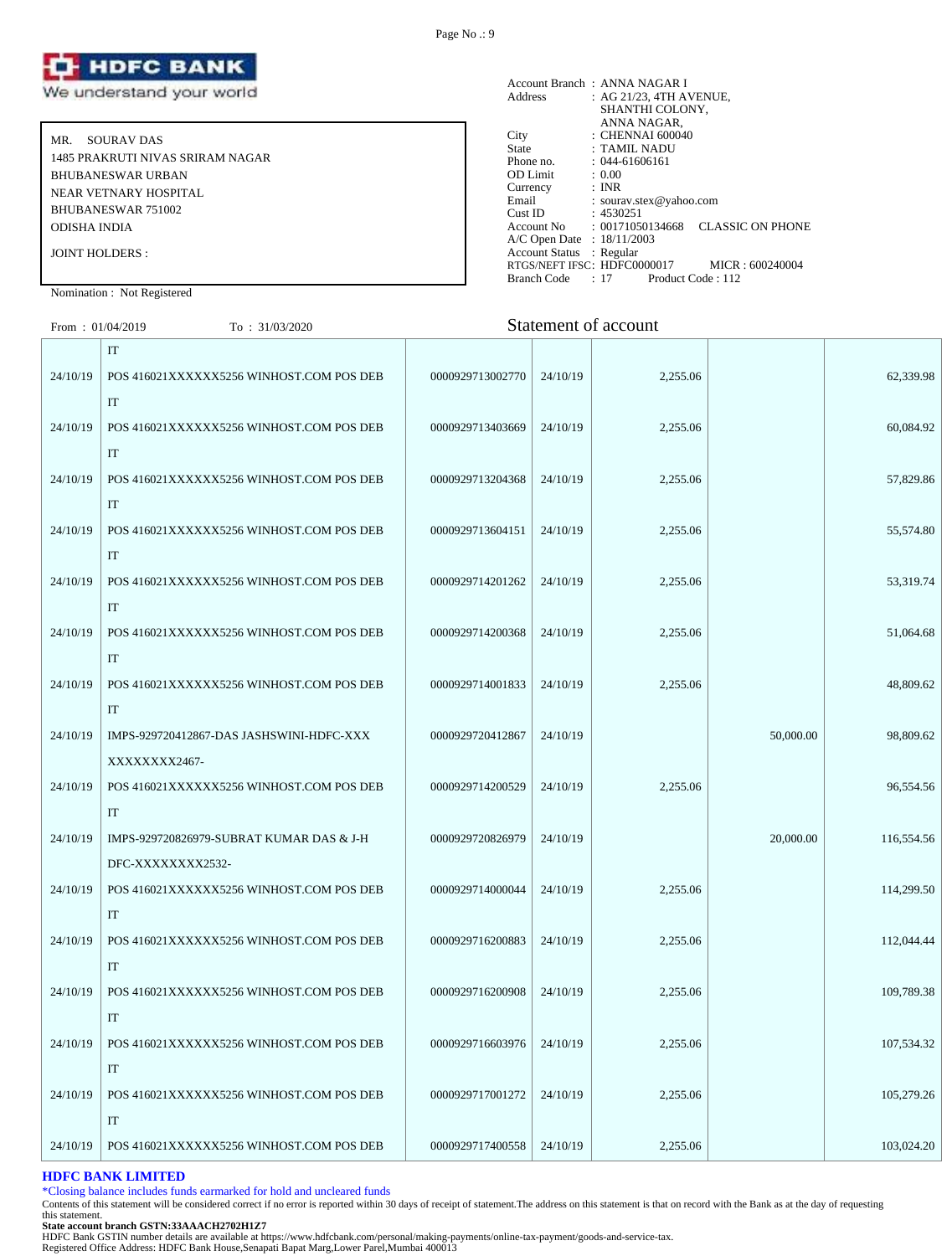

MR. SOURAV DAS 1485 PRAKRUTI NIVAS SRIRAM NAGAR BHUBANESWAR URBAN NEAR VETNARY HOSPITAL BHUBANESWAR 751002 ODISHA INDIA JOINT HOLDERS :

#### Account Branch : ANNA NAGAR I<br>Address : AG 21/23, 4TH A  $\therefore$  AG 21/23, 4TH AVENUE, SHANTHI COLONY, ANNA NAGAR, City : CHENNAI 600040<br>State : TAMIL NADU State : TAMIL NADU<br>Phone no. : 044-61606161  $: 044-61606161$ <br> $: 0.00$ OD Limit :  $0.00$ <br>Currency : INR Currency<br>Email Email : sourav.stex@yahoo.com<br>Cust ID : 4530251 Cust ID : 4530251<br>Account No : 0017105 : 00171050134668 CLASSIC ON PHONE A/C Open Date : 18/11/2003 Account Status : Regular RTGS/NEFT IFSC: HDFC0000017 MICR : 600240004<br>Branch Code : 17 Product Code : 112 Branch Code : 17

Nomination : Not Registered

| From: $01/04/2019$ | To : 31/03/2020                          |                  |          | Statement of account |            |
|--------------------|------------------------------------------|------------------|----------|----------------------|------------|
|                    | $\ensuremath{\mathsf{IT}}$               |                  |          |                      |            |
| 24/10/19           | POS 416021XXXXXX5256 WINHOST.COM POS DEB | 0000929717400565 | 24/10/19 | 2,255.06             | 100,769.14 |
|                    | IT                                       |                  |          |                      |            |
| 25/10/19           | NEFT DR-UTIB0001127-JASHSWINI-NETBANK, M | N298190963605413 | 25/10/19 | 20,000.00            | 80,769.14  |
|                    | UM-N298190963605413-PROJECT EXPENSES     |                  |          |                      |            |
| 25/10/19           | POS 416021XXXXXX5256 WINHOST.COM POS DEB | 0000929809603795 | 25/10/19 | 2,256.17             | 78,512.97  |
|                    | $\ensuremath{\text{IT}}$                 |                  |          |                      |            |
| 25/10/19           | POS 416021XXXXXX5256 WINHOST.COM POS DEB | 0000929810001551 | 25/10/19 | 2,256.17             | 76,256.80  |
|                    | IT                                       |                  |          |                      |            |
| 25/10/19           | POS 416021XXXXXX5256 WINHOST.COM POS DEB | 0000929810201001 | 25/10/19 | 2,256.17             | 74,000.63  |
|                    | IT                                       |                  |          |                      |            |
| 25/10/19           | POS 416021XXXXXX5256 WINHOST.COM POS DEB | 0000929810402396 | 25/10/19 | 2,256.17             | 71,744.46  |
|                    | IT                                       |                  |          |                      |            |
| 25/10/19           | POS 416021XXXXXX5256 WINHOST.COM POS DEB | 0000929810402411 | 25/10/19 | 2,256.17             | 69,488.29  |
|                    | IT                                       |                  |          |                      |            |
| 25/10/19           | POS 416021XXXXXX5256 WINHOST.COM POS DEB | 0000929811603984 | 25/10/19 | 2,256.17             | 67,232.12  |
|                    | IT                                       |                  |          |                      |            |
| 25/10/19           | POS 416021XXXXXX5256 WINHOST.COM POS DEB | 0000929812402866 | 25/10/19 | 2,256.17             | 64,975.95  |
|                    | IT                                       |                  |          |                      |            |
| 25/10/19           | POS 416021XXXXXX5256 WINHOST.COM POS DEB | 0000929814400755 | 25/10/19 | 2,256.17             | 62,719.78  |
|                    | IT                                       |                  |          |                      |            |
| 25/10/19           | DEBIT CARD PUR ADJ DT 23/10/19           | 0000929601203721 | 25/10/19 | 1.26                 | 62,718.52  |
| 25/10/19           | DEBIT CARD PUR ADJ DT 23/10/19           | 0000929601601620 | 25/10/19 | 1.26                 | 62,717.26  |
| 25/10/19           | DEBIT CARD PUR ADJ DT 23/10/19           | 0000929601200543 | 25/10/19 | 1.26                 | 62,716.00  |
| 25/10/19           | DEBIT CARD PUR ADJ DT 23/10/19           | 0000929602404588 | 25/10/19 | 1.26                 | 62,714.74  |
| 25/10/19           | DEBIT CARD PUR ADJ DT 23/10/19           | 0000929602203811 | 25/10/19 | 1.26                 | 62,713.48  |
| 25/10/19           | DEBIT CARD PUR ADJ DT 23/10/19           | 0000929604601808 | 25/10/19 | 1.26                 | 62,712.22  |
| 25/10/19           | DEBIT CARD PUR ADJ DT 23/10/19           | 0000929605001426 | 25/10/19 | 1.26                 | 62,710.96  |
| 26/10/19           | POS 416021XXXXXX5256 WINHOST.COM POS DEB | 0000929821602931 | 26/10/19 | 2,256.17             | 60,454.79  |
|                    | IT                                       |                  |          |                      |            |
| 26/10/19           | POS 416021XXXXXX5256 WINHOST.COM POS DEB | 0000929821402698 | 26/10/19 | 2,256.17             | 58,198.62  |
|                    | IT                                       |                  |          |                      |            |

#### **HDFC BANK LIMITED**

\*Closing balance includes funds earmarked for hold and uncleared funds

Contents of this statement will be considered correct if no error is reported within 30 days of receipt of statement.The address on this statement is that on record with the Bank as at the day of requesting this statement.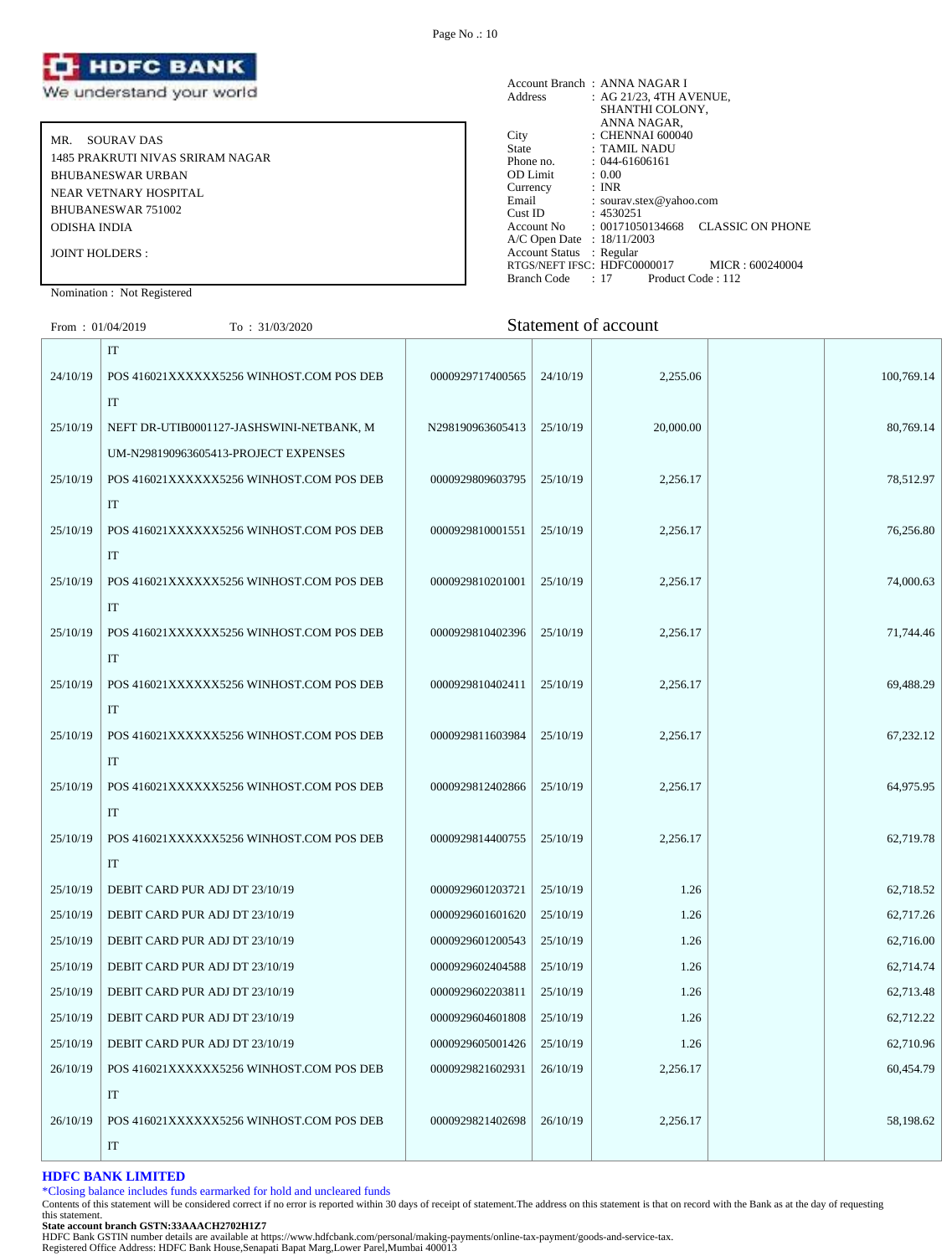

MR. SOURAV DAS 1485 PRAKRUTI NIVAS SRIRAM NAGAR BHUBANESWAR URBAN NEAR VETNARY HOSPITAL BHUBANESWAR 751002 ODISHA INDIA JOINT HOLDERS :

|                            | Account Branch: ANNA NAGAR I                           |
|----------------------------|--------------------------------------------------------|
| Address                    | : AG 21/23, 4TH AVENUE.                                |
|                            | SHANTHI COLONY,                                        |
|                            | ANNA NAGAR,                                            |
| City                       | : CHENNAI 600040                                       |
| State                      | : TAMIL NADU                                           |
| Phone no.                  | $: 044 - 61606161$                                     |
| <b>OD</b> Limit            | : 0.00                                                 |
| Currency                   | : INR                                                  |
| Email                      | : sourav.stex@yahoo.com                                |
| Cust ID                    | : 4530251                                              |
|                            | <b>CLASSIC ON PHONE</b><br>Account No : 00171050134668 |
| A/C Open Date : 18/11/2003 |                                                        |
| Account Status : Regular   |                                                        |
|                            | RTGS/NEFT IFSC: HDFC0000017<br>MICR: 600240004         |
| Branch Code                | : 17<br>Product Code: 112                              |

Nomination : Not Registered

| From: $01/04/2019$ | To: 31/03/2020                                 |                  |          | Statement of account |           |
|--------------------|------------------------------------------------|------------------|----------|----------------------|-----------|
| 26/10/19           | POS 416021XXXXXX5256 WINHOST.COM POS DEB<br>IT | 0000929821402756 | 26/10/19 | 2,256.17             | 55,942.45 |
| 26/10/19           | POS 416021XXXXXX5256 WINHOST.COM POS DEB       | 0000929821202064 | 26/10/19 | 2,256.17             | 53,686.28 |
| 26/10/19           | IT<br>POS 416021XXXXXX5256 WINHOST.COM POS DEB | 0000929821402932 | 26/10/19 | 2,256.17             | 51,430.11 |
| 26/10/19           | IT<br>POS 416021XXXXXX5256 WINHOST.COM POS DEB | 0000929822202234 | 26/10/19 | 2,256.17             | 49,173.94 |
| 26/10/19           | IT<br>POS 416021XXXXXX5256 WINHOST.COM POS DEB | 0000929822603556 | 26/10/19 | 2,255.54             | 46,918.40 |
| 26/10/19           | IT<br>POS 416021XXXXXX5256 WINHOST.COM POS DEB | 0000929822605409 | 26/10/19 | 2,255.54             | 44,662.86 |
| 26/10/19           | IT<br>POS 416021XXXXXX5256 WINHOST.COM POS DEB | 0000929822603579 | 26/10/19 | 2,255.54             | 42,407.32 |
| 26/10/19           | IT<br>POS 416021XXXXXX5256 WINHOST.COM POS DEB | 0000929822200619 | 26/10/19 | 2,255.54             | 40,151.78 |
| 26/10/19           | IT<br>POS 416021XXXXXX5256 WINHOST.COM POS DEB | 0000929822605453 | 26/10/19 | 2,255.54             | 37,896.24 |
| 26/10/19           | IT<br>POS 416021XXXXXX5256 WINHOST.COM POS DEB | 0000929823402073 | 26/10/19 | 2,255.54             | 35,640.70 |
| 26/10/19           | IT<br>POS 416021XXXXXX5256 WINHOST.COM POS DEB | 0000929823403583 | 26/10/19 | 2,255.54             | 33,385.16 |
| 26/10/19           | IT<br>POS 416021XXXXXX5256 WINHOST.COM POS DEB | 0000929823003074 | 26/10/19 | 2,255.54             | 31,129.62 |
| 26/10/19           | IT<br>POS 416021XXXXXX5256 WINHOST.COM POS DEB | 0000929823001108 | 26/10/19 | 2,255.54             | 28,874.08 |
| 26/10/19           | IT<br>POS 416021XXXXXX5256 WINHOST.COM POS DEB | 0000929823603925 | 26/10/19 | 2,255.54             | 26,618.54 |
| 26/10/19           | IT<br>POS 416021XXXXXX5256 WINHOST.COM POS DEB | 0000929823603949 | 26/10/19 | 2,255.54             | 24,363.00 |
| 26/10/19           | IT<br>POS 416021XXXXXX5256 WINHOST.COM POS DEB | 0000929900204963 | 26/10/19 | 2,255.54             | 22,107.46 |
|                    | IT                                             |                  |          |                      |           |

# **HDFC BANK LIMITED**

\*Closing balance includes funds earmarked for hold and uncleared funds

Contents of this statement will be considered correct if no error is reported within 30 days of receipt of statement.The address on this statement is that on record with the Bank as at the day of requesting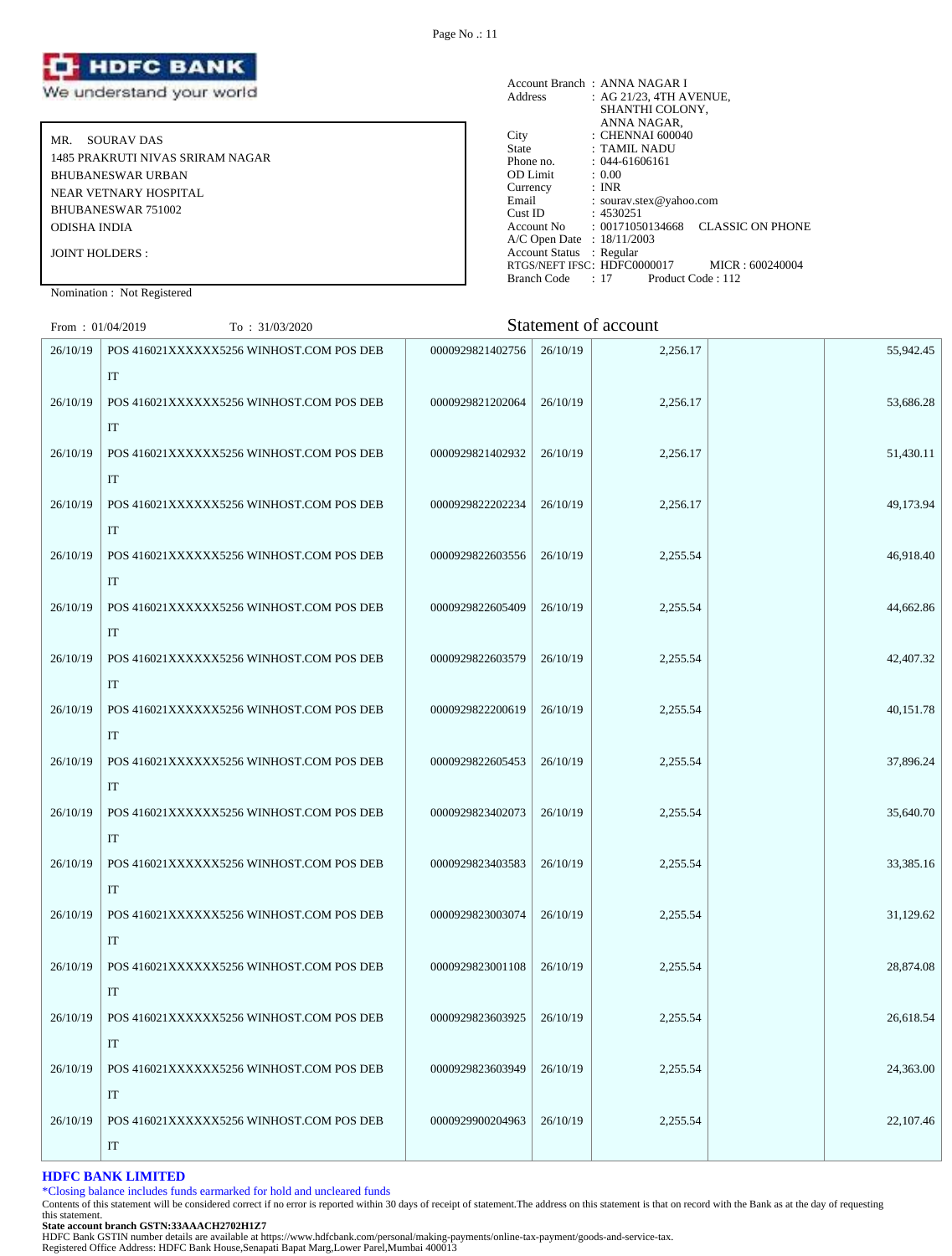

MR. SOURAV DAS 1485 PRAKRUTI NIVAS SRIRAM NAGAR BHUBANESWAR URBAN NEAR VETNARY HOSPITAL BHUBANESWAR 751002 ODISHA INDIA JOINT HOLDERS :

|                            | Account Branch: ANNA NAGAR I                           |
|----------------------------|--------------------------------------------------------|
| Address                    | : AG 21/23, 4TH AVENUE,                                |
|                            | SHANTHI COLONY.                                        |
|                            | ANNA NAGAR,                                            |
| City                       | : CHENNAI 600040                                       |
| State                      | : TAMIL NADU                                           |
| Phone no.                  | $: 044 - 61606161$                                     |
| <b>OD</b> Limit            | : 0.00                                                 |
| Currency                   | : INR                                                  |
| Email                      | : sourav.stex@yahoo.com                                |
| Cust ID                    | : 4530251                                              |
|                            | <b>CLASSIC ON PHONE</b><br>Account No : 00171050134668 |
| A/C Open Date : 18/11/2003 |                                                        |
| Account Status : Regular   |                                                        |
|                            | RTGS/NEFT IFSC: HDFC0000017<br>MICR: 600240004         |
| Branch Code                | : 17<br>Product Code: 112                              |

Nomination : Not Registered

| From: $01/04/2019$ | To: 31/03/2020                           |                  |          | Statement of account |           |
|--------------------|------------------------------------------|------------------|----------|----------------------|-----------|
| 26/10/19           | POS 416021XXXXXX5256 WINHOST.COM POS DEB | 0000929900600037 | 26/10/19 | 2,255.54             | 19,851.92 |
|                    | IT                                       |                  |          |                      |           |
| 26/10/19           | POS 416021XXXXXX5256 WINHOST.COM POS DEB | 0000929900002659 | 26/10/19 | 2,255.54             | 17,596.38 |
|                    | IT                                       |                  |          |                      |           |
| 26/10/19           | POS 416021XXXXXX5256 WINHOST.COM POS DEB | 0000929900605950 | 26/10/19 | 2,255.54             | 15,340.84 |
|                    | IT                                       |                  |          |                      |           |
| 26/10/19           | POS 416021XXXXXX5256 WINHOST.COM POS DEB | 0000929900605957 | 26/10/19 | 2,255.54             | 13,085.30 |
|                    | IT                                       |                  |          |                      |           |
| 26/10/19           | POS 416021XXXXXX5256 WINHOST.COM POS DEB | 0000929901201193 | 26/10/19 | 2,255.54             | 10,829.76 |
|                    | IT                                       |                  |          |                      |           |
| 26/10/19           | POS 416021XXXXXX5256 WINHOST.COM POS DEB | 0000929902404517 | 26/10/19 | 2,255.54             | 8,574.22  |
|                    | IT                                       |                  |          |                      |           |
| 26/10/19           | DEBIT CARD PUR ADJ DT 23/10/19           | 0000929614203471 | 26/10/19 | 2.37                 | 8,571.85  |
| 26/10/19           | DEBIT CARD PUR ADJ DT 24/10/19           | 0000929706003112 | 26/10/19 | 1.11                 | 8,570.74  |
| 26/10/19           | DEBIT CARD PUR ADJ DT 24/10/19           | 0000929705002329 | 26/10/19 | 1.11                 | 8,569.63  |
| 26/10/19           | DEBIT CARD PUR ADJ DT 24/10/19           | 0000929704001261 | 26/10/19 | 1.11                 | 8,568.52  |
| 26/10/19           | DEBIT CARD PUR ADJ DT 24/10/19           | 0000929704202809 | 26/10/19 | 1.11                 | 8,567.41  |
| 26/10/19           | IMPS-929917112588-SUBRAT KUMAR DAS-ICIC- | 0000929917112588 | 26/10/19 | 1,000.00             | 7,567.41  |
|                    | XXXXXXX7038-1000 BANK TEST               |                  |          |                      |           |
| 26/10/19           | POS 416021XXXXXX5256 WINHOST.COM POS DEB | 0000929913002530 | 26/10/19 | 2,255.54             | 5,311.87  |
|                    | IT                                       |                  |          |                      |           |
| 26/10/19           | POS 416021XXXXXX5256 WINHOST.COM POS DEB | 0000929914401910 | 26/10/19 | 2.255.54             | 3,056.33  |
|                    | IT                                       |                  |          |                      |           |
| 27/10/19           | POS 416021XXXXXX5256 WINHOST.COM POS DEB | 0000930002204358 | 27/10/19 | 1,127.77             | 1,928.56  |
|                    | IT                                       |                  |          |                      |           |
| 27/10/19           | DEBIT CARD PUR ADJ DT 24/10/19           | 0000929714200368 | 27/10/19 | 0.48                 | 1,928.08  |
| 27/10/19           | DEBIT CARD PUR ADJ DT 24/10/19           | 0000929714001833 | 27/10/19 | 0.48                 | 1,927.60  |
| 27/10/19           | DEBIT CARD PUR ADJ DT 24/10/19           | 0000929714200529 | 27/10/19 | 0.48                 | 1,927.12  |
| 27/10/19           | DEBIT CARD PUR ADJ DT 24/10/19           | 0000929714000044 | 27/10/19 | 0.48                 | 1,926.64  |
| 27/10/19           | DEBIT CARD PUR ADJ DT 24/10/19           | 0000929707602658 | 27/10/19 | 0.48                 | 1,926.16  |
| 27/10/19           | DEBIT CARD PUR ADJ DT 24/10/19           | 0000929707400895 | 27/10/19 | 0.48                 | 1,925.68  |
| 27/10/19           | DEBIT CARD PUR ADJ DT 24/10/19           | 0000929707601783 | 27/10/19 | 0.48                 | 1,925.20  |

#### **HDFC BANK LIMITED**

\*Closing balance includes funds earmarked for hold and uncleared funds

Contents of this statement will be considered correct if no error is reported within 30 days of receipt of statement.The address on this statement is that on record with the Bank as at the day of requesting this statement.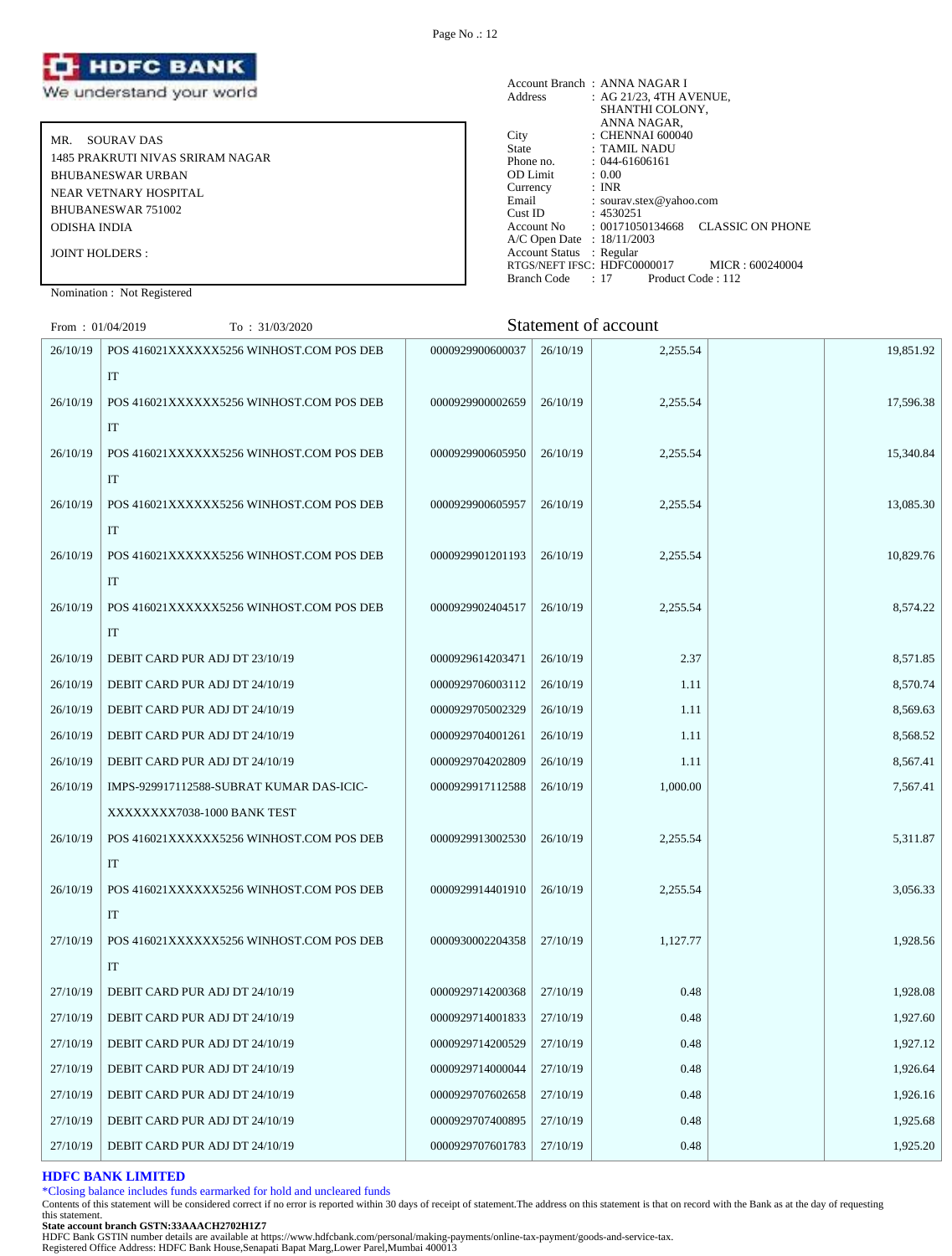

MR. SOURAV DAS 1485 PRAKRUTI NIVAS SRIRAM NAGAR BHUBANESWAR URBAN NEAR VETNARY HOSPITAL BHUBANESWAR 751002 ODISHA INDIA

JOINT HOLDERS :

## Nomination : Not Registered

|                            | Account Branch: ANNA NAGAR I                  |
|----------------------------|-----------------------------------------------|
| Address                    | : AG 21/23, 4TH AVENUE,                       |
|                            | SHANTHI COLONY,                               |
|                            | ANNA NAGAR.                                   |
| City                       | $\therefore$ CHENNAI 600040                   |
| State                      | : TAMIL NADU                                  |
| Phone no.                  | $: 044 - 61606161$                            |
| <b>OD</b> Limit            | : 0.00                                        |
| Currency                   | : INR                                         |
| Email                      | : sourav.stex@yahoo.com                       |
| Cust ID                    | : 4530251                                     |
| Account No                 | : 00171050134668<br><b>CLASSIC ON PHONE</b>   |
| A/C Open Date : 18/11/2003 |                                               |
| Account Status : Regular   |                                               |
|                            | RTGS/NEFT IFSC:HDFC0000017<br>MICR: 600240004 |
| Branch Code                | : 17<br>Product Code: 112                     |

# $F_{\text{rem}}$  : 01/04/2019  $T_{\text{C}}$  : 31/03/2020  $T_{\text{C}}$  : 31/03/2020 Statement of account

| $FIOIII$ : $U1/U4/ZUI9$ | 10 : 31/03/2020                |                  |          | Statement of account |          |
|-------------------------|--------------------------------|------------------|----------|----------------------|----------|
| 27/10/19                | DEBIT CARD PUR ADJ DT 24/10/19 | 0000929707201925 | 27/10/19 | 0.48                 | 1,924.72 |
| 27/10/19                | DEBIT CARD PUR ADJ DT 24/10/19 | 0000929707601786 | 27/10/19 | 0.48                 | 1,924.24 |
| 27/10/19                | DEBIT CARD PUR ADJ DT 24/10/19 | 0000929707002393 | 27/10/19 | 0.48                 | 1,923.76 |
| 27/10/19                | DEBIT CARD PUR ADJ DT 24/10/19 | 0000929707601791 | 27/10/19 | 0.48                 | 1,923.28 |
| 27/10/19                | DEBIT CARD PUR ADJ DT 24/10/19 | 0000929708403230 | 27/10/19 | 0.48                 | 1,922.80 |
| 27/10/19                | DEBIT CARD PUR ADJ DT 24/10/19 | 0000929708403228 | 27/10/19 | 0.48                 | 1,922.32 |
| 27/10/19                | DEBIT CARD PUR ADJ DT 24/10/19 | 0000929708002402 | 27/10/19 | 0.48                 | 1,921.84 |
| 27/10/19                | DEBIT CARD PUR ADJ DT 24/10/19 | 0000929708001376 | 27/10/19 | 0.48                 | 1,921.36 |
| 27/10/19                | DEBIT CARD PUR ADJ DT 24/10/19 | 0000929708203785 | 27/10/19 | 0.48                 | 1,920.88 |
| 27/10/19                | DEBIT CARD PUR ADJ DT 24/10/19 | 0000929708001377 | 27/10/19 | 0.48                 | 1,920.40 |
| 27/10/19                | DEBIT CARD PUR ADJ DT 24/10/19 | 0000929708403237 | 27/10/19 | 0.48                 | 1,919.92 |
| 27/10/19                | DEBIT CARD PUR ADJ DT 24/10/19 | 0000929708403236 | 27/10/19 | 0.48                 | 1,919.44 |
| 27/10/19                | DEBIT CARD PUR ADJ DT 24/10/19 | 0000929716200883 | 27/10/19 | 0.48                 | 1,918.96 |
| 27/10/19                | DEBIT CARD PUR ADJ DT 24/10/19 | 0000929716200908 | 27/10/19 | 0.48                 | 1,918.48 |
| 27/10/19                | DEBIT CARD PUR ADJ DT 24/10/19 | 0000929708401260 | 27/10/19 | 0.48                 | 1,918.00 |
| 27/10/19                | DEBIT CARD PUR ADJ DT 24/10/19 | 0000929716603976 | 27/10/19 | 0.48                 | 1,917.52 |
| 27/10/19                | DEBIT CARD PUR ADJ DT 24/10/19 | 0000929708601809 | 27/10/19 | 0.48                 | 1,917.04 |
| 27/10/19                | DEBIT CARD PUR ADJ DT 24/10/19 | 0000929708201953 | 27/10/19 | 0.48                 | 1,916.56 |
| 27/10/19                | DEBIT CARD PUR ADJ DT 24/10/19 | 0000929708600949 | 27/10/19 | 0.48                 | 1,916.08 |
| 27/10/19                | DEBIT CARD PUR ADJ DT 24/10/19 | 0000929717001272 | 27/10/19 | 0.48                 | 1,915.60 |
| 27/10/19                | DEBIT CARD PUR ADJ DT 24/10/19 | 0000929717400565 | 27/10/19 | 0.48                 | 1,915.12 |
| 27/10/19                | DEBIT CARD PUR ADJ DT 24/10/19 | 0000929717400558 | 27/10/19 | 0.48                 | 1,914.64 |
| 27/10/19                | DEBIT CARD PUR ADJ DT 24/10/19 | 0000929712204216 | 27/10/19 | 0.48                 | 1,914.16 |
| 27/10/19                | DEBIT CARD PUR ADJ DT 24/10/19 | 0000929712002698 | 27/10/19 | 0.48                 | 1,913.68 |
| 27/10/19                | DEBIT CARD PUR ADJ DT 24/10/19 | 0000929713600156 | 27/10/19 | 0.48                 | 1,913.20 |
| 27/10/19                | DEBIT CARD PUR ADJ DT 24/10/19 | 0000929713403633 | 27/10/19 | 0.48                 | 1,912.72 |
| 27/10/19                | DEBIT CARD PUR ADJ DT 24/10/19 | 0000929713204318 | 27/10/19 | 0.48                 | 1,912.24 |
| 27/10/19                | DEBIT CARD PUR ADJ DT 24/10/19 | 0000929713002770 | 27/10/19 | 0.48                 | 1,911.76 |
| 27/10/19                | DEBIT CARD PUR ADJ DT 24/10/19 | 0000929713002768 | 27/10/19 | 0.48                 | 1,911.28 |
| 27/10/19                | DEBIT CARD PUR ADJ DT 24/10/19 | 0000929713403669 | 27/10/19 | 0.48                 | 1,910.80 |
| 27/10/19                | DEBIT CARD PUR ADJ DT 24/10/19 | 0000929713204368 | 27/10/19 | 0.48                 | 1,910.32 |
| 27/10/19                | DEBIT CARD PUR ADJ DT 24/10/19 | 0000929713604151 | 27/10/19 | 0.48                 | 1,909.84 |

# **HDFC BANK LIMITED**

\*Closing balance includes funds earmarked for hold and uncleared funds

Contents of this statement will be considered correct if no error is reported within 30 days of receipt of statement.The address on this statement is that on record with the Bank as at the day of requesting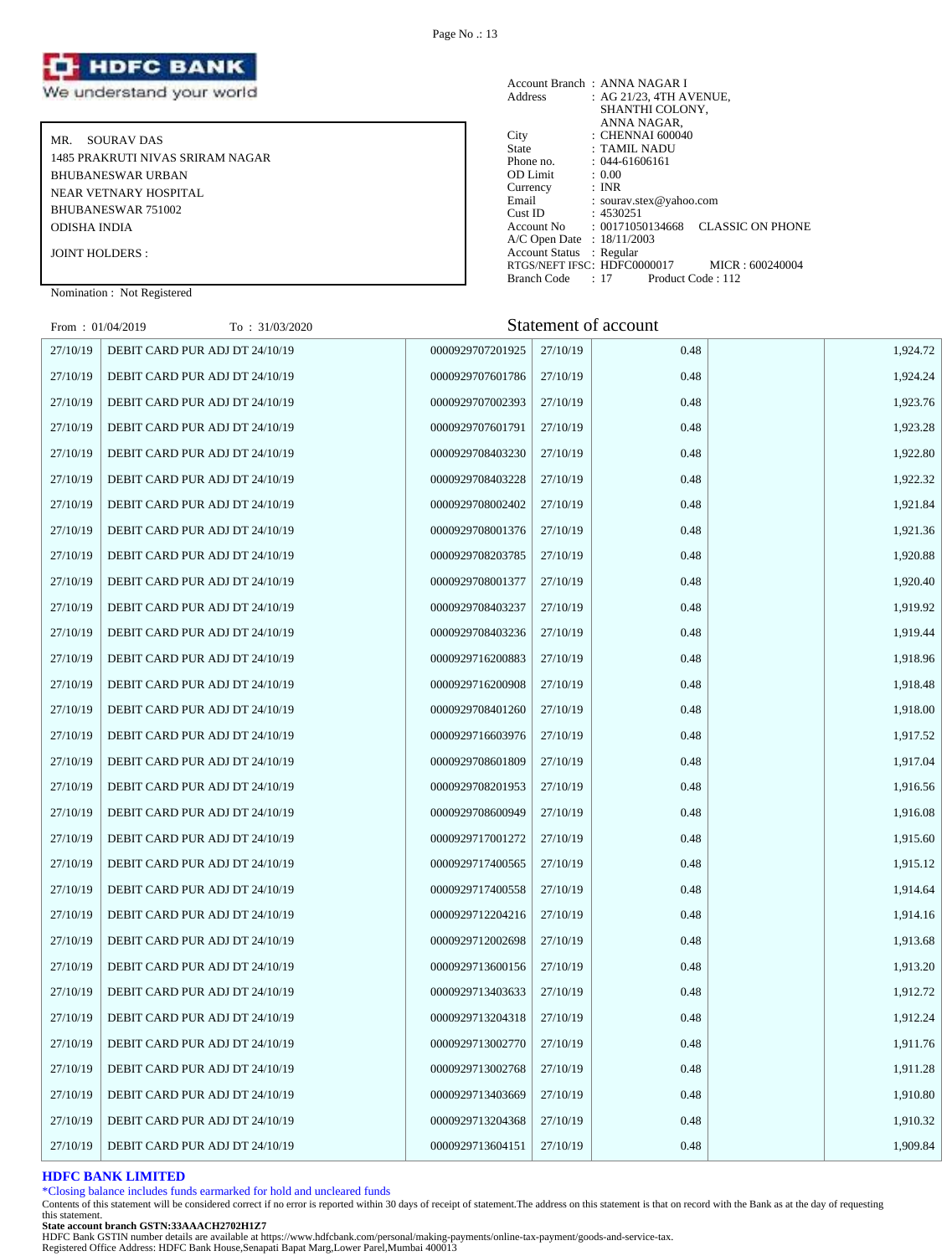

MR. SOURAV DAS 1485 PRAKRUTI NIVAS SRIRAM NAGAR BHUBANESWAR URBAN NEAR VETNARY HOSPITAL BHUBANESWAR 751002 ODISHA INDIA JOINT HOLDERS :

|                            | Account Branch: ANNA NAGAR I                                           |
|----------------------------|------------------------------------------------------------------------|
| Address                    | : AG 21/23, 4TH AVENUE,                                                |
|                            | SHANTHI COLONY.                                                        |
|                            | ANNA NAGAR,                                                            |
| City                       | : CHENNAI 600040                                                       |
| <b>State</b>               | : TAMIL NADU                                                           |
| Phone no.                  | $: 044 - 61606161$                                                     |
| <b>OD</b> Limit            | : 0.00                                                                 |
| Currency                   | : INR                                                                  |
| Email                      | : sourav.stex@yahoo.com                                                |
| Cust ID                    | : 4530251                                                              |
|                            | <b>CLASSIC ON PHONE</b><br>$\text{Account No} \qquad : 00171050134668$ |
| A/C Open Date : 18/11/2003 |                                                                        |
| Account Status : Regular   |                                                                        |
|                            | RTGS/NEFT IFSC: HDFC0000017<br>MICR: 600240004                         |
| Branch Code                | : 17<br>Product Code: 112                                              |

Nomination : Not Registered

| From: $01/04/2019$ | To : 31/03/2020                          |                  |          | Statement of account |           |           |
|--------------------|------------------------------------------|------------------|----------|----------------------|-----------|-----------|
| 27/10/19           | DEBIT CARD PUR ADJ DT 24/10/19           | 0000929714201262 | 27/10/19 | 0.48                 |           | 1,909.36  |
| 27/10/19           | IB FUNDS TRANSFER CR-00651600001485      | IB27190717089493 | 27/10/19 |                      | 26,528.52 | 28,437.88 |
| 27/10/19           | POS 416021XXXXXX5256 WINHOST.COM POS DEB | 0000930013401274 | 27/10/19 | 2,255.54             |           | 26,182.34 |
|                    | IT                                       |                  |          |                      |           |           |
| 27/10/19           | POS 416021XXXXXX5256 WINHOST.COM POS DEB | 0000930015001005 | 27/10/19 | 2,255.54             |           | 23,926.80 |
|                    | IT                                       |                  |          |                      |           |           |
| 27/10/19           | POS 416021XXXXXX5256 WINHOST.COM POS DEB | 0000930016003577 | 28/10/19 | 2,255.54             |           | 21,671.26 |
|                    | $\rm IT$                                 |                  |          |                      |           |           |
| 27/10/19           | POS 416021XXXXXX5256 WINHOST.COM POS DEB | 0000930016401499 | 28/10/19 | 2,255.54             |           | 19,415.72 |
|                    | IT                                       |                  |          |                      |           |           |
| 27/10/19           | POS 416021XXXXXX5256 WINHOST.COM POS DEB | 0000930016603632 | 28/10/19 | 2,255.54             |           | 17,160.18 |
|                    | IT                                       |                  |          |                      |           |           |
| 27/10/19           | POS 416021XXXXXX5256 WINHOST.COM POS DEB | 0000930017201602 | 28/10/19 | 2,255.54             |           | 14,904.64 |
|                    | IT                                       |                  |          |                      |           |           |
| 27/10/19           | POS 416021XXXXXX5256 WINHOST.COM POS DEB | 0000930017001274 | 28/10/19 | 2,255.54             |           | 12,649.10 |
|                    | IT                                       |                  |          |                      |           |           |
| 27/10/19           | POS 416021XXXXXX5256 WINHOST.COM POS DEB | 0000930017600545 | 28/10/19 | 2,255.54             |           | 10,393.56 |
|                    | IT                                       |                  |          |                      |           |           |
| 28/10/19           | POS 416021XXXXXX5256 WINHOST.COM POS DEB | 0000930022603275 | 28/10/19 | 2,255.54             |           | 8,138.02  |
|                    | IT                                       |                  |          |                      |           |           |
| 29/10/19           | .DC INTL POS TXN MARKUP+ST 201019 231019 | MIR1929864243581 | 29/10/19 | 46.73                |           | 8,091.29  |
|                    | -MIR1929864243581                        |                  |          |                      |           |           |
| 29/10/19           | DC INTL POS TXN MARKUP+ST 201019 231019  | MIR1929864221506 | 29/10/19 | 93.47                |           | 7,997.82  |
|                    | -MIR1929864221506                        |                  |          |                      |           |           |
| 29/10/19           | DC INTL POS TXN MARKUP+ST 201019 231019  | MIR1929864221522 | 29/10/19 | 46.73                |           | 7,951.09  |
|                    | -MIR1929864221522                        |                  |          |                      |           |           |
| 29/10/19           | DC INTL POS TXN MARKUP+ST 201019 231019  | MIR1929864221542 | 29/10/19 | 93.47                |           | 7.857.62  |
|                    | -MIR1929864221542                        |                  |          |                      |           |           |
| 29/10/19           | DC INTL POS TXN MARKUP+ST 201019 231019  | MIR1929864221536 | 29/10/19 | 93.47                |           | 7,764.15  |
|                    | -MIR1929864221536                        |                  |          |                      |           |           |
| 29/10/19           | DC INTL POS TXN MARKUP+ST 201019 231019  | MIR1929864221529 | 29/10/19 | 93.47                |           | 7,670.68  |
|                    | -MIR1929864221529                        |                  |          |                      |           |           |

# **HDFC BANK LIMITED**

\*Closing balance includes funds earmarked for hold and uncleared funds

Contents of this statement will be considered correct if no error is reported within 30 days of receipt of statement.The address on this statement is that on record with the Bank as at the day of requesting this statement.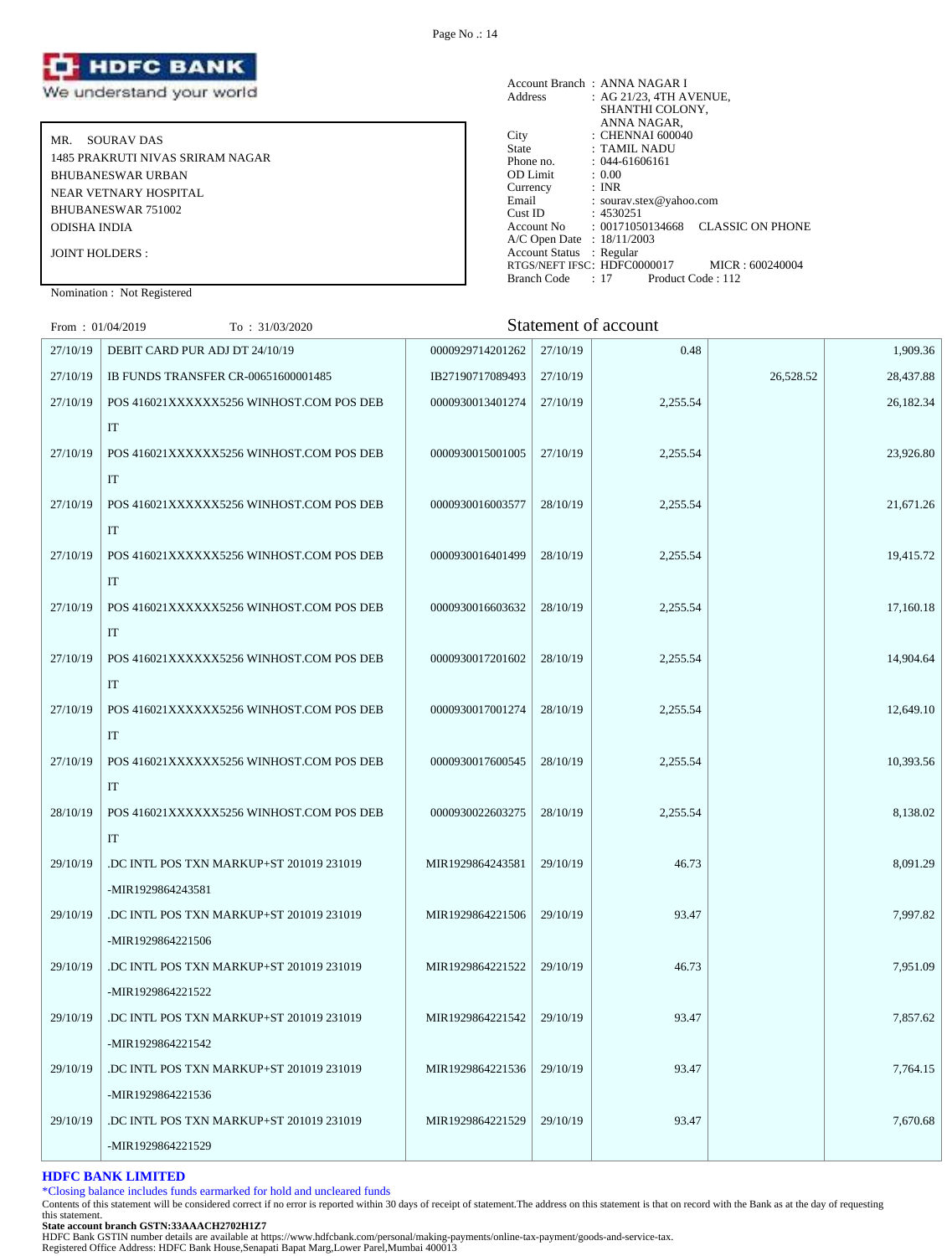

MR. SOURAV DAS 1485 PRAKRUTI NIVAS SRIRAM NAGAR BHUBANESWAR URBAN NEAR VETNARY HOSPITAL BHUBANESWAR 751002 ODISHA INDIA JOINT HOLDERS :

|                            | Account Branch: ANNA NAGAR I                   |
|----------------------------|------------------------------------------------|
| Address                    | : AG 21/23, 4TH AVENUE,                        |
|                            | SHANTHI COLONY.                                |
|                            | ANNA NAGAR,                                    |
| City                       | : CHENNAI 600040                               |
| State                      | : TAMIL NADU                                   |
| Phone no.                  | $: 044 - 61606161$                             |
| <b>OD</b> Limit            | : 0.00                                         |
| Currency                   | : INR                                          |
| Email                      | : sourav.stex@yahoo.com                        |
| Cust ID                    | : 4530251                                      |
| Account No                 | <b>CLASSIC ON PHONE</b><br>: 00171050134668    |
| A/C Open Date : 18/11/2003 |                                                |
| Account Status : Regular   |                                                |
|                            | RTGS/NEFT IFSC: HDFC0000017<br>MICR: 600240004 |
| Branch Code                | : 17<br>Product Code: 112                      |

Nomination : Not Registered

# $F_{\text{rem}}$  : 01/04/2019  $T_{\text{C}}$  : 31/03/2020  $T_{\text{C}}$  : 31/03/2020 Statement of account

| From: $01/04/2019$ | 10 : 31/03/2020                          |                  |          | Statement of account |      |          |
|--------------------|------------------------------------------|------------------|----------|----------------------|------|----------|
| 29/10/19           | DC INTL POS TXN MARKUP+ST 201019 231019  | MIR1929864221513 | 29/10/19 | 93.47                |      | 7,577.21 |
|                    | -MIR1929864221513                        |                  |          |                      |      |          |
| 29/10/19           | DC INTL POS TXN MARKUP+ST 211019 241019  | MIR1929966304699 | 29/10/19 | 93.08                |      | 7,484.13 |
|                    | -MIR1929966304699                        |                  |          |                      |      |          |
| 29/10/19           | DC INTL POS TXN MARKUP+ST 211019 241019  | MIR1929966304707 | 29/10/19 | 93.08                |      | 7,391.05 |
|                    | -MIR1929966304707                        |                  |          |                      |      |          |
| 29/10/19           | DC INTL POS TXN MARKUP+ST 221019 241019  | MIR1929966301743 | 29/10/19 | 93.08                |      | 7,297.97 |
|                    | -MIR1929966301743                        |                  |          |                      |      |          |
| 29/10/19           | DC INTL POS TXN MARKUP+ST 231019 251019  | MIR1929966803919 | 29/10/19 | 93.13                |      | 7,204.84 |
|                    | -MIR1929966803919                        |                  |          |                      |      |          |
| 29/10/19           | DC INTL POS TXN MARKUP+ST 231019 251019  | MIR1929966804636 | 29/10/19 | 93.13                |      | 7,111.71 |
|                    | -MIR1929966804636                        |                  |          |                      |      |          |
| 29/10/19           | DC INTL POS TXN MARKUP+ST 231019 251019  | MIR1929966800775 | 29/10/19 | 93.13                |      | 7,018.58 |
|                    | -MIR1929966800775                        |                  |          |                      |      |          |
| 29/10/19           | DC INTL POS TXN MARKUP+ST 231019 251019. | MIR1929966808875 | 29/10/19 | 93.13                |      | 6,925.45 |
|                    | -MIR1929966808875                        |                  |          |                      |      |          |
| 29/10/19           | DC INTL POS TXN MARKUP+ST 231019 251019  | MIR1929966800758 | 29/10/19 | 93.13                |      | 6,832.32 |
|                    | -MIR1929966800758                        |                  |          |                      |      |          |
| 29/10/19           | DC INTL POS TXN MARKUP+ST 231019 251019  | MIR1929966800185 | 29/10/19 | 93.13                |      | 6,739.19 |
|                    | -MIR1929966800185                        |                  |          |                      |      |          |
| 29/10/19           | DC INTL POS TXN MARKUP+ST 231019 251019  | MIR1929966800087 | 29/10/19 | 93.13                |      | 6,646.06 |
|                    | -MIR1929966800087                        |                  |          |                      |      |          |
| 29/10/19           | DEBIT CARD PUR ADJ DT 25/10/19           | 0000929814400755 | 29/10/19 |                      | 0.63 | 6,646.69 |
| 29/10/19           | DEBIT CARD PUR ADJ DT 25/10/19           | 0000929810201001 | 29/10/19 |                      | 0.63 | 6,647.32 |
| 29/10/19           | DEBIT CARD PUR ADJ DT 25/10/19           | 0000929809603795 | 29/10/19 |                      | 0.63 | 6,647.95 |
| 29/10/19           | DEBIT CARD PUR ADJ DT 25/10/19           | 0000929810001551 | 29/10/19 |                      | 0.63 | 6,648.58 |
| 29/10/19           | DEBIT CARD PUR ADJ DT 25/10/19           | 0000929810402396 | 29/10/19 |                      | 0.63 | 6,649.21 |
| 29/10/19           | DEBIT CARD PUR ADJ DT 25/10/19           | 0000929810402411 | 29/10/19 |                      | 0.63 | 6,649.84 |
| 29/10/19           | DEBIT CARD PUR ADJ DT 25/10/19           | 0000929811603984 | 29/10/19 |                      | 0.63 | 6,650.47 |
| 29/10/19           | DEBIT CARD PUR ADJ DT 25/10/19           | 0000929812402866 | 29/10/19 |                      | 0.63 | 6,651.10 |
| 29/10/19           | DEBIT CARD PUR ADJ DT 26/10/19           | 0000929821402698 | 29/10/19 |                      | 0.63 | 6,651.73 |
| 29/10/19           | DEBIT CARD PUR ADJ DT 26/10/19           | 0000929821402756 | 29/10/19 |                      | 0.63 | 6,652.36 |

# **HDFC BANK LIMITED**

\*Closing balance includes funds earmarked for hold and uncleared funds

Contents of this statement will be considered correct if no error is reported within 30 days of receipt of statement.The address on this statement is that on record with the Bank as at the day of requesting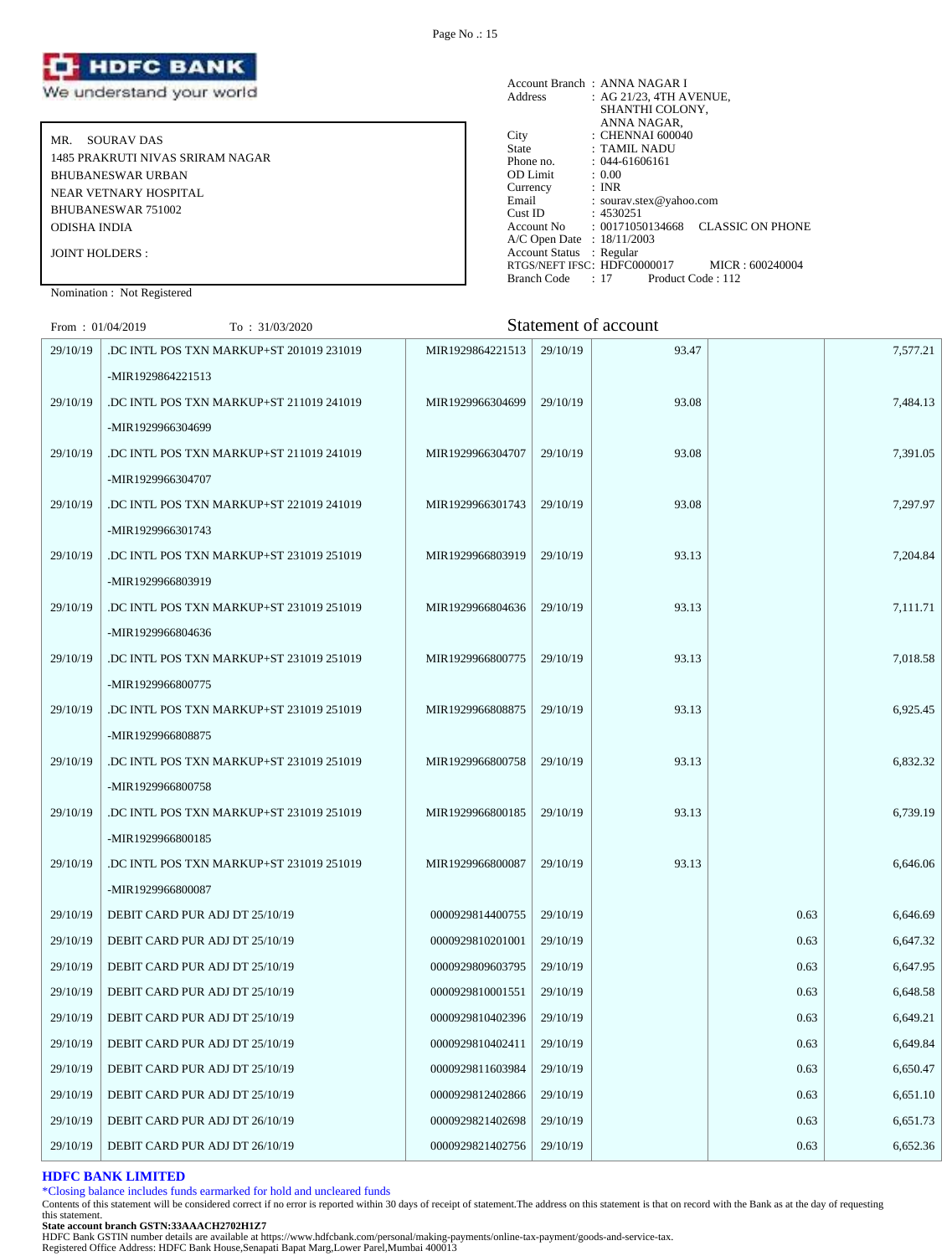

MR. SOURAV DAS 1485 PRAKRUTI NIVAS SRIRAM NAGAR BHUBANESWAR URBAN NEAR VETNARY HOSPITAL BHUBANESWAR 751002 ODISHA INDIA JOINT HOLDERS :

Account Branch : ANNA NAGAR I Address : AG 21/23, 4TH AVENUE, SHANTHI COLONY, ANNA NAGAR, City : CHENNAI 600040 State : TAMIL NADU Phone no. : 1 AMIL NADU<br>
Phone no. : 044-61606161<br>
OD Limit : 0.00<br>
Currency : INR<br>
The interval : INR OD Limit Currency<br>Email : sourav.stex@yahoo.com Cust ID : 4530251 Account No : 00171050134668 CLASSIC ON PHONE A/C Open Date : 18/11/2003 Account Status : Regular RTGS/NEFT IFSC: HDFC0000017 MICR : 600240004<br>Branch Code : 17 Product Code : 112 Branch Code : 17

# Nomination : Not Registered

 $F_{\text{new}}$ : 01/04/2019  $T_{\text{new}}$ : 31/03/2020  $\blacksquare$ 

| $110111 + 010772017$ | 10.31032020                              |                  |          | Dialement of account |      |          |
|----------------------|------------------------------------------|------------------|----------|----------------------|------|----------|
| 29/10/19             | DEBIT CARD PUR ADJ DT 26/10/19           | 0000929821202064 | 29/10/19 |                      | 0.63 | 6,652.99 |
| 29/10/19             | DEBIT CARD PUR ADJ DT 26/10/19           | 0000929822202234 | 29/10/19 |                      | 0.63 | 6,653.62 |
| 29/10/19             | DEBIT CARD PUR ADJ DT 26/10/19           | 0000929821602931 | 29/10/19 |                      | 0.63 | 6,654.25 |
| 29/10/19             | DEBIT CARD PUR ADJ DT 26/10/19           | 0000929821402932 | 29/10/19 |                      | 0.63 | 6,654.88 |
| 30/10/19             | .DC INTL POS TXN MARKUP+ST 241019 281019 | MIR1930369564256 | 30/10/19 | 93.14                |      | 6,561.74 |
|                      | -MIR1930369564256                        |                  |          |                      |      |          |
| 30/10/19             | DC INTL POS TXN MARKUP+ST 241019 281019  | MIR1930369564580 | 30/10/19 | 93.14                |      | 6,468.60 |
|                      | -MIR1930369564580                        |                  |          |                      |      |          |
| 30/10/19             | .DC INTL POS TXN MARKUP+ST 241019 281019 | MIR1930369590309 | 30/10/19 | 93.14                |      | 6,375.46 |
|                      | -MIR1930369590309                        |                  |          |                      |      |          |
| 30/10/19             | .DC INTL POS TXN MARKUP+ST 241019 281019 | MIR1930369589050 | 30/10/19 | 93.14                |      | 6,282.32 |
|                      | -MIR1930369589050                        |                  |          |                      |      |          |
| 30/10/19             | .DC INTL POS TXN MARKUP+ST 241019 281019 | MIR1930369565023 | 30/10/19 | 93.14                |      | 6,189.18 |
|                      | -MIR1930369565023                        |                  |          |                      |      |          |
| 30/10/19             | DC INTL POS TXN MARKUP+ST 241019 281019  | MIR1930369564572 | 30/10/19 | 93.14                |      | 6,096.04 |
|                      | -MIR1930369564572                        |                  |          |                      |      |          |
| 30/10/19             | DC INTL POS TXN MARKUP+ST 241019 281019  | MIR1930369588063 | 30/10/19 | 93.14                |      | 6,002.90 |
|                      | -MIR1930369588063                        |                  |          |                      |      |          |
| 30/10/19             | DC INTL POS TXN MARKUP+ST 241019 281019  | MIR1930369564594 | 30/10/19 | 93.14                |      | 5,909.76 |
|                      | -MIR1930369564594                        |                  |          |                      |      |          |
| 30/10/19             | DC INTL POS TXN MARKUP+ST 241019 281019  | MIR1930369585536 | 30/10/19 | 93.14                |      | 5,816.62 |
|                      | -MIR1930369585536                        |                  |          |                      |      |          |
| 30/10/19             | DC INTL POS TXN MARKUP+ST 241019 281019. | MIR1930369590740 | 30/10/19 | 93.14                |      | 5,723.48 |
|                      | -MIR1930369590740                        |                  |          |                      |      |          |
| 30/10/19             | DC INTL POS TXN MARKUP+ST 241019 281019. | MIR1930369564586 | 30/10/19 | 93.14                |      | 5,630.34 |
|                      | -MIR1930369564586                        |                  |          |                      |      |          |
| 30/10/19             | DC INTL POS TXN MARKUP+ST 241019 281019. | MIR1930369590320 | 30/10/19 | 93.14                |      | 5,537.20 |
|                      | -MIR1930369590320                        |                  |          |                      |      |          |
| 30/10/19             | .DC INTL POS TXN MARKUP+ST 241019 281019 | MIR1930369589827 | 30/10/19 | 93.14                |      | 5,444.06 |
|                      | -MIR1930369589827                        |                  |          |                      |      |          |
| 30/10/19             | DC INTL POS TXN MARKUP+ST 241019 281019  | MIR1930369589372 | 30/10/19 | 93.14                |      | 5,350.92 |
|                      | -MIR1930369589372                        |                  |          |                      |      |          |
|                      |                                          |                  |          |                      |      |          |

# **HDFC BANK LIMITED**

\*Closing balance includes funds earmarked for hold and uncleared funds

Contents of this statement will be considered correct if no error is reported within 30 days of receipt of statement.The address on this statement is that on record with the Bank as at the day of requesting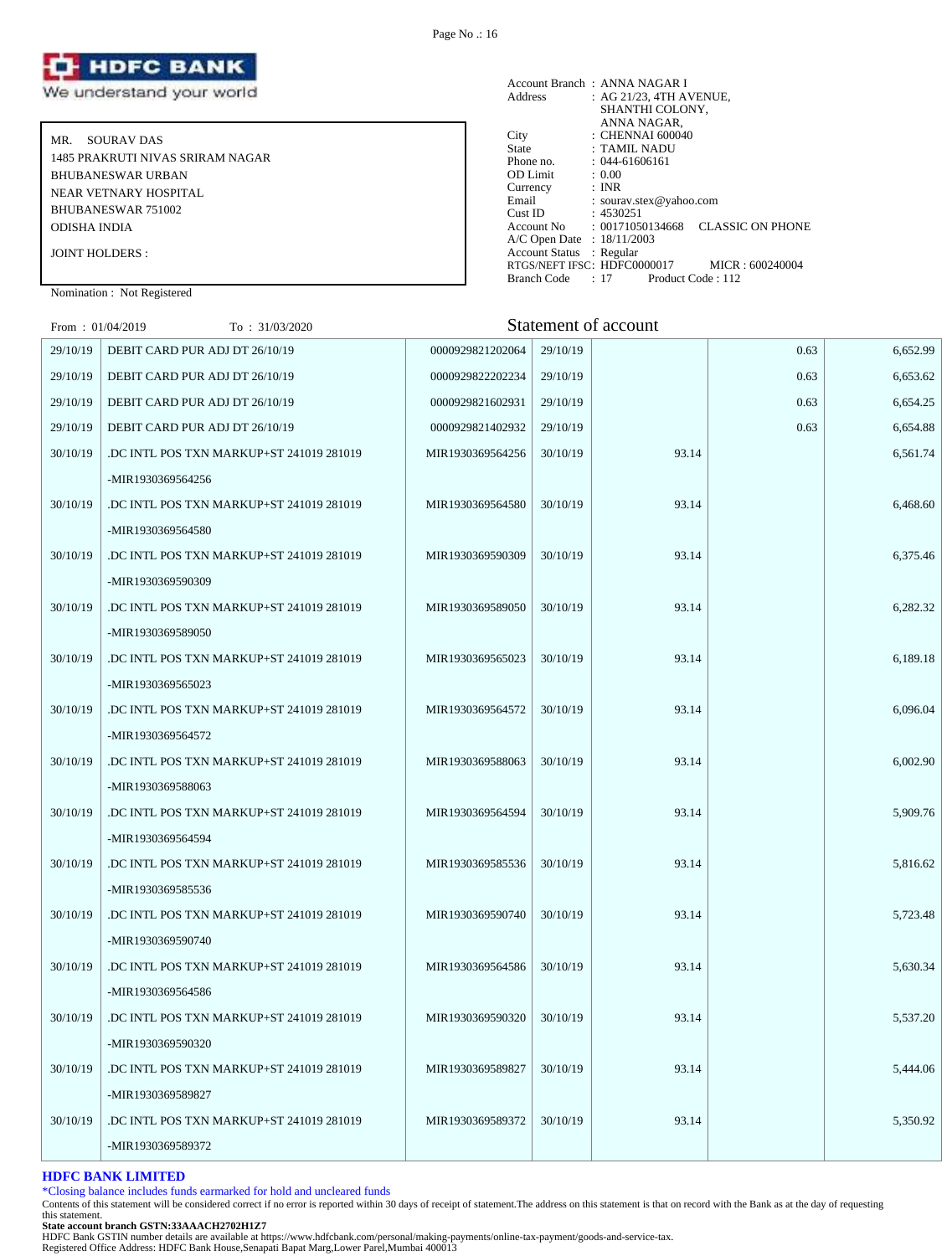

MR. SOURAV DAS 1485 PRAKRUTI NIVAS SRIRAM NAGAR BHUBANESWAR URBAN NEAR VETNARY HOSPITAL BHUBANESWAR 751002 ODISHA INDIA JOINT HOLDERS :

|                            | Account Branch: ANNA NAGAR I                   |
|----------------------------|------------------------------------------------|
| Address                    | : AG 21/23, 4TH AVENUE,                        |
|                            | SHANTHI COLONY.                                |
|                            | ANNA NAGAR,                                    |
| City                       | : CHENNAI 600040                               |
| State                      | : TAMIL NADU                                   |
| Phone no.                  | $: 044 - 61606161$                             |
| <b>OD</b> Limit            | : 0.00                                         |
| Currency                   | : INR                                          |
| Email                      | : sourav.stex@yahoo.com                        |
| Cust ID                    | : 4530251                                      |
| Account No                 | <b>CLASSIC ON PHONE</b><br>: 00171050134668    |
| A/C Open Date : 18/11/2003 |                                                |
| Account Status : Regular   |                                                |
|                            | RTGS/NEFT IFSC: HDFC0000017<br>MICR: 600240004 |
| Branch Code                | : 17<br>Product Code: 112                      |

Nomination : Not Registered

# $F_{\text{row}}$  : 01/04/2019  $T_{\text{O}}$  : 31/03/2020  $T_{\text{O}}$  Statement of account

| $\Gamma$ [011]. $U1/U + ZU17$<br>10.31/03/2020 |                  |          |       |                      |          |
|------------------------------------------------|------------------|----------|-------|----------------------|----------|
| DC INTL POS TXN MARKUP+ST 241019 281019        | MIR1930369590340 | 30/10/19 | 93.14 |                      | 5,257.78 |
| -MIR1930369590340                              |                  |          |       |                      |          |
| DC INTL POS TXN MARKUP+ST 241019 281019        | MIR1930369589056 | 30/10/19 | 93.14 |                      | 5,164.64 |
| -MIR1930369589056                              |                  |          |       |                      |          |
| DC INTL POS TXN MARKUP+ST 241019 281019        | MIR1930369590304 | 30/10/19 | 93.14 |                      | 5,071.50 |
| -MIR1930369590304                              |                  |          |       |                      |          |
| DC INTL POS TXN MARKUP+ST 241019 281019        | MIR1930369567487 | 30/10/19 | 93.19 |                      | 4,978.31 |
| -MIR1930369567487                              |                  |          |       |                      |          |
| DC INTL POS TXN MARKUP+ST 241019 281019        | MIR1930369589064 | 30/10/19 | 93.14 |                      | 4,885.17 |
| -MIR1930369589064                              |                  |          |       |                      |          |
| .DC INTL POS TXN MARKUP+ST 241019 281019       | MIR1930369589060 | 30/10/19 | 93.14 |                      | 4,792.03 |
| -MIR1930369589060                              |                  |          |       |                      |          |
| .DC INTL POS TXN MARKUP+ST 241019 281019       | MIR1930369564576 | 30/10/19 | 93.14 |                      | 4,698.89 |
| -MIR1930369564576                              |                  |          |       |                      |          |
| .DC INTL POS TXN MARKUP+ST 241019 281019       | MIR1930369588059 | 30/10/19 | 93.14 |                      | 4,605.75 |
| -MIR1930369588059                              |                  |          |       |                      |          |
| DC INTL POS TXN MARKUP+ST 241019 281019        | MIR1930369590330 | 30/10/19 | 93.14 |                      | 4,512.61 |
| -MIR1930369590330                              |                  |          |       |                      |          |
| DC INTL POS TXN MARKUP+ST 241019 281019        | MIR1930369564602 | 30/10/19 | 93.19 |                      | 4,419.42 |
| -MIR1930369564602                              |                  |          |       |                      |          |
| DC INTL POS TXN MARKUP+ST 241019 281019        | MIR1930369588049 | 30/10/19 | 93.14 |                      | 4,326.28 |
| -MIR1930369588049                              |                  |          |       |                      |          |
| DC INTL POS TXN MARKUP+ST 241019 281019        | MIR1930369588053 | 30/10/19 | 93.14 |                      | 4,233.14 |
| -MIR1930369588053                              |                  |          |       |                      |          |
| DC INTL POS TXN MARKUP+ST 241019 281019.       | MIR1930369588043 | 30/10/19 | 93.14 |                      | 4,140.00 |
| -MIR1930369588043                              |                  |          |       |                      |          |
| DC INTL POS TXN MARKUP+ST 241019 281019        | MIR1930369564598 | 30/10/19 | 93.19 |                      | 4,046.81 |
| -MIR1930369564598                              |                  |          |       |                      |          |
| DC INTL POS TXN MARKUP+ST 241019 281019        | MIR1930369589042 | 30/10/19 | 93.14 |                      | 3,953.67 |
| -MIR1930369589042                              |                  |          |       |                      |          |
| DC INTL POS TXN MARKUP+ST 241019 281019        | MIR1930369590350 | 30/10/19 | 93.14 |                      | 3,860.53 |
| -MIR1930369590350                              |                  |          |       |                      |          |
|                                                |                  |          |       | Statement of account |          |

# **HDFC BANK LIMITED**

\*Closing balance includes funds earmarked for hold and uncleared funds

Contents of this statement will be considered correct if no error is reported within 30 days of receipt of statement.The address on this statement is that on record with the Bank as at the day of requesting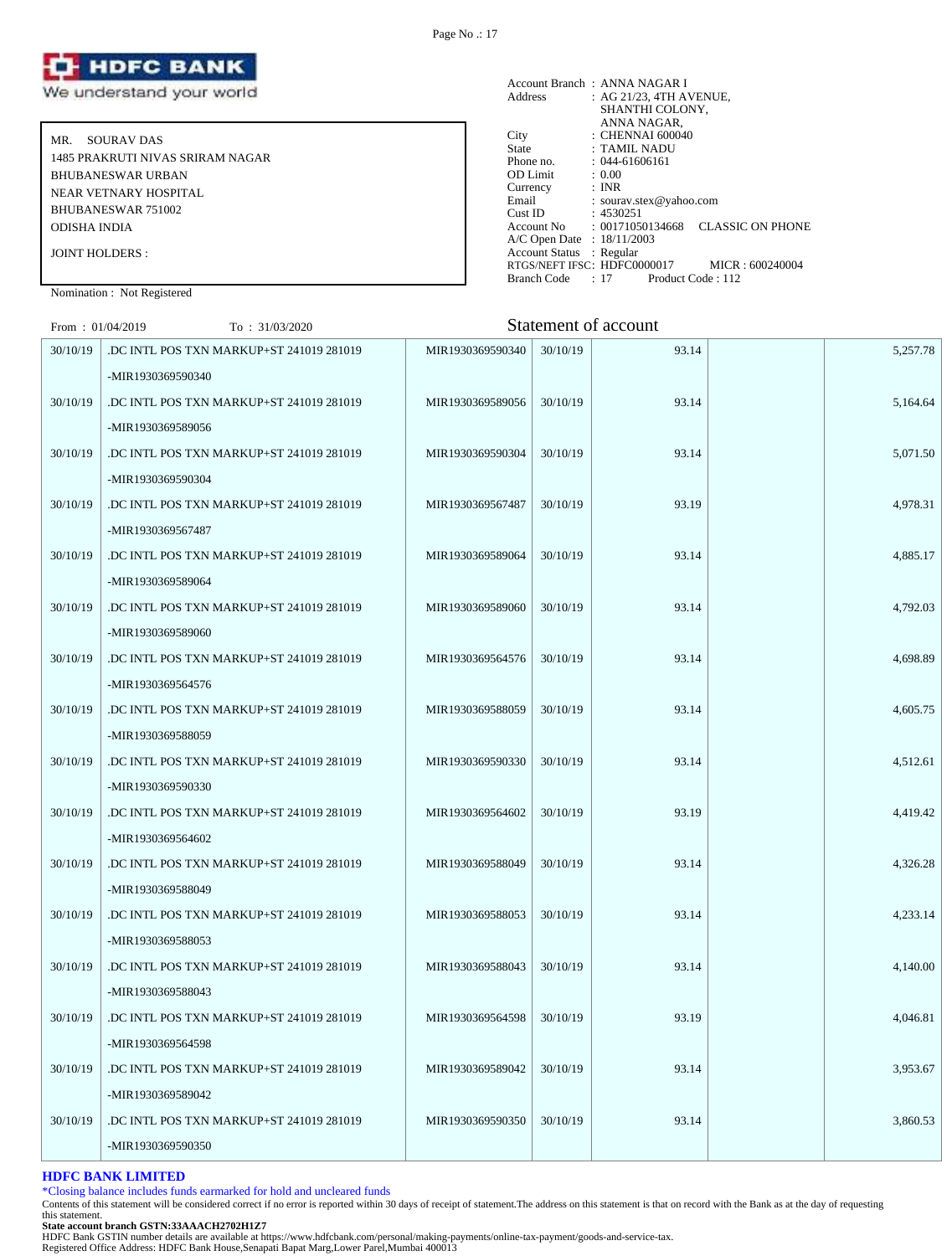

MR. SOURAV DAS 1485 PRAKRUTI NIVAS SRIRAM NAGAR BHUBANESWAR URBAN NEAR VETNARY HOSPITAL BHUBANESWAR 751002 ODISHA INDIA JOINT HOLDERS :

|                            | Account Branch: ANNA NAGAR I                                           |
|----------------------------|------------------------------------------------------------------------|
| Address                    | : AG 21/23, 4TH AVENUE,                                                |
|                            | SHANTHI COLONY,                                                        |
|                            | ANNA NAGAR,                                                            |
| City                       | : CHENNAI 600040                                                       |
| State                      | : TAMIL NADU                                                           |
| Phone no.                  | $: 044 - 61606161$                                                     |
| <b>OD</b> Limit            | : 0.00                                                                 |
| Currency                   | : INR                                                                  |
| Email                      | : sourav.stex@yahoo.com                                                |
| Cust ID                    | : 4530251                                                              |
|                            | <b>CLASSIC ON PHONE</b><br>$\text{Account No} \qquad : 00171050134668$ |
| A/C Open Date : 18/11/2003 |                                                                        |
| Account Status : Regular   |                                                                        |
|                            | RTGS/NEFT IFSC: HDFC0000017<br>MICR: 600240004                         |
| Branch Code                | $: 17$ Product Code $: 112$                                            |

Nomination : Not Registered

# $F_{\text{row}}$  : 01/04/2019  $T_{\text{O}}$  : 31/03/2020  $T_{\text{O}}$  Statement of account

| $11011 \cdot 01042019$ | 10.31/03/2020                            |                  |          | Dialement of account |          |
|------------------------|------------------------------------------|------------------|----------|----------------------|----------|
| 30/10/19               | DC INTL POS TXN MARKUP+ST 241019 281019  | MIR1930369564569 | 30/10/19 | 93.14                | 3,767.39 |
|                        | -MIR1930369564569                        |                  |          |                      |          |
| 30/10/19               | DC INTL POS TXN MARKUP+ST 231019 281019  | MIR1930369564605 | 30/10/19 | 93.19                | 3,674.20 |
|                        | -MIR1930369564605                        |                  |          |                      |          |
| 30/10/19               | DC INTL POS TXN MARKUP+ST 241019 281019  | MIR1930369589047 | 30/10/19 | 93.14                | 3,581.06 |
|                        | -MIR1930369589047                        |                  |          |                      |          |
| 30/10/19               | DC INTL POS TXN MARKUP+ST 241019 281019  | MIR1930369562634 | 30/10/19 | 93.14                | 3,487.92 |
|                        | -MIR1930369562634                        |                  |          |                      |          |
| 30/10/19               | DC INTL POS TXN MARKUP+ST 241019 281019  | MIR1930369589798 | 30/10/19 | 93.14                | 3,394.78 |
|                        | -MIR1930369589798                        |                  |          |                      |          |
| 30/10/19               | .DC INTL POS TXN MARKUP+ST 241019 281019 | MIR1930369588069 | 30/10/19 | 93.14                | 3,301.64 |
|                        | -MIR1930369588069                        |                  |          |                      |          |
| 30/10/19               | .DC INTL POS TXN MARKUP+ST 241019 281019 | MIR1930369564783 | 30/10/19 | 93.14                | 3,208.50 |
|                        | -MIR1930369564783                        |                  |          |                      |          |
| 30/10/19               | .DC INTL POS TXN MARKUP+ST 241019 281019 | MIR1930369567482 | 30/10/19 | 93.19                | 3,115.31 |
|                        | -MIR1930369567482                        |                  |          |                      |          |
| 30/10/19               | DC INTL POS TXN MARKUP+ST 241019 281019  | MIR1930369561616 | 30/10/19 | 93.14                | 3,022.17 |
|                        | -MIR1930369561616                        |                  |          |                      |          |
| 30/10/19               | DC INTL POS TXN MARKUP+ST 241019 281019  | MIR1930369564229 | 30/10/19 | 93.14                | 2,929.03 |
|                        | -MIR1930369564229                        |                  |          |                      |          |
| 30/10/19               | DC INTL POS TXN MARKUP+ST 241019 281019  | MIR1930369564590 | 30/10/19 | 93.14                | 2,835.89 |
|                        | -MIR1930369564590                        |                  |          |                      |          |
| 30/10/19               | DC INTL POS TXN MARKUP+ST 241019 281019  | MIR1930369590735 | 30/10/19 | 93.14                | 2,742.75 |
|                        | -MIR1930369590735                        |                  |          |                      |          |
| 30/10/19               | DC INTL POS TXN MARKUP+ST 241019 281019  | MIR1930369586535 | 30/10/19 | 93.14                | 2,649.61 |
|                        | -MIR1930369586535                        |                  |          |                      |          |
| 30/10/19               | DC INTL POS TXN MARKUP+ST 241019 281019  | MIR1930369589363 | 30/10/19 | 93.14                | 2,556.47 |
|                        | -MIR1930369589363                        |                  |          |                      |          |
| 30/10/19               | .DC INTL POS TXN MARKUP+ST 241019 281019 | MIR1930369562630 | 30/10/19 | 93.14                | 2,463.33 |
|                        | -MIR1930369562630                        |                  |          |                      |          |
| 01/11/19               | .DC INTL POS TXN MARKUP+ST 261019 291019 | MIR1930572151276 | 01/11/19 | 93.14                | 2,370.19 |
|                        | -MIR1930572151276                        |                  |          |                      |          |

# **HDFC BANK LIMITED**

\*Closing balance includes funds earmarked for hold and uncleared funds

Contents of this statement will be considered correct if no error is reported within 30 days of receipt of statement.The address on this statement is that on record with the Bank as at the day of requesting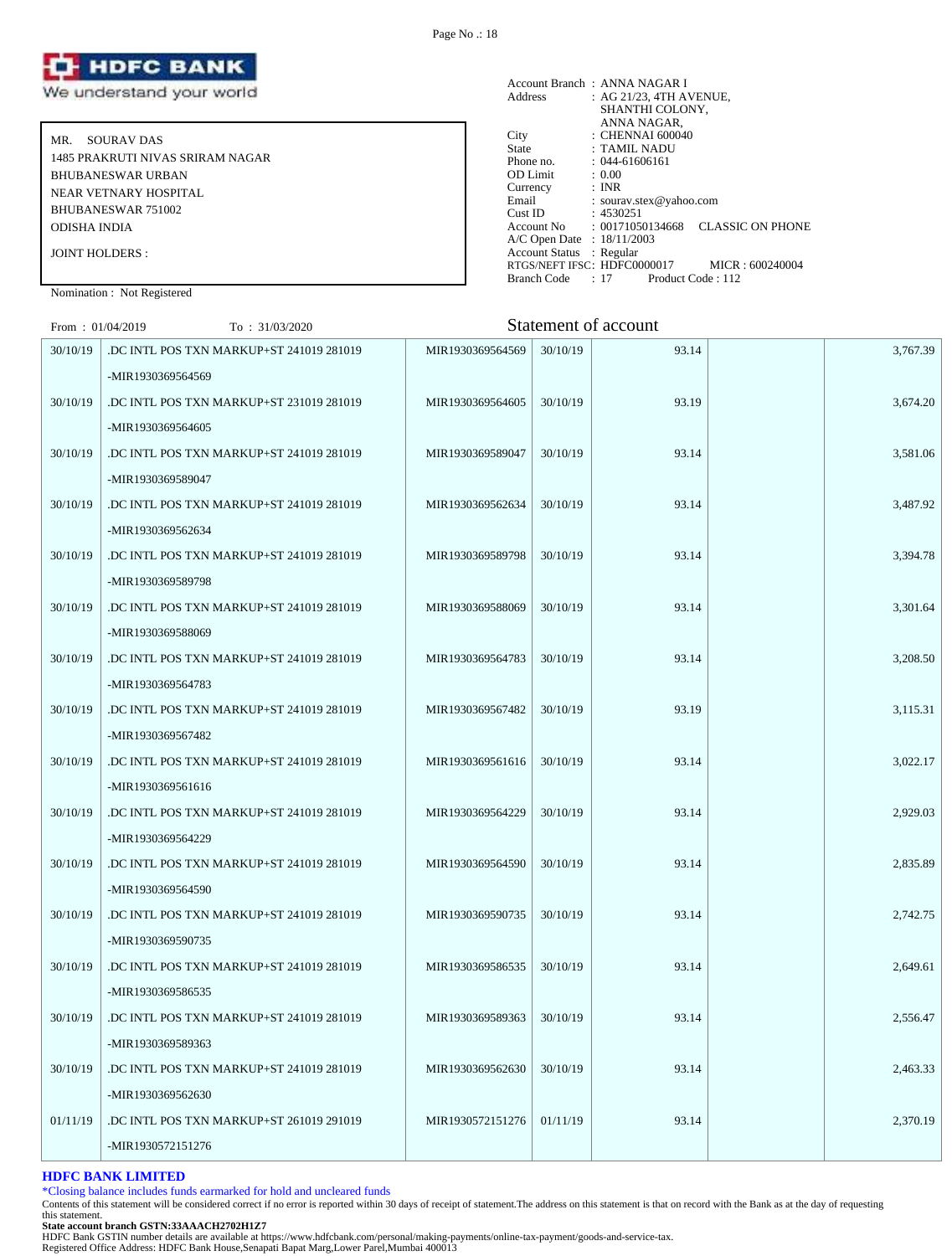

MR. SOURAV DAS 1485 PRAKRUTI NIVAS SRIRAM NAGAR BHUBANESWAR URBAN NEAR VETNARY HOSPITAL BHUBANESWAR 751002 ODISHA INDIA JOINT HOLDERS :

| Address                    | Account Branch: ANNA NAGAR I<br>: AG 21/23, 4TH AVENUE, |
|----------------------------|---------------------------------------------------------|
|                            | SHANTHI COLONY,                                         |
|                            | ANNA NAGAR,                                             |
| City                       | : CHENNAI 600040                                        |
| State                      | : TAMIL NADU                                            |
| Phone no.                  | $: 044 - 61606161$                                      |
| OD Limit                   | : 0.00                                                  |
| Currency                   | : INR                                                   |
| Email                      | : sourav.stex@yahoo.com                                 |
| Cust ID                    | :4530251                                                |
| Account No                 | <b>CLASSIC ON PHONE</b><br>: 00171050134668             |
| A/C Open Date : 18/11/2003 |                                                         |
| <b>Account Status</b>      | : Regular                                               |
|                            | RTGS/NEFT IFSC: HDFC0000017<br>MICR: 600240004          |
| Branch Code                | $: 17$ Product Code $: 112$                             |

Nomination : Not Registered

# From : 01/04/2019 To : 31/03/2020 Statement of account

|          |                                          |                  |          | Duatement of account |          |
|----------|------------------------------------------|------------------|----------|----------------------|----------|
| 01/11/19 | DC INTL POS TXN MARKUP+ST 261019 291019  | MIR1930572150334 | 01/11/19 | 93.14                | 2,277.05 |
|          | -MIR1930572150334                        |                  |          |                      |          |
| 01/11/19 | DC INTL POS TXN MARKUP+ST 261019 291019  | MIR1930572093459 | 01/11/19 | 93.14                | 2,183.91 |
|          | -MIR1930572093459                        |                  |          |                      |          |
| 01/11/19 | DC INTL POS TXN MARKUP+ST 261019 291019  | MIR1930572087069 | 01/11/19 | 93.14                | 2,090.77 |
|          | -MIR1930572087069                        |                  |          |                      |          |
| 01/11/19 | DC INTL POS TXN MARKUP+ST 261019 291019  | MIR1930572093362 | 01/11/19 | 93.14                | 1,997.63 |
|          | -MIR1930572093362                        |                  |          |                      |          |
| 01/11/19 | DC INTL POS TXN MARKUP+ST 261019 291019  | MIR1930572151253 | 01/11/19 | 93.14                | 1,904.49 |
|          | -MIR1930572151253                        |                  |          |                      |          |
| 01/11/19 | .DC INTL POS TXN MARKUP+ST 261019 291019 | MIR1930572151220 | 01/11/19 | 93.14                | 1,811.35 |
|          | -MIR1930572151220                        |                  |          |                      |          |
| 01/11/19 | DC INTL POS TXN MARKUP+ST 271019 291019  | MIR1930572093351 | 01/11/19 | 46.57                | 1,764.78 |
|          | -MIR1930572093351                        |                  |          |                      |          |
| 01/11/19 | DC INTL POS TXN MARKUP+ST 251019 291019  | MIR1930572151301 | 01/11/19 | 93.14                | 1,671.64 |
|          | -MIR1930572151301                        |                  |          |                      |          |
| 01/11/19 | DC INTL POS TXN MARKUP+ST 251019 291019  | MIR1930572144995 | 01/11/19 | 93.14                | 1,578.50 |
|          | -MIR1930572144995                        |                  |          |                      |          |
| 01/11/19 | .DC INTL POS TXN MARKUP+ST 251019 291019 | MIR1930572145018 | 01/11/19 | 93.14                | 1,485.36 |
|          | -MIR1930572145018                        |                  |          |                      |          |
| 01/11/19 | .DC INTL POS TXN MARKUP+ST 251019 291019 | MIR1930572093339 | 01/11/19 | 93.14                | 1,392.22 |
|          | -MIR1930572093339                        |                  |          |                      |          |
| 01/11/19 | .DC INTL POS TXN MARKUP+ST 251019 291019 | MIR1930572151311 | 01/11/19 | 93.14                | 1,299.08 |
|          | -MIR1930572151311                        |                  |          |                      |          |
| 01/11/19 | .DC INTL POS TXN MARKUP+ST 251019 291019 | MIR1930572145007 | 01/11/19 | 93.14                | 1,205.94 |
|          | -MIR1930572145007                        |                  |          |                      |          |
| 01/11/19 | .DC INTL POS TXN MARKUP+ST 251019 291019 | MIR1930572087104 | 01/11/19 | 93.14                | 1,112.80 |
|          | -MIR1930572087104                        |                  |          |                      |          |
| 01/11/19 | .DC INTL POS TXN MARKUP+ST 251019 291019 | MIR1930572145026 | 01/11/19 | 93.14                | 1,019.66 |
|          | -MIR1930572145026                        |                  |          |                      |          |
| 01/11/19 | DC INTL POS TXN MARKUP+ST 261019 291019. | MIR1930572151232 | 01/11/19 | 93.14                | 926.52   |
|          | -MIR1930572151232                        |                  |          |                      |          |
|          |                                          |                  |          |                      |          |

# **HDFC BANK LIMITED**

\*Closing balance includes funds earmarked for hold and uncleared funds

Contents of this statement will be considered correct if no error is reported within 30 days of receipt of statement.The address on this statement is that on record with the Bank as at the day of requesting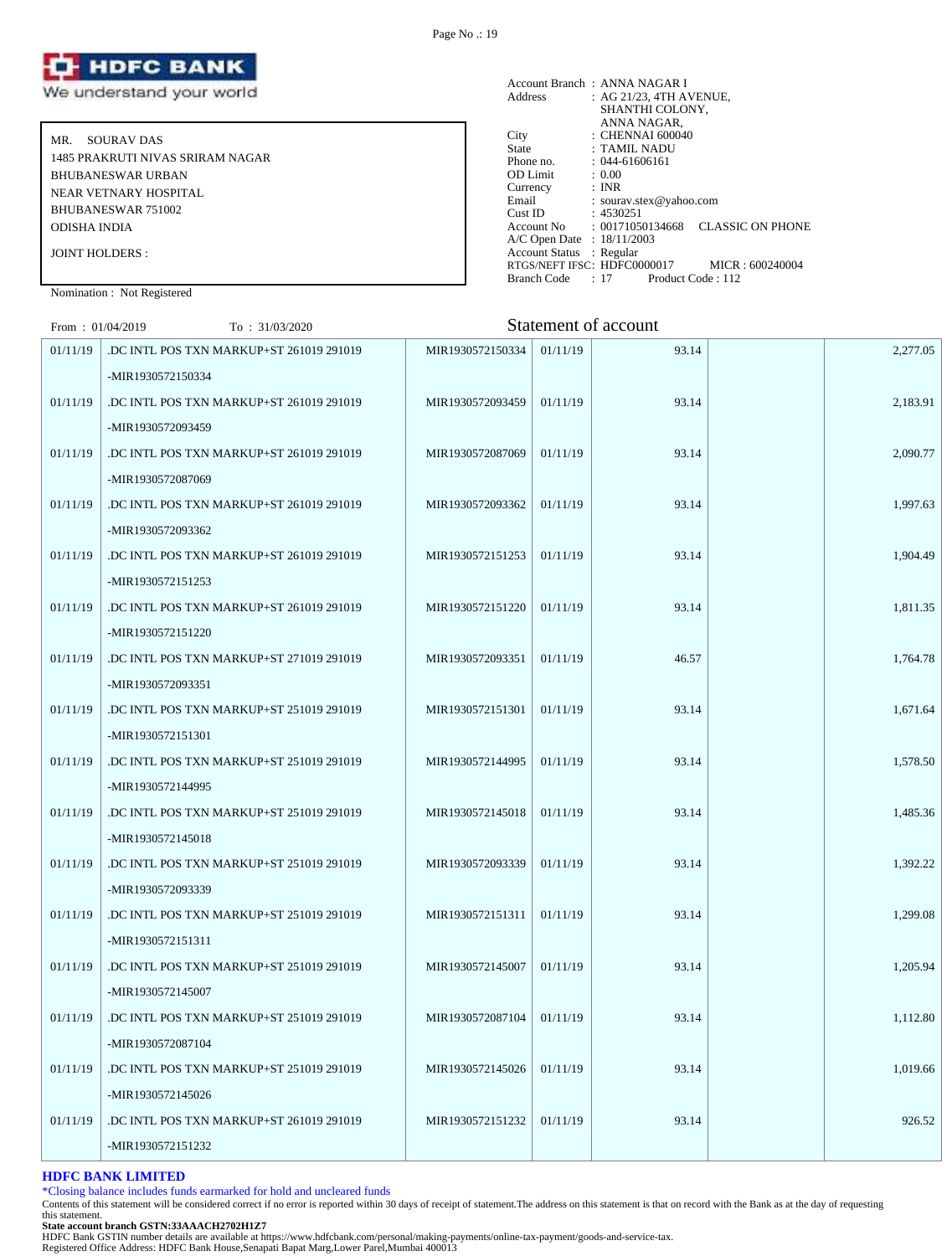

MR. SOURAV DAS 1485 PRAKRUTI NIVAS SRIRAM NAGAR BHUBANESWAR URBAN NEAR VETNARY HOSPITAL BHUBANESWAR 751002 ODISHA INDIA JOINT HOLDERS :

| Address                    | Account Branch: ANNA NAGAR I<br>: AG 21/23, 4TH AVENUE,<br>SHANTHI COLONY, |  |
|----------------------------|----------------------------------------------------------------------------|--|
|                            | ANNA NAGAR,                                                                |  |
| City                       | $\therefore$ CHENNAI 600040                                                |  |
| State                      | : TAMIL NADU                                                               |  |
| Phone no.                  | $: 044 - 61606161$                                                         |  |
| <b>OD</b> Limit            | : 0.00                                                                     |  |
| Currency                   | : INR                                                                      |  |
| Email                      | : sourav.stex@yahoo.com                                                    |  |
| Cust ID                    | : 4530251                                                                  |  |
|                            | <b>CLASSIC ON PHONE</b><br>$\text{Account No} \qquad : 00171050134668$     |  |
| A/C Open Date : 18/11/2003 |                                                                            |  |
| Account Status : Regular   |                                                                            |  |
|                            | RTGS/NEFT IFSC: HDFC0000017<br>MICR: 600240004                             |  |
| Branch Code                | $: 17$ Product Code $: 112$                                                |  |

Nomination : Not Registered

# $F_{\text{row}}$  : 01/04/2019  $T_{\text{O}}$  : 31/03/2020  $T_{\text{O}}$  Statement of account

| $\Gamma$ [0] . 01/04/2019 | 10.31/03/2020                            |                             |          | Statement of account |          |          |
|---------------------------|------------------------------------------|-----------------------------|----------|----------------------|----------|----------|
| 01/11/19                  | DC INTL POS TXN MARKUP+ST 261019 291019  | MIR1930572093434            | 01/11/19 | 93.14                |          | 833.38   |
|                           | -MIR1930572093434                        |                             |          |                      |          |          |
| 01/11/19                  | DC INTL POS TXN MARKUP+ST 261019 291019  | MIR1930572145886            | 01/11/19 | 93.14                |          | 740.24   |
|                           | -MIR1930572145886                        |                             |          |                      |          |          |
| 01/11/19                  | DC INTL POS TXN MARKUP+ST 261019 291019  | MIR1930572145898            | 01/11/19 | 93.14                |          | 647.10   |
|                           | -MIR1930572145898                        |                             |          |                      |          |          |
| 01/11/19                  | DC INTL POS TXN MARKUP+ST 261019 291019  | MIR1930572151266            | 01/11/19 | 93.14                |          | 553.96   |
|                           | -MIR1930572151266                        |                             |          |                      |          |          |
| 01/11/19                  | DC INTL POS TXN MARKUP+ST 261019 291019  | MIR1930572145875            | 01/11/19 | 93.14                |          | 460.82   |
|                           | -MIR1930572145875                        |                             |          |                      |          |          |
| 01/11/19                  | DC INTL POS TXN MARKUP+ST 261019 291019  | MIR1930572087049            | 01/11/19 | 93.14                |          | 367.68   |
|                           | -MIR1930572087049                        |                             |          |                      |          |          |
| 01/11/19                  | DC INTL POS TXN MARKUP+ST 261019 291019  | MIR1930572087059            | 01/11/19 | 93.14                |          | 274.54   |
|                           | -MIR1930572087059                        |                             |          |                      |          |          |
| 01/11/19                  | .DC INTL POS TXN MARKUP+ST 261019 291019 | MIR1930572087033            | 01/11/19 | 93.14                |          | 181.40   |
|                           | -MIR1930572087033                        |                             |          |                      |          |          |
| 01/11/19                  | DC INTL POS TXN MARKUP+ST 261019 291019  | MIR1930572151210            | 01/11/19 | 93.14                |          | 88.26    |
|                           | -MIR1930572151210                        |                             |          |                      |          |          |
| 01/11/19                  | DC INTL POS TXN MARKUP+ST 261019 291019  | MIR1930572093382            | 01/11/19 | 88.26                |          | 0.00     |
|                           | -MIR1930572093382                        |                             |          |                      |          |          |
| 04/11/19                  | POS 416021******5256 RVSL DT - 26/10/19  | 0000929823603925            | 04/11/19 |                      | 2,255.54 | 2,255.54 |
| 04/11/19                  | IMPS-930815762501-SUBRAT KUMAR DAS -HDFC | 0000930815762501            | 04/11/19 |                      | 5,000.00 | 7,255.54 |
|                           | -XXXXXXXX6313-                           |                             |          |                      |          |          |
| 05/11/19                  | POS 416021XXXXXX5256 PROTONMAIL POS DEBI | 0000930823035691            | 05/11/19 | 395.64               |          | 6,859.90 |
|                           | T                                        |                             |          |                      |          |          |
| 05/11/19                  | POS 416021XXXXXX5256 PROTONMAIL POS DEBI | 0000930823035691   05/11/19 |          | $-395.64$            |          | 7,255.54 |
|                           | $\mathbf T$                              |                             |          |                      |          |          |
| 05/11/19                  | POS 416021XXXXXX5256 WINHOST.COM POS DEB | 0000930903605509            | 05/11/19 | 1,123.64             |          | 6,131.90 |
|                           | IT                                       |                             |          |                      |          |          |
| 05/11/19                  | POS 416021XXXXXX5256 WINHOST.COM POS DEB | 0000930903603513            | 05/11/19 | 1,123.64             |          | 5,008.26 |
|                           | $\ensuremath{\mathsf{IT}}$               |                             |          |                      |          |          |
| 05/11/19                  | POS 416021XXXXXX5256 PROTONMAIL POS DEBI | 0000930906797746            | 05/11/19 | 395.64               |          | 4,612.62 |
|                           |                                          |                             |          |                      |          |          |

# **HDFC BANK LIMITED**

\*Closing balance includes funds earmarked for hold and uncleared funds

Contents of this statement will be considered correct if no error is reported within 30 days of receipt of statement.The address on this statement is that on record with the Bank as at the day of requesting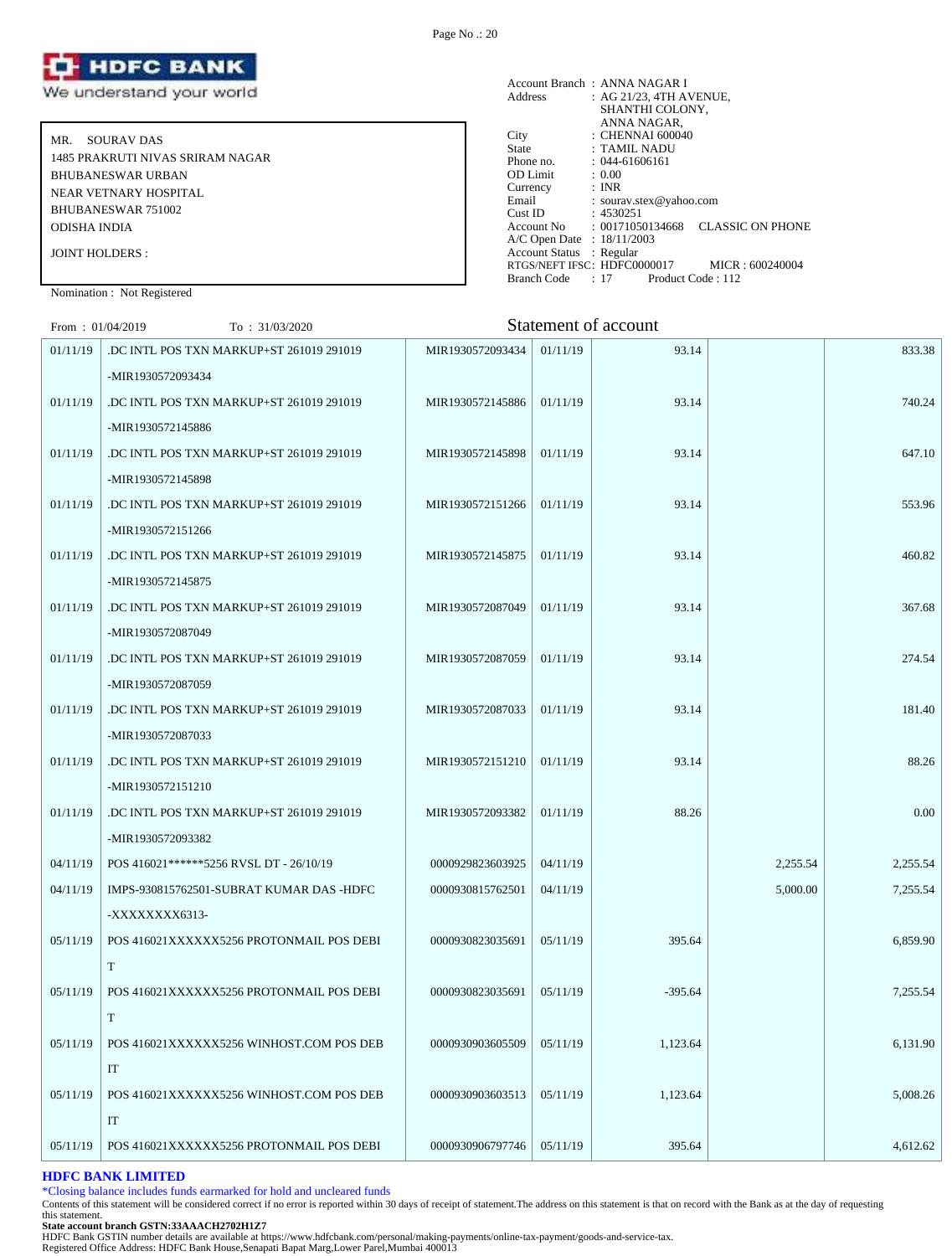

MR. SOURAV DAS 1485 PRAKRUTI NIVAS SRIRAM NAGAR BHUBANESWAR URBAN NEAR VETNARY HOSPITAL BHUBANESWAR 751002 ODISHA INDIA JOINT HOLDERS :

Account Branch : ANNA NAGAR I<br>Address : AG 21/23, 4TH A : AG 21/23, 4TH AVENUE, SHANTHI COLONY, ANNA NAGAR, City : CHENNAI 600040<br>State : TAMIL NADU State : TAMIL NADU<br>Phone no. : 044-61606161  $: 044-61606161$ <br> $: 0.00$ OD Limit :  $0.00$ <br>Currency : INR Currency<br>Email Email : sourav.stex@yahoo.com<br>Cust ID : 4530251 Cust ID : 4530251<br>Account No : 0017105 : 00171050134668 CLASSIC ON PHONE A/C Open Date : 18/11/2003 Account Status : Regular RTGS/NEFT IFSC: HDFC0000017 MICR : 600240004<br>Branch Code : 17 Product Code : 112 Branch Code : 17

# Nomination : Not Registered

| From: $01/04/2019$ | To: $31/03/2020$                         |                  |          | Statement of account |          |
|--------------------|------------------------------------------|------------------|----------|----------------------|----------|
|                    | T                                        |                  |          |                      |          |
| 05/11/19           | .DC INTL POS TXN MARKUP+ST 261019 291019 | MIR1930880441125 | 05/11/19 | 93.12                | 4,519.50 |
|                    | -MIR1930880441125                        |                  |          |                      |          |
| 05/11/19           | .DC INTL POS TXN MARKUP+ST 261019 291019 | MIR1930880441078 | 05/11/19 | 93.12                | 4,426.38 |
|                    | -MIR1930880441078                        |                  |          |                      |          |
| 05/11/19           | DC INTL POS TXN MARKUP+ST 261019 291019  | MIR1930880441139 | 05/11/19 | 4.88                 | 4,421.50 |
|                    | -MIR1930880441139                        |                  |          |                      |          |
| 05/11/19           | .DC INTL POS TXN MARKUP+ST 261019 291019 | MIR1930880441153 | 05/11/19 | 93.12                | 4,328.38 |
|                    | -MIR1930880441153                        |                  |          |                      |          |
| 05/11/19           | DC INTL POS TXN MARKUP+ST 261019 291019  | MIR1930880441113 | 05/11/19 | 93.12                | 4,235.26 |
|                    | -MIR1930880441113                        |                  |          |                      |          |
| 05/11/19           | DC INTL POS TXN MARKUP+ST 261019 291019  | MIR1930880441102 | 05/11/19 | 93.12                | 4,142.14 |
|                    | -MIR1930880441102                        |                  |          |                      |          |
| 05/11/19           | .DC INTL POS TXN MARKUP+ST 261019 291019 | MIR1930880441091 | 05/11/19 | 93.12                | 4,049.02 |
|                    | -MIR1930880441091                        |                  |          |                      |          |
| 05/11/19           | .DC INTL POS TXN MARKUP+ST 261019 291019 | MIR1930880441049 | 05/11/19 | 93.12                | 3,955.90 |
|                    | -MIR1930880441049                        |                  |          |                      |          |
| 05/11/19           | .DC INTL POS TXN MARKUP+ST 271019 301019 | MIR1930880441179 | 05/11/19 | 93.12                | 3,862.78 |
|                    | -MIR1930880441179                        |                  |          |                      |          |
| 05/11/19           | .DC INTL POS TXN MARKUP+ST 271019 301019 | MIR1930880441168 | 05/11/19 | 93.12                | 3,769.66 |
|                    | -MIR1930880441168                        |                  |          |                      |          |
| 05/11/19           | DC INTL POS TXN MARKUP+ST 271019 301019  | MIR1930880441189 | 05/11/19 | 93.12                | 3,676.54 |
|                    | -MIR1930880441189                        |                  |          |                      |          |
| 05/11/19           | .DC INTL POS TXN MARKUP+ST 271019 301019 | MIR1930880441199 | 05/11/19 | 93.12                | 3,583.42 |
|                    | -MIR1930880441199                        |                  |          |                      |          |
| 05/11/19           | .DC INTL POS TXN MARKUP+ST 271019 301019 | MIR1930880441211 | 05/11/19 | 93.12                | 3,490.30 |

#### **HDFC BANK LIMITED**

\*Closing balance includes funds earmarked for hold and uncleared funds

Contents of this statement will be considered correct if no error is reported within 30 days of receipt of statement.The address on this statement is that on record with the Bank as at the day of requesting this statement.

05/11/19 DC INTL POS TXN MARKUP+ST 271019 301019 MIR1930880441220 05/11/19 93.12 3,397.18

05/11/19 DC INTL POS TXN MARKUP+ST 271019 301019 MIR1930880441232 05/11/19 93.12 3,304.06

05/11/19 DC INTL POS TXN MARKUP+ST 271019 301019 MIR1930880441225 05/11/19 93.12 3,210.94

-MIR1930880441211

-MIR1930880441220

-MIR1930880441232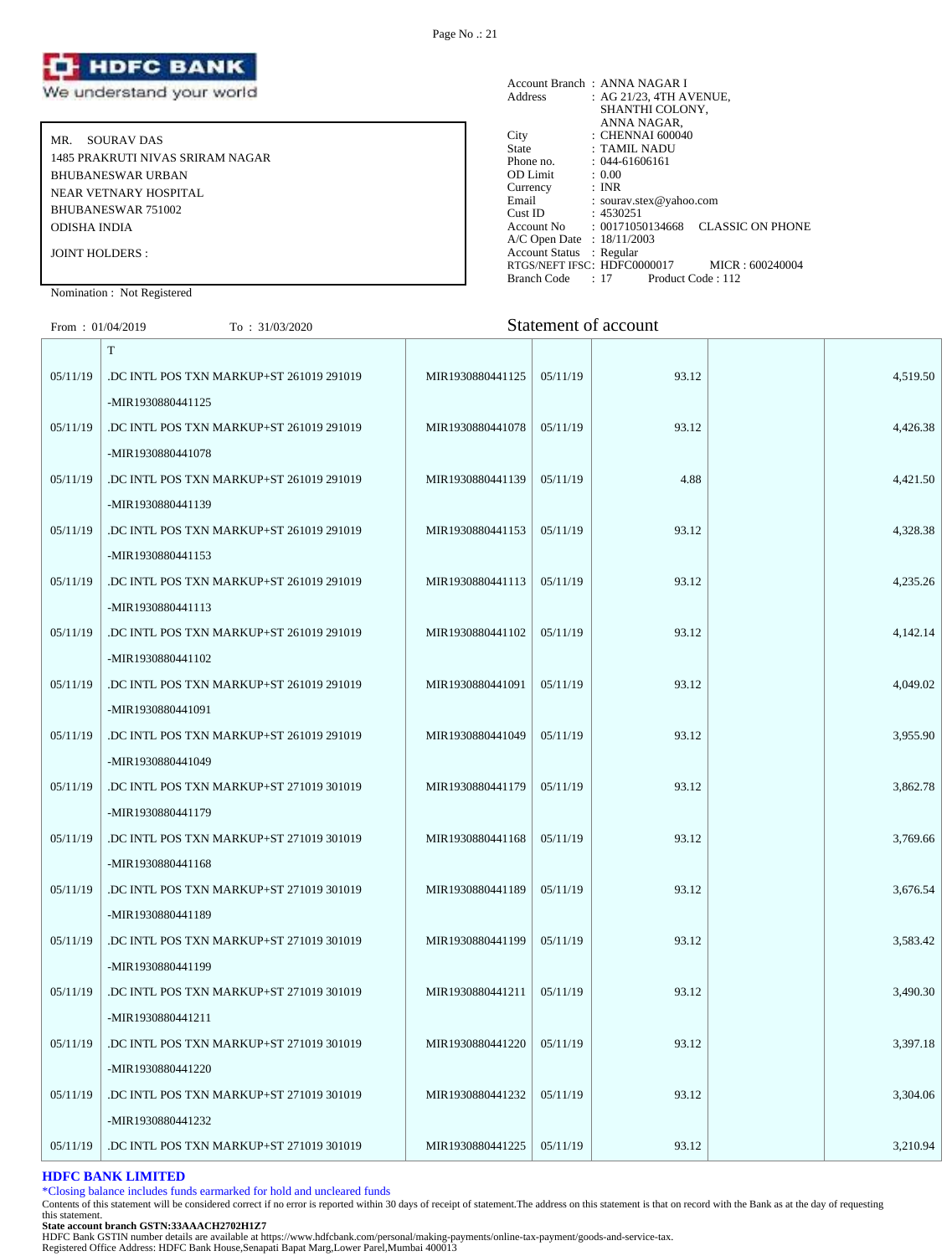

MR. SOURAV DAS 1485 PRAKRUTI NIVAS SRIRAM NAGAR BHUBANESWAR URBAN NEAR VETNARY HOSPITAL BHUBANESWAR 751002 ODISHA INDIA JOINT HOLDERS :

#### Account Branch : ANNA NAGAR I<br>Address : AG 21/23, 4TH A  $\therefore$  AG 21/23, 4TH AVENUE, SHANTHI COLONY, ANNA NAGAR, City : CHENNAI 600040 State : TAMIL NADU Phone no. : 044-61606161<br>OD Limit : 0.00 OD Limit :  $0.00$ <br>Currency : INR Currency<br>Email Email : sourav.stex@yahoo.com<br>Cust ID : 4530251 Cust ID : 4530251<br>Account No : 0017105 : 00171050134668 CLASSIC ON PHONE A/C Open Date : 18/11/2003 Account Status : Regular RTGS/NEFT IFSC: HDFC0000017 MICR : 600240004<br>Branch Code : 17 Product Code : 112 Branch Code : 17

## Nomination : Not Registered

# From : 01/04/2019 To : 31/03/2020 Statement of account

|          | -MIR1930880441225                        |                  |          |          |           |           |
|----------|------------------------------------------|------------------|----------|----------|-----------|-----------|
| 05/11/19 | DC INTL POS TXN MARKUP+ST 281019 301019  | MIR1930880441244 | 05/11/19 | 93.12    |           | 3,117.82  |
|          | -MIR1930880441244                        |                  |          |          |           |           |
| 06/11/19 | IB FUNDS TRANSFER DR-00651600001485      | IB06205201307679 | 06/11/19 | 0.01     |           | 3,117.81  |
| 06/11/19 | IB FUNDS TRANSFER DR-00651600001485      | IB06205302368520 | 06/11/19 | 1.99     |           | 3,115.82  |
| 06/11/19 | IB FUNDS TRANSFER DR-00651600001485      | IB06205346698896 | 06/11/19 | 48.00    |           | 3,067.82  |
| 06/11/19 | IB FUNDS TRANSFER CR-00651600001485      | IB06205516777349 | 06/11/19 |          | 50.00     | 3,117.82  |
| 06/11/19 | IMPS-931021462255-DAS JASHSWINI-HDFC-XXX | 0000931021462255 | 06/11/19 |          | 3,000.00  | 6,117.82  |
|          | XXXXXXX2467-                             |                  |          |          |           |           |
| 06/11/19 | IB FUNDS TRANSFER DR-00651600001485      | IB06211631593277 | 06/11/19 | 2.00     |           | 6,115.82  |
| 06/11/19 | IB FUNDS TRANSFER DR-00651600001485      | IB06211726574513 | 06/11/19 | 150.00   |           | 5,965.82  |
| 06/11/19 | POS 416021XXXXXX5256 WINHOST.COM POS DEB | 0000931017404331 | 06/11/19 | 1,124.59 |           | 4,841.23  |
|          | IT                                       |                  |          |          |           |           |
| 06/11/19 | POS 416021XXXXXX5256 WINHOST.COM POS DEB | 0000931017200545 | 06/11/19 | 1,124.59 |           | 3,716.64  |
|          | IT                                       |                  |          |          |           |           |
| 07/11/19 | POS 416021XXXXXX5256 WINHOST.COM POS DEB | 0000931108000159 | 07/11/19 | 1,127.25 |           | 2,589.39  |
|          | $\rm IT$                                 |                  |          |          |           |           |
| 07/11/19 | POS 416021XXXXXX5256 WINHOST.COM POS DEB | 0000931110002528 | 07/11/19 | 1,127.25 |           | 1,462.14  |
|          | IT                                       |                  |          |          |           |           |
| 07/11/19 | DEBIT CARD PUR ADJ DT 05/11/19           | 0000930903605509 | 07/11/19 | 0.95     |           | 1,461.19  |
| 07/11/19 | DEBIT CARD PUR ADJ DT 05/11/19           | 0000930903603513 | 07/11/19 | 0.95     |           | 1,460.24  |
| 07/11/19 | DEBIT CARD PUR ADJ DT 05/11/19           | 0000930906797746 | 07/11/19 |          | 0.90      | 1,461.14  |
| 09/11/19 | IMPS-931316363158-JASHSWINI DAS -HDFC-XX | 0000931316363158 | 09/11/19 |          | 6,000.00  | 7,461.14  |
|          | XXXXXX0471-                              |                  |          |          |           |           |
| 09/11/19 | DEBIT CARD PUR ADJ DT 06/11/19           | 0000931017200545 | 09/11/19 | 4.13     |           | 7,457.01  |
| 09/11/19 | DEBIT CARD PUR ADJ DT 06/11/19           | 0000931017404331 | 09/11/19 | 4.13     |           | 7,452.88  |
| 09/11/19 | IMPS-931316382536-JASHSWINI DAS -HDFC-XX | 0000931316382536 | 09/11/19 |          | 10,000.00 | 17,452.88 |
|          | XXXXXX0471-                              |                  |          |          |           |           |
| 09/11/19 | POS 416021XXXXXX5256 WINHOST.COM POS DEB | 0000931310604648 | 09/11/19 | 1,132.53 |           | 16,320.35 |
|          | IT                                       |                  |          |          |           |           |
| 09/11/19 | FD THROUGH NET-50300381253489:SOURAV DAS | IB09165837374505 | 09/11/19 | 5,000.00 |           | 11,320.35 |
| 09/11/19 | FD THROUGH NET-50300381254134:SOURAV DAS | IB09170457712895 | 09/11/19 | 5,000.00 |           | 6,320.35  |

#### **HDFC BANK LIMITED**

\*Closing balance includes funds earmarked for hold and uncleared funds

Contents of this statement will be considered correct if no error is reported within 30 days of receipt of statement.The address on this statement is that on record with the Bank as at the day of requesting this statement.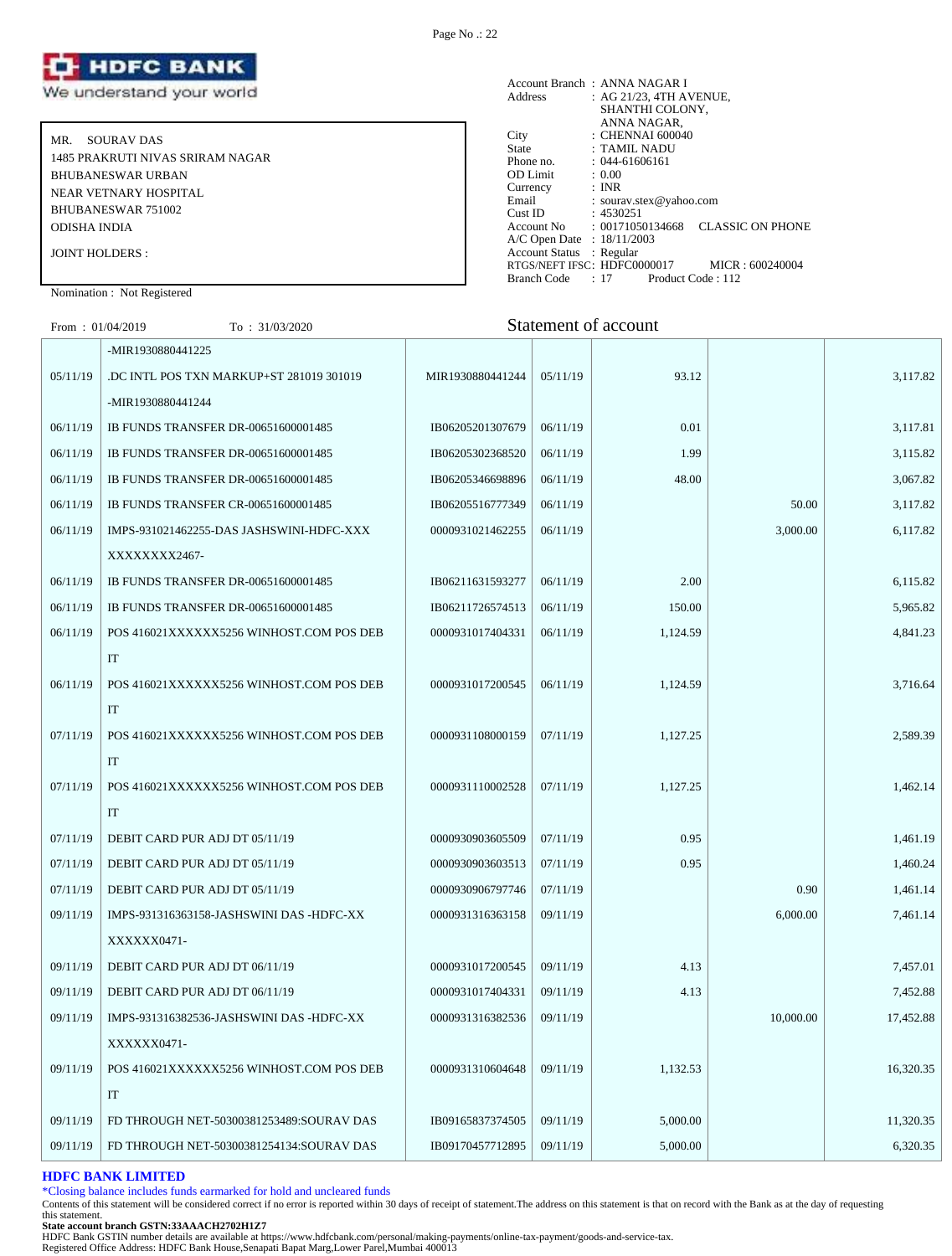

MR. SOURAV DAS 1485 PRAKRUTI NIVAS SRIRAM NAGAR BHUBANESWAR URBAN NEAR VETNARY HOSPITAL BHUBANESWAR 751002 ODISHA INDIA JOINT HOLDERS :

#### Account Branch : ANNA NAGAR I Address : AG 21/23, 4TH AVENUE, SHANTHI COLONY, ANNA NAGAR, City : CHENNAI 600040 State : TAMIL NADU Phone no. : 044-61606161<br>OD Limit : 0.00 OD Limit :  $0.00$ <br>Currency : INR Currency<br>Email Email : sourav.stex@yahoo.com<br>Cust ID : 4530251 Cust ID : 4530251<br>Account No : 0017105 : 00171050134668 CLASSIC ON PHONE A/C Open Date : 18/11/2003 Account Status : Regular RTGS/NEFT IFSC: HDFC0000017 MICR : 600240004 Branch Code : 17 Product Code : 112

Nomination : Not Registered

| From: $01/04/2019$ | To: 31/03/2020                           |                  |          | Statement of account |          |          |
|--------------------|------------------------------------------|------------------|----------|----------------------|----------|----------|
| 10/11/19           | 101911033454442/CITRUSAIRTEL             | 0000193149957994 | 10/11/19 | 169.00               |          | 6,151.35 |
| 10/11/19           | DEBIT CARD PUR ADJ DT 07/11/19           | 0000931108000159 | 10/11/19 | 5.28                 |          | 6,146.07 |
| 10/11/19           | DEBIT CARD PUR ADJ DT 07/11/19           | 0000931110002528 | 10/11/19 | 5.28                 |          | 6,140.79 |
| 11/11/19           | IB FUNDS TRANSFER DR-00651600001485      | IB11002225984746 | 11/11/19 | 1,000.00             |          | 5,140.79 |
| 11/11/19           | IB FUNDS TRANSFER DR-00651600001485      | IB11002313747885 | 11/11/19 | 1,000.00             |          | 4,140.79 |
| 11/11/19           | IB FUNDS TRANSFER DR-00651600001485      | IB11003808571400 | 11/11/19 | 1,000.00             |          | 3,140.79 |
| 11/11/19           | IB FUNDS TRANSFER DR-00651600001485      | IB11003850580987 | 11/11/19 | 500.00               |          | 2,640.79 |
| 11/11/19           | POS 416021XXXXXX5256 WINHOST.COM POS DEB | 0000931423002572 | 11/11/19 | 1,132.53             |          | 1,508.26 |
|                    | IT                                       |                  |          |                      |          |          |
| 11/11/19           | POS 416021XXXXXX5256 WINHOST.COM POS DEB | 0000931423004442 | 11/11/19 | 1,132.53             |          | 375.73   |
|                    | IT                                       |                  |          |                      |          |          |
| 11/11/19           | IB FUNDS TRANSFER CR-00651600001485      | IB11050334334167 | 11/11/19 |                      | 652.00   | 1,027.73 |
| 11/11/19           | IB FUNDS TRANSFER CR-00651600001485      | IB11054513869030 | 11/11/19 |                      | 1,500.00 | 2,527.73 |
| 11/11/19           | IB FUNDS TRANSFER CR-00651600001485      | IB11054548703237 | 11/11/19 |                      | 1,500.00 | 4,027.73 |
| 11/11/19           | IB FUNDS TRANSFER DR-00651600001485      | IB11054625253739 | 11/11/19 | 2.00                 |          | 4,025.73 |
| 11/11/19           | POS 416021XXXXXX5256 WINHOST.COM POS DEB | 0000931500000364 | 11/11/19 | 1,132.53             |          | 2,893.20 |
|                    | IT                                       |                  |          |                      |          |          |
| 12/11/19           | IMPS-931607987008-SUBRAT KUMAR DAS -HDFC | 0000931607987008 | 12/11/19 |                      | 5,000.00 | 7,893.20 |

12/11/19 **IB FUNDS TRANSFER DR-00651600001485 IB12071223286331** 12/11/19 5,000.00 **1** 2,893.20 12/11/19 | IMPS-931620117760-9586242067-9229478-ICI 0000931620117760 | 12/11/19 | 2,000.00 | 2,693.20

12/11/19 IMPS-931620119303-9586242067-9229478-ICI 0000931620119303 12/11/19 500.00 2,193.20

12/11/19 | IMPS-931621122467-9586242067-9229478-ICI 0000931621122467 | 12/11/19 | 500.00 | 500.00 | 1,693.20

13/11/19 DEBIT CARD PUR ADJ DT 11/11/19 0000931500000364 13/11/19 3.96 3.96 13/11/19 DEBIT CARD PUR ADJ DT 11/11/19 0000931423002572 13/11/19 3.96 1.685.28 13/11/19 DEBIT CARD PUR ADJ DT 11/11/19 0000931423004442 13/11/19 3.96 3.96 14/11/19 DC INTL POS TXN MARKUP+ST 051119 071119 MIR1931898237333 14/11/19 46.44 4,644 1,634.88

14/11/19 DC INTL POS TXN MARKUP+ST 051119 071119 MIR1931898289500 14/11/19 16.30 16.30

# \*Closing balance includes funds earmarked for hold and uncleared funds

**HDFC BANK LIMITED**

Contents of this statement will be considered correct if no error is reported within 30 days of receipt of statement.The address on this statement is that on record with the Bank as at the day of requesting this statement.

**State account branch GSTN:33AAACH2702H1Z7**

-MIR1931898237333

-XXXXXXXX6313-

C-XXXXXX2067-LINKING BANK ACCOUNTS

C-XXXXXX2067-LINKING BANK ACCOUNTS

C-XXXXXX2067-LINKING BANK ACCOUNTS

HDFC Bank GSTIN number details are available at https://www.hdfcbank.com/personal/making-payments/online-tax-payment/goods-and-service-tax.

Registered Office Address: HDFC Bank House,Senapati Bapat Marg,Lower Parel,Mumbai 400013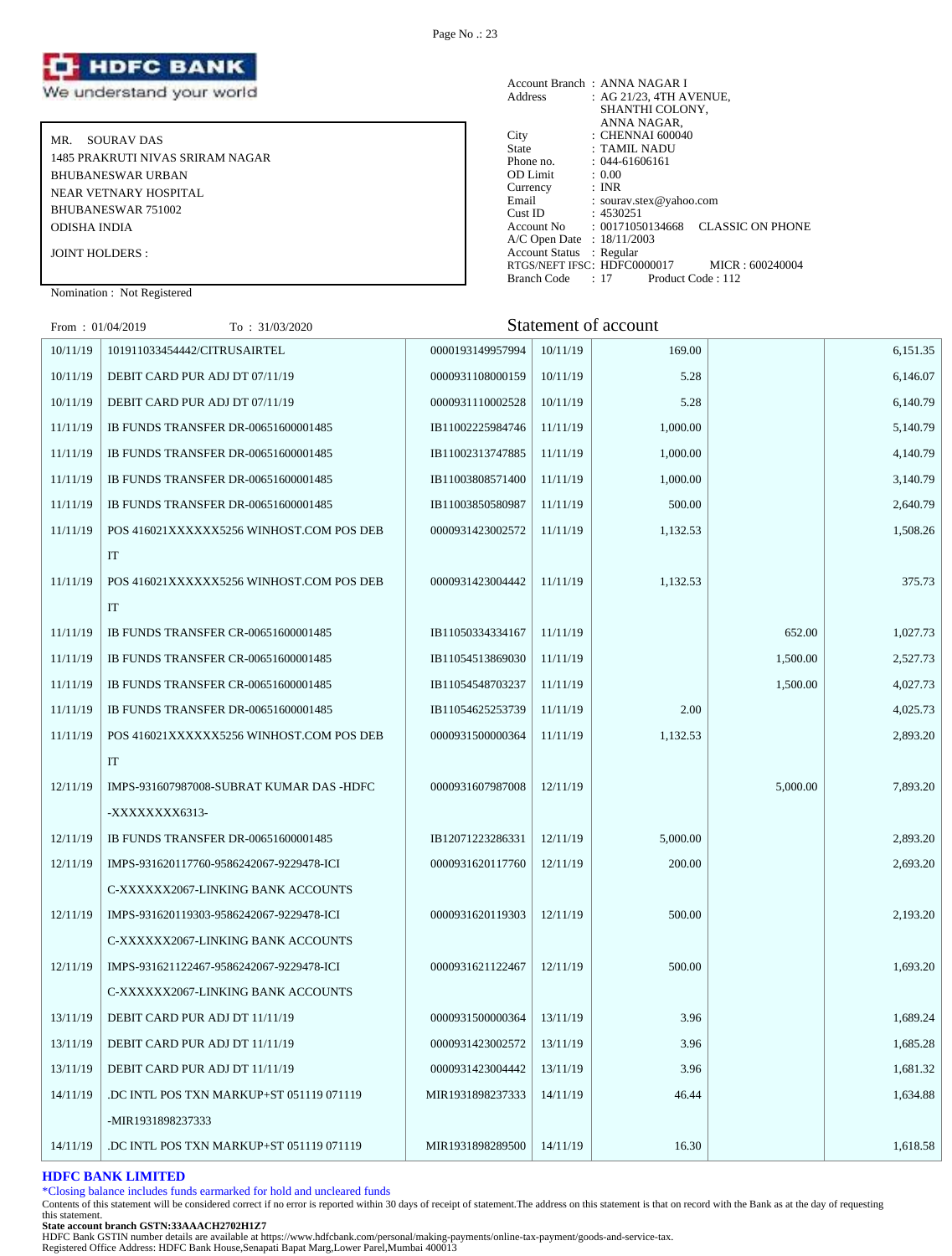

MR. SOURAV DAS 1485 PRAKRUTI NIVAS SRIRAM NAGAR BHUBANESWAR URBAN NEAR VETNARY HOSPITAL BHUBANESWAR 751002 ODISHA INDIA JOINT HOLDERS :

#### Account Branch : ANNA NAGAR I Address : AG 21/23, 4TH AVENUE, SHANTHI COLONY, ANNA NAGAR, City : CHENNAI 600040 State : TAMIL NADU Phone no. : 044-61606161<br>
OD Limit : 0.00<br>
Currency : INR OD Limit Currency<br>Email : sourav.stex@yahoo.com Cust ID : 4530251 Account No : 00171050134668 CLASSIC ON PHONE A/C Open Date : 18/11/2003 Account Status : Regular RTGS/NEFT IFSC: HDFC0000017 MICR : 600240004<br>Branch Code : 17 Product Code : 112 Branch Code : 17

#### Nomination : Not Registered

# From : 01/04/2019 To : 31/03/2020 Statement of account

|          | -MIR1931898289500                        |                  |          |          |          |          |
|----------|------------------------------------------|------------------|----------|----------|----------|----------|
| 14/11/19 | DC INTL POS TXN MARKUP+ST 051119 071119  | MIR1931898237290 | 14/11/19 | 46.44    |          | 1,572.14 |
|          | -MIR1931898237290                        |                  |          |          |          |          |
| 14/11/19 | DC INTL POS TXN MARKUP+ST 061119 091119  | MIR1931898369939 | 14/11/19 | 46.63    |          | 1,525.51 |
|          | -MIR1931898369939                        |                  |          |          |          |          |
| 14/11/19 | DC INTL POS TXN MARKUP+ST 061119 091119  | MIR1931898375727 | 14/11/19 | 46.63    |          | 1,478.88 |
|          | -MIR1931898375727                        |                  |          |          |          |          |
| 14/11/19 | DC INTL POS TXN MARKUP+ST 071119 101119  | MIR1931898754083 | 14/11/19 | 46.78    |          | 1,432.10 |
|          | -MIR1931898754083                        |                  |          |          |          |          |
| 14/11/19 | DC INTL POS TXN MARKUP+ST 071119 101119  | MIR1931898754093 | 14/11/19 | 46.78    |          | 1,385.32 |
|          | -MIR1931898754093                        |                  |          |          |          |          |
| 15/11/19 | DC INTL POS TXN MARKUP+ST 091119 121119  | MIR1931902459665 | 15/11/19 | 46.78    |          | 1,338.54 |
|          | -MIR1931902459665                        |                  |          |          |          |          |
| 16/11/19 | DC INTL POS TXN MARKUP+ST 111119 131119  | MIR1932005878683 | 16/11/19 | 46.94    |          | 1,291.60 |
|          | -MIR1932005878683                        |                  |          |          |          |          |
| 16/11/19 | DC INTL POS TXN MARKUP+ST 111119 131119  | MIR1932005878690 | 16/11/19 | 46.94    |          | 1,244.66 |
|          | -MIR1932005878690                        |                  |          |          |          |          |
| 16/11/19 | DC INTL POS TXN MARKUP+ST 111119 131119  | MIR1932005878666 | 16/11/19 | 46.94    |          | 1,197.72 |
|          | -MIR1932005878666                        |                  |          |          |          |          |
| 16/11/19 | POS 416021XXXXXX5256 WINHOST.COM POS DEB | 0000932011001484 | 16/11/19 | 1,140.62 |          | 57.10    |
|          | IT                                       |                  |          |          |          |          |
| 16/11/19 | IMPS-932017072183-JASHSWINI DAS -HDFC-XX | 0000932017072183 | 16/11/19 |          | 3,000.00 | 3,057.10 |
|          | XXXXXX0471-                              |                  |          |          |          |          |
| 17/11/19 | IB FUNDS TRANSFER DR-00651600001485      | IB17135422160561 | 17/11/19 | 25.00    |          | 3,032.10 |
| 17/11/19 | IB FUNDS TRANSFER DR-00651600001485      | IB17135538869363 | 17/11/19 | 200.00   |          | 2,832.10 |
| 18/11/19 | POS 416021XXXXXX5256 WINHOST.COM POS DEB | 0000932204402790 | 18/11/19 | 1,140.62 |          | 1,691.48 |
|          | $\ensuremath{\mathsf{IT}}$               |                  |          |          |          |          |
| 18/11/19 | POS 416021XXXXXX5256 WINHOST.COM POS DEB | 0000932213604525 | 18/11/19 | 1,140.62 |          | 550.86   |
|          | IT                                       |                  |          |          |          |          |
| 19/11/19 | IMPS-932317117102-SOURAV DAS-ICIC-XXXXXX | 0000932317117102 | 19/11/19 |          | 1,000.00 | 1,550.86 |
|          | 2067-FIRST ICICI TRF                     |                  |          |          |          |          |
| 20/11/19 | DEBIT CARD PUR ADJ DT 18/11/19           | 0000932204402790 | 20/11/19 | 1.11     |          | 1,549.75 |
|          |                                          |                  |          |          |          |          |

# **HDFC BANK LIMITED**

\*Closing balance includes funds earmarked for hold and uncleared funds

Contents of this statement will be considered correct if no error is reported within 30 days of receipt of statement.The address on this statement is that on record with the Bank as at the day of requesting this statement.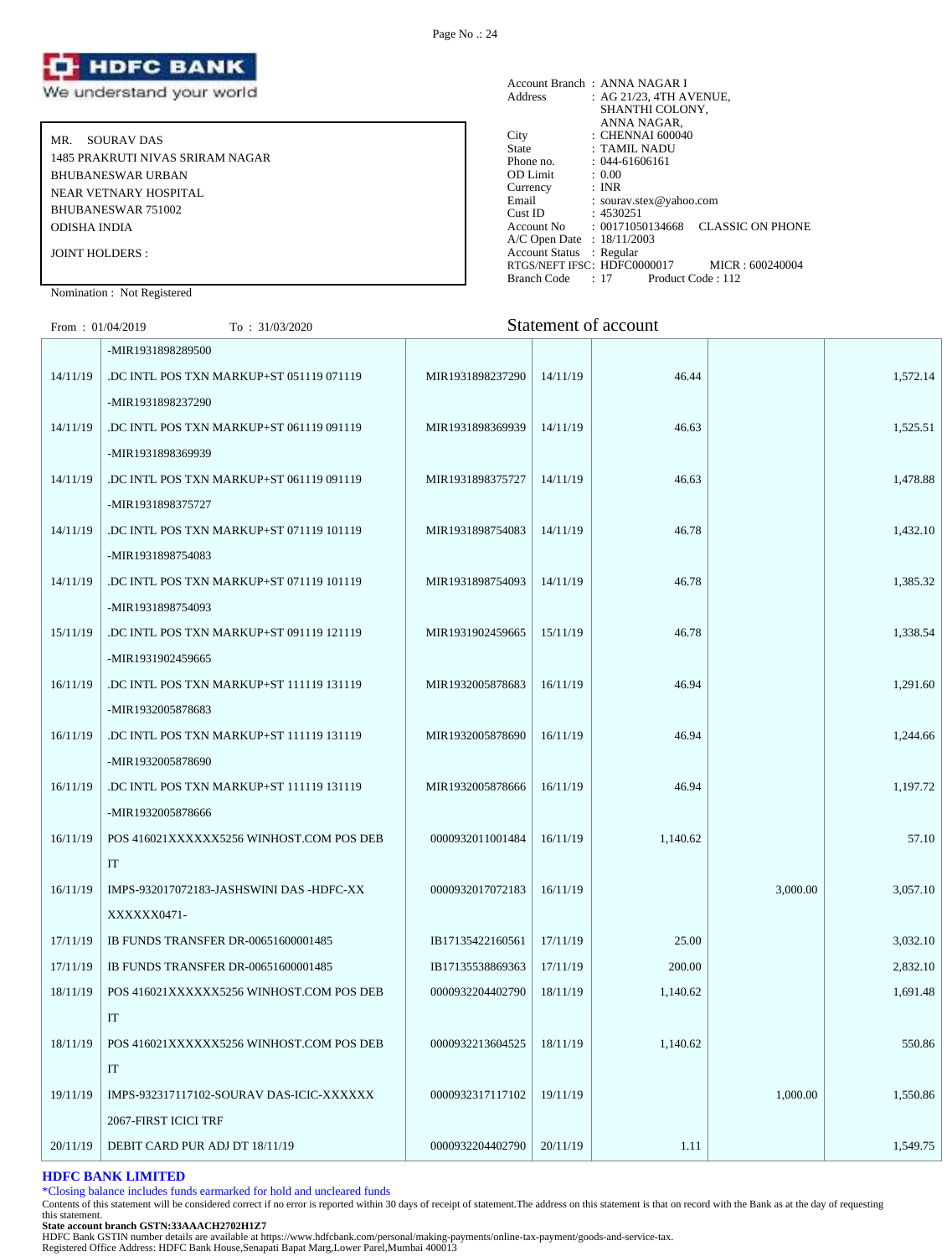

MR. SOURAV DAS 1485 PRAKRUTI NIVAS SRIRAM NAGAR BHUBANESWAR URBAN NEAR VETNARY HOSPITAL BHUBANESWAR 751002 ODISHA INDIA JOINT HOLDERS :

| Address                    | Account Branch: ANNA NAGAR I<br>: AG 21/23, 4TH AVENUE,                |  |
|----------------------------|------------------------------------------------------------------------|--|
|                            | SHANTHI COLONY,                                                        |  |
|                            | ANNA NAGAR.                                                            |  |
| City                       | $\therefore$ CHENNAI 600040                                            |  |
| <b>State</b>               | : TAMIL NADU                                                           |  |
| Phone no.                  | $: 044 - 61606161$                                                     |  |
| <b>OD</b> Limit            | : 0.00                                                                 |  |
| Currency                   | : INR                                                                  |  |
| Email                      | : sourav.stex@yahoo.com                                                |  |
| Cust ID                    | : 4530251                                                              |  |
|                            | <b>CLASSIC ON PHONE</b><br>$\text{Account No} \qquad : 00171050134668$ |  |
| A/C Open Date : 18/11/2003 |                                                                        |  |
| Account Status : Regular   |                                                                        |  |
|                            | RTGS/NEFT IFSC: HDFC0000017<br>MICR: 600240004                         |  |
| Branch Code                | $: 17$ Product Code $: 112$                                            |  |

Nomination : Not Registered

From : 01/04/2019 To : 31/03/2020 Statement of account

| 21/11/19 | POS 416021XXXXXX5256 WINHOST.COM POS DEB | 0000932502201274 | 21/11/19 | 1,141.26 |           | 408.49    |
|----------|------------------------------------------|------------------|----------|----------|-----------|-----------|
|          | IT                                       |                  |          |          |           |           |
| 21/11/19 | IB FUNDS TRANSFER CR-00651600001485      | IB21084707164122 | 21/11/19 |          | 1,200.00  | 1,608.49  |
| 21/11/19 | .DC INTL POS TXN MARKUP+ST 161119 191119 | MIR1932520819906 | 21/11/19 | 47.10    |           | 1,561.39  |
|          | -MIR1932520819906                        |                  |          |          |           |           |
| 21/11/19 | IMPS-932514016957-SUBRAT KUMAR DAS -HDFC | 0000932514016957 | 21/11/19 |          | 10,000.00 | 11,561.39 |
|          | -XXXXXXXX6313-                           |                  |          |          |           |           |
| 21/11/19 | IB FUNDS TRANSFER DR-00651600001485      | IB21140639586309 | 21/11/19 | 2,000.00 |           | 9,561.39  |
| 21/11/19 | IMPS-932514125028-9586242067-9229478-ICI | 0000932514125028 | 21/11/19 | 2,000.00 |           | 7,561.39  |
|          | C-XXXXXX2067-WORK                        |                  |          |          |           |           |
| 21/11/19 | IMPS-932514079535-SOURAV DAS-HDFC-XXXXXX | 0000932514079535 | 21/11/19 |          | 2,000.00  | 9,561.39  |
|          | XX0994-POS DEBIT WORK                    |                  |          |          |           |           |
| 21/11/19 | DEBIT CARD PUR ADJ DT 18/11/19           | 0000932213604525 | 21/11/19 | 2.22     |           | 9,559.17  |
| 22/11/19 | IB FUNDS TRANSFER DR-00651600001485      | IB22013551141979 | 22/11/19 | 5,000.00 |           | 4,559.17  |
| 22/11/19 | .DC INTL POS TXN MARKUP+ST 181119 201119 | MIR1932623739642 | 22/11/19 | 47.16    |           | 4,512.01  |
|          | -MIR1932623739642                        |                  |          |          |           |           |
| 23/11/19 | POS 416021XXXXXX5256 WINHOST.COM         | 0000932703401623 | 23/11/19 | 1,140.62 |           | 3,371.39  |
| 23/11/19 | POS 416021XXXXXX5256 WINHOST.COM         | 0000932704000184 | 23/11/19 | 1,140.62 |           | 2,230.77  |
| 23/11/19 | POS 416021XXXXXX5256 WINHOST.COM         | 0000932705200656 | 23/11/19 | 1,140.62 |           | 1,090.15  |
| 23/11/19 | IB FUNDS TRANSFER CR-00651600001485 -SO  | IB23113240740973 | 23/11/19 |          | 4,500.00  | 5,590.15  |
|          | URAV DAS                                 |                  |          |          |           |           |
| 23/11/19 | DEBIT CARD PUR ADJ DT 21/11/19           | 0000932502201274 | 23/11/19 |          | 0.32      | 5,590.47  |
| 23/11/19 | POS 416021XXXXXX5256 WINHOST.COM         | 0000932709602824 | 23/11/19 | 1,140.62 |           | 4,449.85  |
| 24/11/19 | POS 416021XXXXXX5256 WINHOST.COM         | 0000932803003730 | 24/11/19 | 1,140.62 |           | 3,309.23  |
| 24/11/19 | IB FUNDS TRANSFER CR-00651600001485 -SO  | IB24093131215903 | 24/11/19 |          | 1,900.00  | 5,209.23  |
|          | URAV DAS                                 |                  |          |          |           |           |
| 24/11/19 | POS 416021XXXXXX5256 WINHOST.COM         | 0000932817201450 | 25/11/19 | 1,140.62 |           | 4,068.61  |
| 24/11/19 | IB FUNDS TRANSFER CR-00651600001485 -SO  | IB24232439302391 | 25/11/19 |          | 1,127.00  | 5,195.61  |
|          | URAV DAS                                 |                  |          |          |           |           |
| 25/11/19 | .DC INTL POS TXN MARKUP+ST 181119 211119 | MIR1932726512141 | 25/11/19 | 47.20    |           | 5,148.41  |
|          | -MIR1932726512141                        |                  |          |          |           |           |
| 26/11/19 | IMPS-933000265205-SOURAV DAS-HDFC-XXXXXX | 0000933000265205 | 26/11/19 |          | 30,000.00 | 35,148.41 |
|          |                                          |                  |          |          |           |           |

# **HDFC BANK LIMITED**

\*Closing balance includes funds earmarked for hold and uncleared funds

Contents of this statement will be considered correct if no error is reported within 30 days of receipt of statement.The address on this statement is that on record with the Bank as at the day of requesting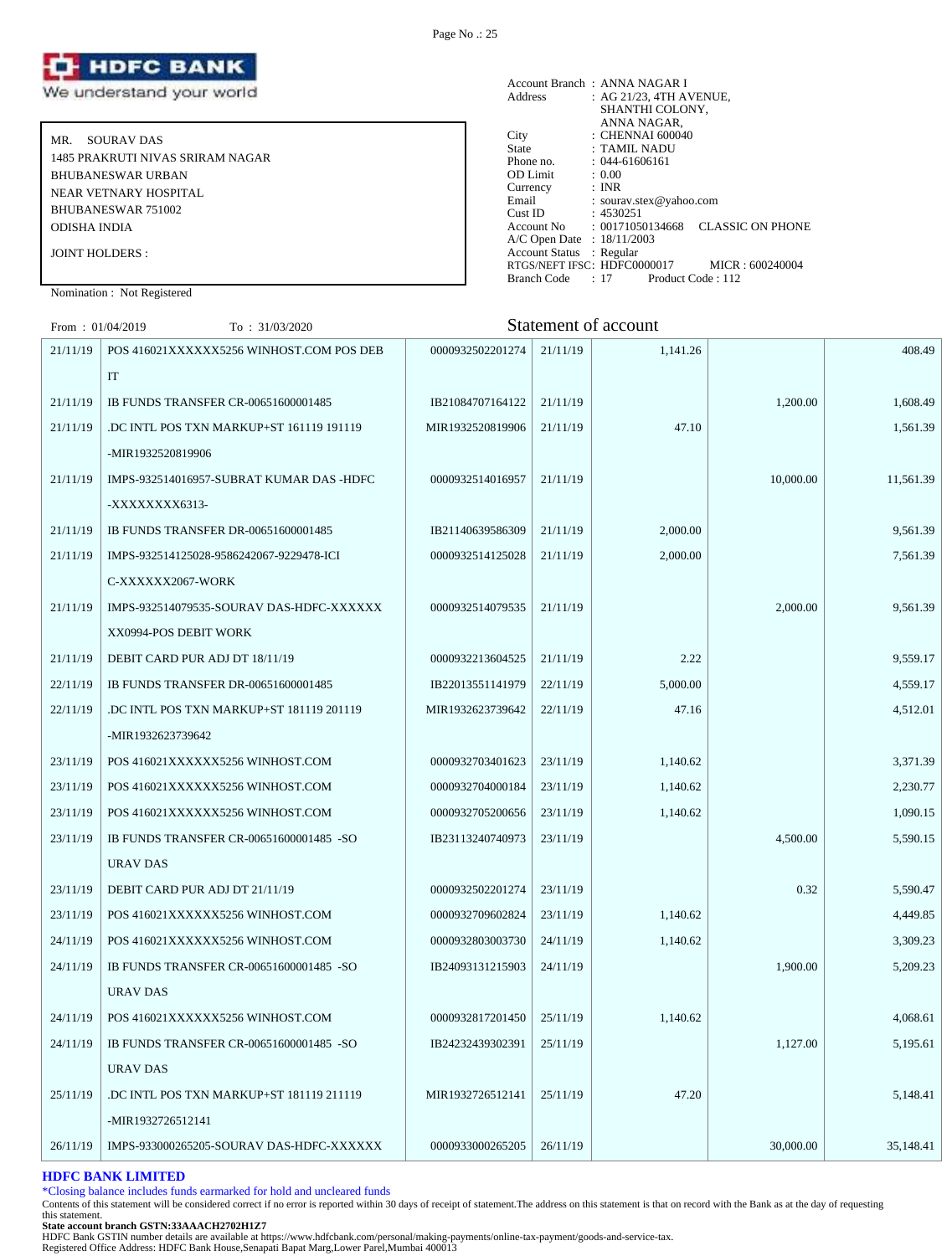

MR. SOURAV DAS 1485 PRAKRUTI NIVAS SRIRAM NAGAR BHUBANESWAR URBAN NEAR VETNARY HOSPITAL BHUBANESWAR 751002 ODISHA INDIA JOINT HOLDERS :

#### Account Branch : ANNA NAGAR I Address : AG 21/23, 4TH AVENUE, SHANTHI COLONY, ANNA NAGAR, City : CHENNAI 600040 State : TAMIL NADU Phone no. : 044-61606161<br>OD Limit : 0.00 OD Limit :  $0.00$ <br>Currency : INR Currency<br>Email Email : sourav.stex@yahoo.com<br>Cust ID : 4530251  $: 4530251$ Account No : 00171050134668 CLASSIC ON PHONE A/C Open Date : 18/11/2003 Account Status : Regular RTGS/NEFT IFSC: HDFC0000017 MICR : 600240004<br>Branch Code : 17 Product Code : 112 Branch Code : 17

## Nomination : Not Registered

# From : 01/04/2019 To : 31/03/2020 Statement of account

|          | XX0994-HDFC FD                           |                  |          |           |           |           |
|----------|------------------------------------------|------------------|----------|-----------|-----------|-----------|
| 26/11/19 | IB FUNDS TRANSFER DR-00651600001485 -SO  | IB26001851585631 | 26/11/19 | 28,000.00 |           | 7,148.41  |
|          | URAV DAS                                 |                  |          |           |           |           |
| 26/11/19 | IMPS-933007575478-SOURAV DAS-HDFC-XXXXXX | 0000933007575478 | 26/11/19 |           | 80,000.00 | 87,148.41 |
|          | XX0994-HDFC FD                           |                  |          |           |           |           |
| 26/11/19 | FD THROUGH NET-50300384609068:SOURAV DAS | IB26073142587813 | 26/11/19 | 80,000.00 |           | 7,148.41  |
| 27/11/19 | .DC INTL POS TXN MARKUP+ST 211119 251119 | MIR1933130991659 | 27/11/19 | 47.11     |           | 7,101.30  |
|          | -MIR1933130991659                        |                  |          |           |           |           |
| 27/11/19 | DEBIT CARD PUR ADJ DT 24/11/19           | 0000932817201450 | 27/11/19 |           | 1.87      | 7.103.17  |
| 28/11/19 | DC INTL POS TXN MARKUP+ST 231119 261119  | MIR1933234473962 | 28/11/19 | 47.10     |           | 7,056.07  |
|          | -MIR1933234473962                        |                  |          |           |           |           |
| 28/11/19 | DC INTL POS TXN MARKUP+ST 231119 261119  | MIR1933234473671 | 28/11/19 | 47.10     |           | 7,008.97  |
|          | -MIR1933234473671                        |                  |          |           |           |           |
| 28/11/19 | DC INTL POS TXN MARKUP+ST 231119 261119  | MIR1933234473947 | 28/11/19 | 47.10     |           | 6,961.87  |
|          | -MIR1933234473947                        |                  |          |           |           |           |
| 28/11/19 | DC INTL POS TXN MARKUP+ST 231119 261119  | MIR1933234473691 | 28/11/19 | 47.10     |           | 6,914.77  |
|          | -MIR1933234473691                        |                  |          |           |           |           |
| 28/11/19 | DC INTL POS TXN MARKUP+ST 241119 261119  | MIR1933234473500 | 28/11/19 | 47.10     |           | 6,867.67  |
|          | -MIR1933234473500                        |                  |          |           |           |           |
| 29/11/19 | DC INTL POS TXN MARKUP+ST 241119 271119  | MIR1933337700303 | 29/11/19 | 47.04     |           | 6,820.63  |
|          | -MIR1933337700303                        |                  |          |           |           |           |
| 02/12/19 | IMPS-933611031809-JASHSWINI DAS -HDFC-XX | 0000933611031809 | 02/12/19 |           | 30,007.00 | 36,827.63 |
|          | XXXXXX0471-                              |                  |          |           |           |           |
| 02/12/19 | IMPS-933611145291-JASHSWINI-UTIB-XXXXXXX | 0000933611145291 | 02/12/19 | 25,000.00 |           | 11,827.63 |
|          | XXXX2467-FUND RETURN                     |                  |          |           |           |           |
| 02/12/19 | IB FUNDS TRANSFER DR-00651600001485 -SO  | IB02113937980741 | 02/12/19 | 8,000.00  |           | 3,827.63  |
|          | URAV DAS                                 |                  |          |           |           |           |
| 02/12/19 | RHDF8259973818/VODAFONE BILLDESK         | 0000193367313445 | 02/12/19 | 398.00    |           | 3,429.63  |
| 03/12/19 | POS 416021XXXXXX5256 WINHOST.COM         | 0000933700000858 | 03/12/19 | 1,139.67  |           | 2,289.96  |
| 05/12/19 | POS 416021XXXXXX5256 PROTONMAIL          | 0000933906256873 | 05/12/19 | 399.22    |           | 1,890.74  |
| 05/12/19 | DEBIT CARD PUR ADJ DT 03/12/19           | 0000933700000858 | 05/12/19 |           | 0.12      | 1,890.86  |
| 06/12/19 | POS 416021XXXXXX5256 WINHOST.COM         | 0000934014604828 | 06/12/19 | 1,137.21  |           | 753.65    |
|          |                                          |                  |          |           |           |           |

# **HDFC BANK LIMITED**

\*Closing balance includes funds earmarked for hold and uncleared funds

Contents of this statement will be considered correct if no error is reported within 30 days of receipt of statement.The address on this statement is that on record with the Bank as at the day of requesting this statement.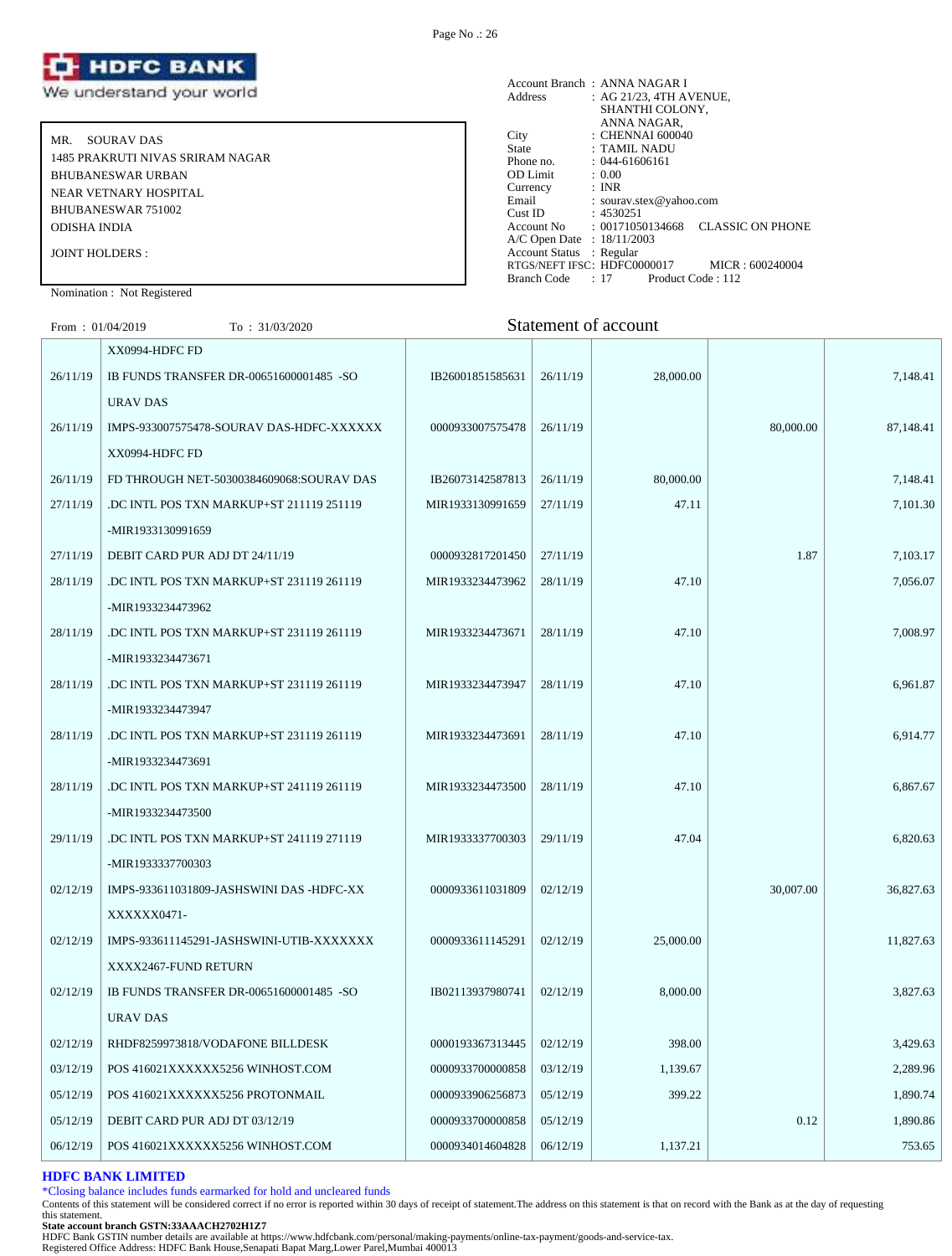

MR. SOURAV DAS 1485 PRAKRUTI NIVAS SRIRAM NAGAR BHUBANESWAR URBAN NEAR VETNARY HOSPITAL BHUBANESWAR 751002 ODISHA INDIA JOINT HOLDERS :

|                            | Account Branch: ANNA NAGAR I                   |
|----------------------------|------------------------------------------------|
| Address                    | : AG 21/23, 4TH AVENUE,                        |
|                            | SHANTHI COLONY,                                |
|                            | ANNA NAGAR,                                    |
| City                       | $\therefore$ CHENNAI 600040                    |
| State                      | : TAMIL NADU                                   |
| Phone no.                  | $: 044 - 61606161$                             |
| OD Limit                   | : 0.00                                         |
| Currency                   | : INR                                          |
| Email                      | : sourav.stex@yahoo.com                        |
| Cust ID                    | : 4530251                                      |
| Account No                 | <b>CLASSIC ON PHONE</b><br>: 00171050134668    |
| A/C Open Date : 18/11/2003 |                                                |
| Account Status : Regular   |                                                |
|                            | RTGS/NEFT IFSC: HDFC0000017<br>MICR: 600240004 |
| <b>Branch Code</b>         | $: 17$ Product Code $: 112$                    |
|                            |                                                |

Nomination : Not Registered

From : 01/04/2019 To : 31/03/2020 Statement of account

| 06/12/19 | IB FUNDS TRANSFER CR-00651600001485 -SO  | IB06200635370853 | 06/12/19 |          | 2,000.00 | 2,753.65  |
|----------|------------------------------------------|------------------|----------|----------|----------|-----------|
|          | URAV DAS                                 |                  |          |          |          |           |
| 07/12/19 | DEBIT CARD PUR ADJ DT 05/12/19           | 0000933906256873 | 07/12/19 |          | 1.20     | 2,754.85  |
| 09/12/19 | MONTHLY INTEREST CREDIT 50300381253489   | 3304220191209781 | 09/12/19 |          | 25.00    | 2,779.85  |
| 09/12/19 | IB FUNDS TRANSFER CR-00651600001485 -SO  | IB09231805133105 | 09/12/19 |          | 2,000.00 | 4,779.85  |
|          | URAV DAS                                 |                  |          |          |          |           |
| 09/12/19 | POS 416021XXXXXX5256 WINHOST.COM         | 0000934317203668 | 09/12/19 | 1,133.56 |          | 3,646.29  |
| 10/12/19 | .DC INTL POS TXN MARKUP+ST 031219 051219 | MIR1934354916218 | 10/12/19 | 47.06    |          | 3,599.23  |
|          | -MIR1934354916218                        |                  |          |          |          |           |
| 10/12/19 | DEBIT CARD PUR ADJ DT 06/12/19           | 0000934014604828 | 10/12/19 |          | 3.65     | 3,602.88  |
| 10/12/19 | POS 416021XXXXXX5256 WINHOST.COM         | 0000934417600248 | 10/12/19 | 1,131.62 |          | 2,471.26  |
| 10/12/19 | IB FUNDS TRANSFER CR-00651600001485 -SO  | IB10231918585606 | 10/12/19 |          | 2,000.00 | 4,471.26  |
|          | <b>URAV DAS</b>                          |                  |          |          |          |           |
| 11/12/19 | .DC INTL POS TXN MARKUP+ST 051219 071219 | MIR1934559382910 | 11/12/19 | 16.43    |          | 4,454.83  |
|          | -MIR1934559382910                        |                  |          |          |          |           |
| 11/12/19 | POS 416021XXXXXX5256 WINHOST.COM         | 0000934516403792 | 11/12/19 | 1,127.45 |          | 3,327.38  |
| 11/12/19 | POS 416021XXXXXX5256 WINHOST.COM         | 0000934516004504 | 11/12/19 | 1,127.45 |          | 2,199.93  |
| 11/12/19 | POS 416021XXXXXX5256 WINHOST.COM         | 0000934516004509 | 11/12/19 | 1,127.45 |          | 1,072.48  |
| 11/12/19 | IB FUNDS TRANSFER CR-00651600001485 -SO  | IB11230236762523 | 11/12/19 |          | 3,000.00 | 4,072.48  |
|          | <b>URAV DAS</b>                          |                  |          |          |          |           |
| 12/12/19 | POS 416021XXXXXX5256 WINHOST.COM         | 0000934602602966 | 12/12/19 | 1,126.07 |          | 2,946.41  |
| 12/12/19 | IMPS-934618856004-SUBRAT KUMAR DAS & J-H | 0000934618856004 | 12/12/19 |          | 5,000.00 | 7,946.41  |
|          | DFC-XXXXXXXX2532-                        |                  |          |          |          |           |
| 12/12/19 | IB FUNDS TRANSFER DR-00651600001485 -SO  | IB12185647916586 | 12/12/19 | 2,500.00 |          | 5,446.41  |
|          | <b>URAV DAS</b>                          |                  |          |          |          |           |
| 12/12/19 | DEBIT CARD PUR ADJ DT 09/12/19           | 0000934317203668 | 12/12/19 |          | 6.11     | 5,452.52  |
| 12/12/19 | IMPS-934621748943-DAS JASHSWINI-HDFC-XXX | 0000934621748943 | 12/12/19 |          | 5,000.00 | 10,452.52 |
|          | XXXXXXX2467-                             |                  |          |          |          |           |
| 12/12/19 | IB FUNDS TRANSFER DR-00651600001485 -SO  | IB12210712709557 | 12/12/19 | 4,000.00 |          | 6,452.52  |
|          | URAV DAS                                 |                  |          |          |          |           |
| 12/12/19 | POS 416021XXXXXX5256 WINHOST.COM         | 0000934615603957 | 12/12/19 | 1,126.07 |          | 5,326.45  |
| 12/12/19 | POS 416021XXXXXX5256 WINHOST.COM         | 0000934616400022 | 12/12/19 | 1,126.07 |          | 4,200.38  |
|          |                                          |                  |          |          |          |           |

# **HDFC BANK LIMITED**

\*Closing balance includes funds earmarked for hold and uncleared funds

Contents of this statement will be considered correct if no error is reported within 30 days of receipt of statement.The address on this statement is that on record with the Bank as at the day of requesting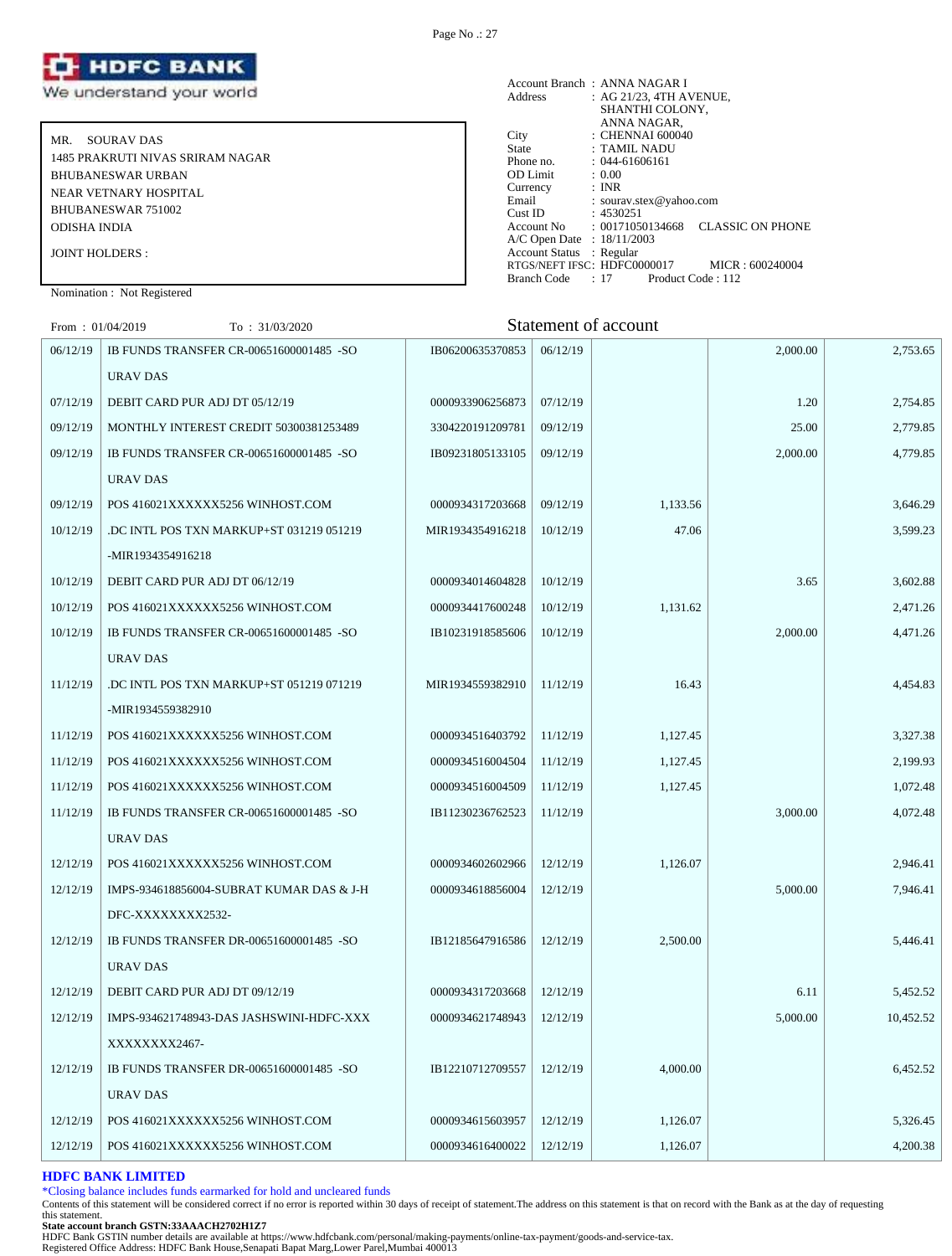

MR. SOURAV DAS 1485 PRAKRUTI NIVAS SRIRAM NAGAR BHUBANESWAR URBAN NEAR VETNARY HOSPITAL BHUBANESWAR 751002 ODISHA INDIA JOINT HOLDERS :

Account Branch : ANNA NAGAR I Address : AG 21/23, 4TH AVENUE, SHANTHI COLONY, ANNA NAGAR, City : CHENNAI 600040 State : TAMIL NADU Phone no. : 044-61606161<br>
OD Limit : 0.00<br>
Currency : INR OD Limit<br>Currency Currency : INR Email : sourav.stex@yahoo.com Cust ID : 4530251 Account No : 00171050134668 CLASSIC ON PHONE A/C Open Date : 18/11/2003 Account Status : Regular RTGS/NEFT IFSC: HDFC0000017 MICR : 600240004<br>Branch Code : 17 Product Code : 112 Branch Code : 17

# Nomination : Not Registered

| From: $01/04/2019$ | To: 31/03/2020                          |                  |          | Statement of account |          |          |
|--------------------|-----------------------------------------|------------------|----------|----------------------|----------|----------|
| 12/12/19           | POS 416021XXXXXX5256 WINHOST.COM        | 0000934616003823 | 12/12/19 | 1,126.07             |          | 3,074.31 |
| 13/12/19           | POS 416021XXXXXX5256 WINHOST.COM        | 0000934713403078 | 13/12/19 | 1,125.15             |          | 1,949.16 |
| 13/12/19           | DEBIT CARD PUR ADJ DT 10/12/19          | 0000934417600248 | 13/12/19 |                      | 5.55     | 1,954.71 |
| 13/12/19           | POS 416021XXXXXX5256 WINHOST.COM        | 0000934714602159 | 13/12/19 | 1,125.15             |          | 829.56   |
| 13/12/19           | IB FUNDS TRANSFER CR-00651600001485 -SO | IB13204029376749 | 13/12/19 |                      | 4,200.00 | 5,029.56 |
|                    | URAV DAS                                |                  |          |                      |          |          |
| 14/12/19           | DEBIT CARD PUR ADJ DT 11/12/19          | 0000934516403792 | 14/12/19 |                      | 2.30     | 5,031.86 |
| 14/12/19           | DEBIT CARD PUR ADJ DT 11/12/19          | 0000934516004509 | 14/12/19 |                      | 2.30     | 5,034.16 |
| 14/12/19           | DEBIT CARD PUR ADJ DT 11/12/19          | 0000934516004504 | 14/12/19 |                      | 2.30     | 5,036.46 |
| 14/12/19           | DEBIT CARD PUR ADJ DT 12/12/19          | 0000934602602966 | 14/12/19 |                      | 0.92     | 5,037.38 |
| 15/12/19           | DEBIT CARD PUR ADJ DT 12/12/19          | 0000934615603957 | 15/12/19 |                      | 1.16     | 5,038.54 |
| 15/12/19           | DEBIT CARD PUR ADJ DT 12/12/19          | 0000934616400022 | 15/12/19 |                      | 1.16     | 5,039.70 |
| 15/12/19           | DEBIT CARD PUR ADJ DT 12/12/19          | 0000934616003823 | 15/12/19 |                      | 1.16     | 5,040.86 |
| 16/12/19           | POS 416021XXXXXX5256 WINHOST.COM        | 0000934919000987 | 16/12/19 | 1,124.91             |          | 3,915.95 |
| 16/12/19           | DC INTL POS TXN MARKUP+ST 061219 101219 | MIR1934870099772 | 16/12/19 | 46.81                |          | 3,869.14 |
|                    | -MIR1934870099772                       |                  |          |                      |          |          |
| 16/12/19           | DC INTL POS TXN MARKUP+ST 091219 121219 | MIR1934971901605 | 16/12/19 | 46.56                |          | 3,822.58 |
|                    | -MIR1934971901605                       |                  |          |                      |          |          |
| 16/12/19           | DC INTL POS TXN MARKUP+ST 101219 131219 | MIR1934972123858 | 16/12/19 | 46.51                |          | 3,776.07 |
|                    | -MIR1934972123858                       |                  |          |                      |          |          |
| 16/12/19           | POS 416021XXXXXX5256 WINHOST.COM        | 0000935012000894 | 16/12/19 | 1,124.91             |          | 2,651.16 |
| 16/12/19           | POS 416021XXXXXX5256 WINHOST.COM        | 0000935013202598 | 16/12/19 | 1,124.91             |          | 1,526.25 |
| 16/12/19           | IB FUNDS TRANSFER CR-00651600001485 -SO | IB16234611343527 | 17/12/19 |                      | 2,350.00 | 3,876.25 |
|                    | URAV DAS                                |                  |          |                      |          |          |
| 16/12/19           | POS 416021XXXXXX5256 WINHOST.COM        | 0000935018602682 | 17/12/19 | 1,124.91             |          | 2,751.34 |
| 16/12/19           | POS 416021XXXXXX5256 WINHOST.COM        | 0000935018000651 | 17/12/19 | 1,124.91             |          | 1,626.43 |
| 17/12/19           | POS 416021XXXXXX5256 WINHOST.COM        | 0000935018000767 | 17/12/19 | 1,124.91             |          | 501.52   |
| 17/12/19           | IB FUNDS TRANSFER CR-00651600001485 -SO | IB17080259779375 | 17/12/19 |                      | 1,000.00 | 1,501.52 |
|                    | URAV DAS                                |                  |          |                      |          |          |
| 17/12/19           | POS 416021XXXXXX5256 WINHOST.COM        | 0000935105202801 | 17/12/19 | 1,127.45             |          | 374.07   |
| 17/12/19           | IB FUNDS TRANSFER CR-00651600001485 -SO | IB17173546253352 | 17/12/19 |                      | 1.000.00 | 1,374.07 |
|                    | URAV DAS                                |                  |          |                      |          |          |

# **HDFC BANK LIMITED**

\*Closing balance includes funds earmarked for hold and uncleared funds

Contents of this statement will be considered correct if no error is reported within 30 days of receipt of statement.The address on this statement is that on record with the Bank as at the day of requesting this statement.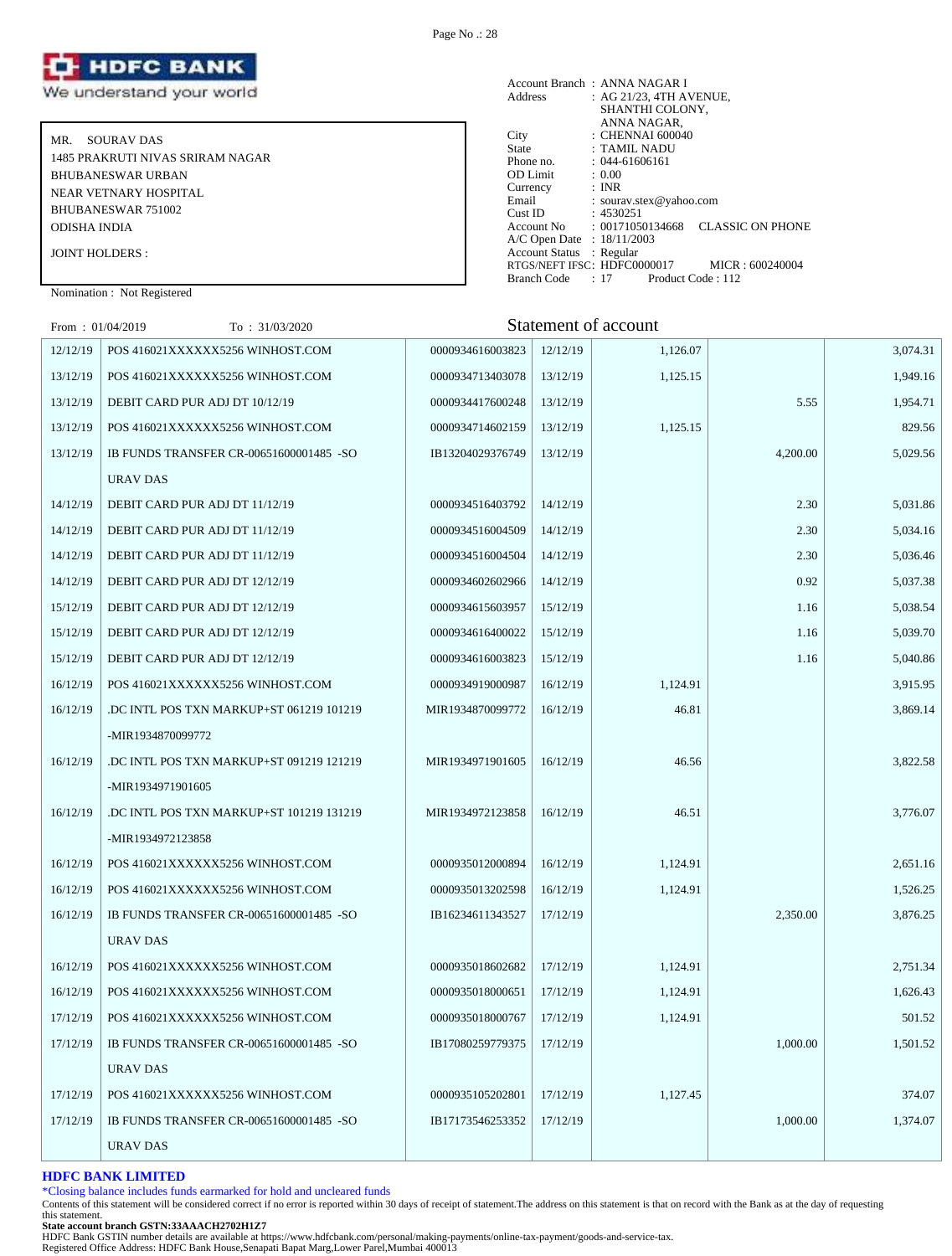

MR. SOURAV DAS 1485 PRAKRUTI NIVAS SRIRAM NAGAR BHUBANESWAR URBAN NEAR VETNARY HOSPITAL BHUBANESWAR 751002 ODISHA INDIA JOINT HOLDERS :

Nomination : Not Registered

# From : 01/04/2019 To : 31/03/2020 Statement of account

| 17/12/19 | IB FUNDS TRANSFER CR-00651600001485 -SO  | IB17184742699641 | 17/12/19 |          | 1,000.00 | 2,374.07 |
|----------|------------------------------------------|------------------|----------|----------|----------|----------|
|          | URAV DAS                                 |                  |          |          |          |          |
| 17/12/19 | POS 416021XXXXXX5256 WINHOST.COM         | 0000935113602261 | 17/12/19 | 1,127.45 |          | 1,246.62 |
| 17/12/19 | DEBIT CARD PUR ADJ DT 13/12/19           | 0000934714602159 | 17/12/19 |          | 0.24     | 1,246.86 |
| 17/12/19 | DEBIT CARD PUR ADJ DT 13/12/19           | 0000934713403078 | 17/12/19 |          | 0.24     | 1,247.10 |
| 18/12/19 | IB FUNDS TRANSFER CR-00651600001485 -SO  | IB18063305912370 | 18/12/19 |          | 500.00   | 1,747.10 |
|          | URAV DAS                                 |                  |          |          |          |          |
| 18/12/19 | POS 416021XXXXXX5256 WINHOST.COM         | 0000935201001313 | 18/12/19 | 1,128.00 |          | 619.10   |
| 18/12/19 | DC INTL POS TXN MARKUP+ST 121219 161219  | MIR1935278436428 | 18/12/19 | 46.45    |          | 572.65   |
|          | -MIR1935278436428                        |                  |          |          |          |          |
| 18/12/19 | DC INTL POS TXN MARKUP+ST 121219 161219  | MIR1935278432273 | 18/12/19 | 46.45    |          | 526.20   |
|          | -MIR1935278432273                        |                  |          |          |          |          |
| 18/12/19 | DC INTL POS TXN MARKUP+ST 121219 161219  | MIR1935278431046 | 18/12/19 | 46.46    |          | 479.74   |
|          | -MIR1935278431046                        |                  |          |          |          |          |
| 18/12/19 | DC INTL POS TXN MARKUP+ST 111219 161219  | MIR1935278433696 | 18/12/19 | 46.46    |          | 433.28   |
|          | -MIR1935278433696                        |                  |          |          |          |          |
| 18/12/19 | .DC INTL POS TXN MARKUP+ST 111219 161219 | MIR1935278433756 | 18/12/19 | 46.46    |          | 386.82   |
|          | -MIR1935278433756                        |                  |          |          |          |          |
| 18/12/19 | .DC INTL POS TXN MARKUP+ST 111219 161219 | MIR1935278431319 | 18/12/19 | 46.46    |          | 340.36   |
|          | -MIR1935278431319                        |                  |          |          |          |          |
| 18/12/19 | .DC INTL POS TXN MARKUP+ST 121219 161219 | MIR1935278431355 | 18/12/19 | 46.45    |          | 293.91   |
|          | -MIR1935278431355                        |                  |          |          |          |          |
| 18/12/19 | IB FUNDS TRANSFER CR-00651600001485 -SO  | IB18182757966629 | 18/12/19 |          | 1,200.00 | 1,493.91 |
|          | URAV DAS                                 |                  |          |          |          |          |
| 18/12/19 | POS 416021XXXXXX5256 WINHOST.COM         | 0000935213403257 | 18/12/19 | 1,128.00 |          | 365.91   |
| 18/12/19 | NEFT CR-ICIC0SF0002-JASHSWINI DAS / SUBR | 0000001874236432 | 18/12/19 |          | 3,500.00 | 3,865.91 |
|          | AT KUMAR DAS-SOURAV DAS-1874236432       |                  |          |          |          |          |
| 18/12/19 | DEBIT CARD PUR ADJ DT 16/12/19           | 0000934919000987 | 18/12/19 | 2.54     |          | 3,863.37 |
| 18/12/19 | IB FUNDS TRANSFER DR-00651600001485 -SO  | IB18205507831931 | 18/12/19 | 2,000.00 |          | 1,863.37 |
|          | URAV DAS                                 |                  |          |          |          |          |
| 18/12/19 | IB FUNDS TRANSFER CR-00651600001485 -SO  | IB18231312988075 | 18/12/19 |          | 1.500.00 | 3,363.37 |
|          | URAV DAS                                 |                  |          |          |          |          |

# **HDFC BANK LIMITED**

\*Closing balance includes funds earmarked for hold and uncleared funds

Contents of this statement will be considered correct if no error is reported within 30 days of receipt of statement.The address on this statement is that on record with the Bank as at the day of requesting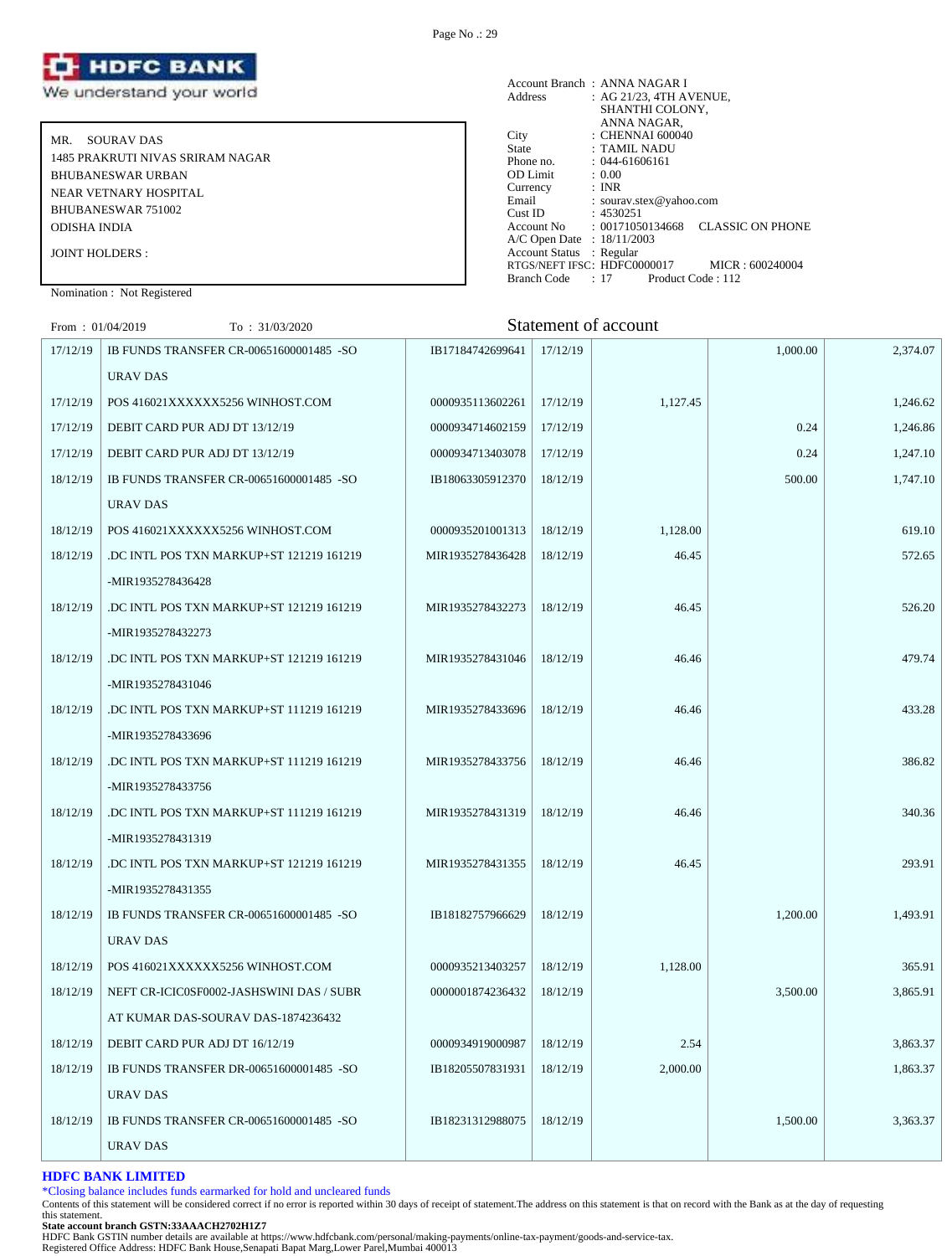

MR. SOURAV DAS 1485 PRAKRUTI NIVAS SRIRAM NAGAR BHUBANESWAR URBAN NEAR VETNARY HOSPITAL BHUBANESWAR 751002 ODISHA INDIA JOINT HOLDERS :

|                            | Account Branch: ANNA NAGAR I                   |
|----------------------------|------------------------------------------------|
| Address                    | : AG 21/23, 4TH AVENUE,                        |
|                            | SHANTHI COLONY,                                |
|                            | ANNA NAGAR,                                    |
| City                       | $\therefore$ CHENNAI 600040                    |
| State                      | : TAMIL NADU                                   |
| Phone no.                  | $: 044 - 61606161$                             |
| <b>OD</b> Limit            | : 0.00                                         |
| Currency                   | : INR                                          |
| Email                      | : sourav.stex@yahoo.com                        |
| Cust ID                    | : 4530251                                      |
| Account No                 | <b>CLASSIC ON PHONE</b><br>: 00171050134668    |
| A/C Open Date : 18/11/2003 |                                                |
| Account Status : Regular   |                                                |
|                            | RTGS/NEFT IFSC: HDFC0000017<br>MICR: 600240004 |
| Branch Code                | : 17<br>Product Code: 112                      |

Nomination : Not Registered

| From: $01/04/2019$ | To: 31/03/2020                           |                  |          | Statement of account |          |          |
|--------------------|------------------------------------------|------------------|----------|----------------------|----------|----------|
| 18/12/19           | POS 416021XXXXXX5256 WINHOST.COM         | 0000935217000984 | 18/12/19 | 1,128.00             |          | 2,235.37 |
| 19/12/19           | POS 416021XXXXXX5256 WINHOST.COM         | 0000935220601510 | 19/12/19 | 1,128.00             |          | 1,107.37 |
| 19/12/19           | .DC INTL POS TXN MARKUP+ST 131219 171219 | MIR1935382732696 | 19/12/19 | 46.45                |          | 1,060.92 |
|                    | -MIR1935382732696                        |                  |          |                      |          |          |
| 19/12/19           | DC INTL POS TXN MARKUP+ST 131219 171219  | MIR1935382762139 | 19/12/19 | 46.45                |          | 1,014.47 |
|                    | -MIR1935382762139                        |                  |          |                      |          |          |
| 19/12/19           | DEBIT CARD PUR ADJ DT 16/12/19           | 0000935018000651 | 19/12/19 | 3.09                 |          | 1,011.38 |
| 19/12/19           | DEBIT CARD PUR ADJ DT 16/12/19           | 0000935018602682 | 19/12/19 | 3.09                 |          | 1,008.29 |
| 19/12/19           | DEBIT CARD PUR ADJ DT 16/12/19           | 0000935012000894 | 19/12/19 | 3.09                 |          | 1,005.20 |
| 19/12/19           | DEBIT CARD PUR ADJ DT 16/12/19           | 0000935013202598 | 19/12/19 | 3.09                 |          | 1,002.11 |
| 19/12/19           | DEBIT CARD PUR ADJ DT 17/12/19           | 0000935018000767 | 19/12/19 | 3.09                 |          | 999.02   |
| 19/12/19           | DEBIT CARD PUR ADJ DT 17/12/19           | 0000935105202801 | 19/12/19 | 0.55                 |          | 998.47   |
| 20/12/19           | IB FUNDS TRANSFER CR-00651600001485 -SO  | IB20112642661484 | 20/12/19 |                      | 500.00   | 1,498.47 |
|                    | <b>URAV DAS</b>                          |                  |          |                      |          |          |
| 20/12/19           | POS 416021XXXXXX5256 WINHOST.COM         | 0000935405400833 | 20/12/19 | 1,130.12             |          | 368.35   |
| 20/12/19           | DC INTL POS TXN MARKUP+ST 161219 181219  | MIR1935486078276 | 20/12/19 | 46.56                |          | 321.79   |
|                    | -MIR1935486078276                        |                  |          |                      |          |          |
| 20/12/19           | IMPS-935412534945-JASHSWINI DAS -HDFC-XX | 0000935412534945 | 20/12/19 |                      | 5,000.00 | 5,321.79 |
|                    | XXXXXX0471-                              |                  |          |                      |          |          |
| 20/12/19           | IB FUNDS TRANSFER DR-00651600001485 -SO  | IB20123007316923 | 20/12/19 | 3,000.00             |          | 2,321.79 |
|                    | <b>URAV DAS</b>                          |                  |          |                      |          |          |
| 20/12/19           | IMPS-935414797716-SUBRAT KUMAR DAS & J-H | 0000935414797716 | 20/12/19 |                      | 3,000.00 | 5,321.79 |
|                    | DFC-XXXXXXXX2532-                        |                  |          |                      |          |          |
| 20/12/19           | IB FUNDS TRANSFER DR-00651600001485 -SO  | IB20151407962771 | 20/12/19 | 2,000.00             |          | 3.321.79 |
|                    | <b>URAV DAS</b>                          |                  |          |                      |          |          |
| 20/12/19           | POS 416021XXXXXX5256 WINHOST.COM         | 0000935410201672 | 20/12/19 | 1,130.12             |          | 2,191.67 |
| 20/12/19           | POS 416021XXXXXX5256 WINHOST.COM         | 0000935410201680 | 20/12/19 | 1,130.12             |          | 1,061.55 |
| 20/12/19           | IB FUNDS TRANSFER CR-00651600001485 -SO  | IB20163137159413 | 20/12/19 |                      | 2,000.00 | 3,061.55 |
|                    | URAV DAS                                 |                  |          |                      |          |          |
| 20/12/19           | POS 416021XXXXXX5256 WINHOST.COM         | 0000935411003943 | 20/12/19 | 1,130.12             |          | 1,931.43 |
| 20/12/19           | DEBIT CARD PUR ADJ DT 17/12/19           | 0000935113602261 | 20/12/19 | 1.33                 |          | 1,930.10 |
| 20/12/19           | DEBIT CARD PUR ADJ DT 18/12/19           | 0000935201001313 | 20/12/19 | 0.78                 |          | 1,929.32 |

#### **HDFC BANK LIMITED**

\*Closing balance includes funds earmarked for hold and uncleared funds

Contents of this statement will be considered correct if no error is reported within 30 days of receipt of statement.The address on this statement is that on record with the Bank as at the day of requesting this statement.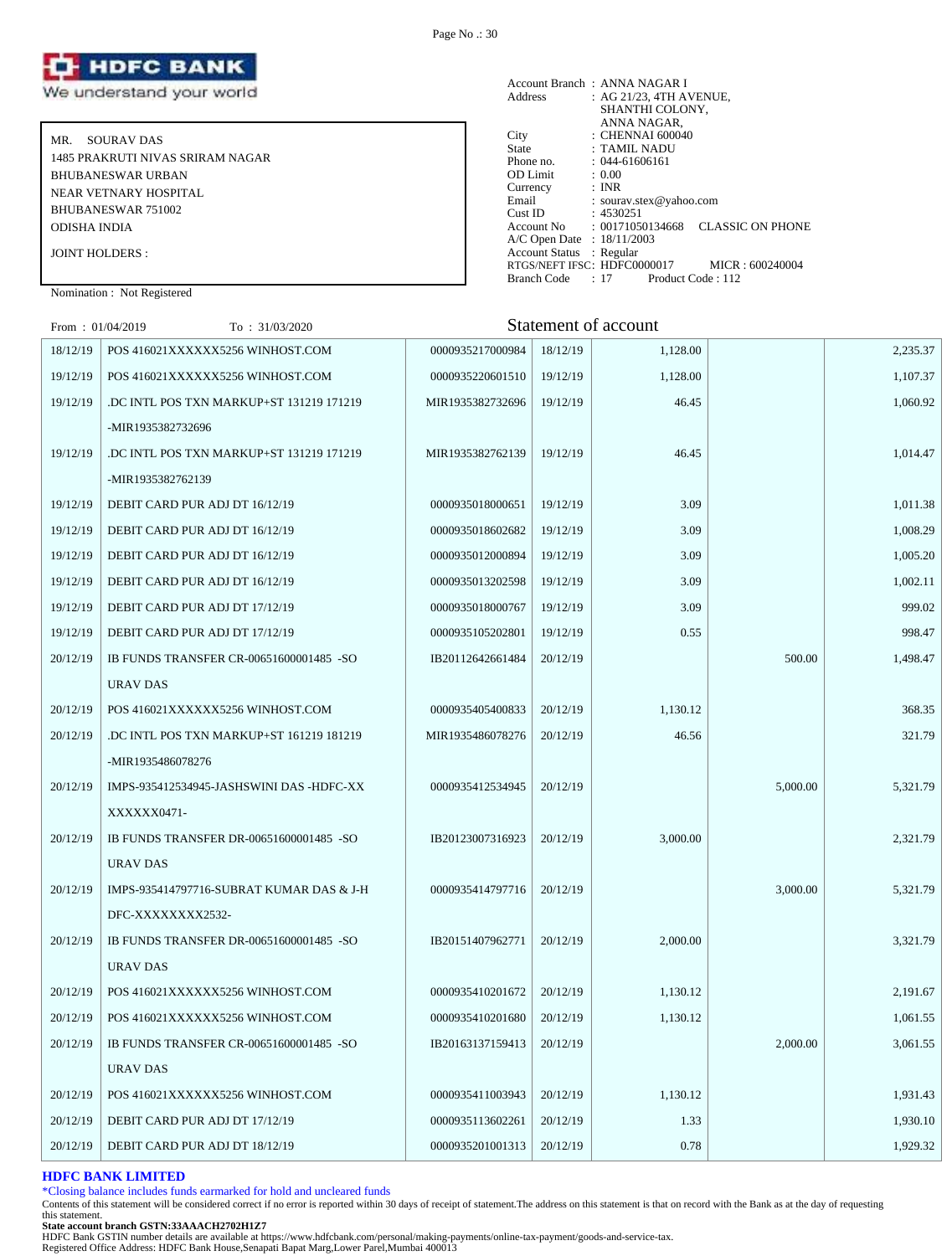

MR. SOURAV DAS 1485 PRAKRUTI NIVAS SRIRAM NAGAR BHUBANESWAR URBAN NEAR VETNARY HOSPITAL BHUBANESWAR 751002 ODISHA INDIA JOINT HOLDERS :

Account Branch : ANNA NAGAR I Address : AG 21/23, 4TH AVENUE, SHANTHI COLONY, ANNA NAGAR, City : CHENNAI 600040<br>State : TAMIL NADU State : TAMIL NADU Phone no. : 044-61606161 OD Limit : 0.00 Currency : INR Email : sourav.stex@yahoo.com Cust ID : 4530251 Account No : 00171050134668 CLASSIC ON PHONE A/C Open Date : 18/11/2003 Account Status : Regular RTGS/NEFT IFSC: HDFC0000017 MICR : 600240004<br>Branch Code : 17 Product Code : 112 Product Code : 112

Nomination : Not Registered

 $F_{\text{rem}}$  : 01/04/2019  $T_{\text{C}}$  : 31/03/2020  $T_{\text{C}}$  : 31/03/2020 Statement of account

| From: $01/04/2019$ | 10 : 31/03/2020                          |                  |          | Statulului of account |          |          |
|--------------------|------------------------------------------|------------------|----------|-----------------------|----------|----------|
| 20/12/19           | POS 416021XXXXXX5256 WINHOST.COM         | 0000935416003534 | 20/12/19 | 1.130.12              |          | 799.20   |
| 20/12/19           | IB FUNDS TRANSFER CR-00651600001485 -SO  | IB20220749562836 | 20/12/19 |                       | 2,000.00 | 2,799.20 |
|                    | URAV DAS                                 |                  |          |                       |          |          |
| 20/12/19           | POS 416021XXXXXX5256 WINHOST.COM         | 0000935416001212 | 20/12/19 | 1,130.12              |          | 1,669.08 |
| 21/12/19           | IB FUNDS TRANSFER CR-00651600001485 -SO  | IB21000628693895 | 21/12/19 |                       | 500.00   | 2,169.08 |
|                    | URAV DAS                                 |                  |          |                       |          |          |
| 21/12/19           | POS 416021XXXXXX5256 WINHOST.COM         | 0000935418203716 | 21/12/19 | 1,130.12              |          | 1,038.96 |
| 21/12/19           | IB FUNDS TRANSFER CR-00651600001485 -SO  | IB21090907593745 | 21/12/19 |                       | 400.00   | 1,438.96 |
|                    | URAV DAS                                 |                  |          |                       |          |          |
| 21/12/19           | POS 416021XXXXXX5256 WINHOST.COM         | 0000935503401948 | 21/12/19 | 1,130.91              |          | 308.05   |
| 21/12/19           | DC INTL POS TXN MARKUP+ST 161219 191219  | MIR1935588847575 | 21/12/19 | 46.58                 |          | 261.47   |
|                    | -MIR1935588847575                        |                  |          |                       |          |          |
| 21/12/19           | .DC INTL POS TXN MARKUP+ST 161219 191219 | MIR1935588847570 | 21/12/19 | 46.58                 |          | 214.89   |
|                    | -MIR1935588847570                        |                  |          |                       |          |          |
| 21/12/19           | DC INTL POS TXN MARKUP+ST 171219 191219  | MIR1935588847581 | 21/12/19 | 46.58                 |          | 168.31   |
|                    | -MIR1935588847581                        |                  |          |                       |          |          |
| 21/12/19           | DC INTL POS TXN MARKUP+ST 171219 191219  | MIR1935588847599 | 21/12/19 | 46.58                 |          | 121.73   |
|                    | -MIR1935588847599                        |                  |          |                       |          |          |
| 21/12/19           | DC INTL POS TXN MARKUP+ST 161219 191219  | MIR1935588850693 | 21/12/19 | 46.58                 |          | 75.15    |
|                    | -MIR1935588850693                        |                  |          |                       |          |          |
| 21/12/19           | DC INTL POS TXN MARKUP+ST 161219 191219  | MIR1935588850673 | 21/12/19 | 46.58                 |          | 28.57    |
|                    | -MIR1935588850673                        |                  |          |                       |          |          |
| 21/12/19           | DEBIT CARD PUR ADJ DT 18/12/19           | 0000935213403257 | 21/12/19 | 2.12                  |          | 26.45    |
| 21/12/19           | DEBIT CARD PUR ADJ DT 18/12/19           | 0000935217000984 | 21/12/19 | 2.12                  |          | 24.33    |
| 21/12/19           | DEBIT CARD PUR ADJ DT 19/12/19           | 0000935220601510 | 21/12/19 | 2.12                  |          | 22.21    |
| 22/12/19           | DEBIT CARD PUR ADJ DT 20/12/19           | 0000935405400833 | 22/12/19 | 0.79                  |          | 21.42    |
| 23/12/19           | IB FD PREMAT PRINCIPAL-50300381253489    | 000000000000000  | 23/12/19 |                       | 5,000.00 | 5,021.42 |
| 23/12/19           | IB FD PREMAT INT RECOVERY-50300381253489 | 000000000000000  | 23/12/19 | 2.00                  |          | 5,019.42 |
| 23/12/19           | POS 416021XXXXXX5256 WINHOST.COM         | 0000935620400294 | 23/12/19 | 1,130.91              |          | 3,888.51 |
| 23/12/19           | POS 416021XXXXXX5256 WINHOST.COM         | 0000935620400302 | 23/12/19 | 1,130.91              |          | 2,757.60 |
| 23/12/19           | POS 416021XXXXXX5256 WINHOST.COM         | 0000935620404261 | 23/12/19 | 1,130.91              |          | 1,626.69 |
| 23/12/19           | IB FUNDS TRANSFER DR-00651600001485 -SO  | IB23030449974973 | 23/12/19 | 434.00                |          | 1,192.69 |

#### **HDFC BANK LIMITED**

\*Closing balance includes funds earmarked for hold and uncleared funds

Contents of this statement will be considered correct if no error is reported within 30 days of receipt of statement.The address on this statement is that on record with the Bank as at the day of requesting this statement.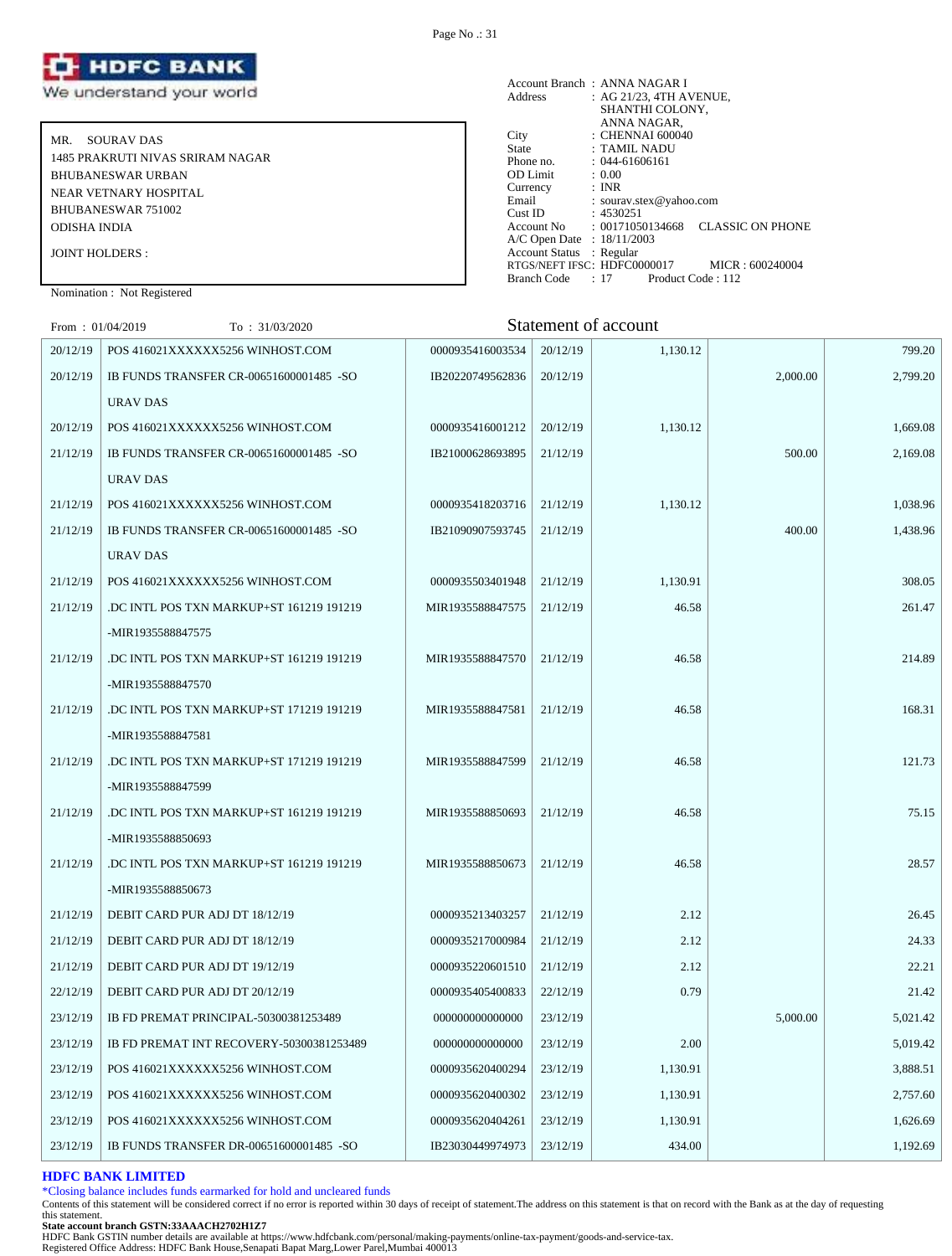

MR. SOURAV DAS 1485 PRAKRUTI NIVAS SRIRAM NAGAR BHUBANESWAR URBAN NEAR VETNARY HOSPITAL BHUBANESWAR 751002 ODISHA INDIA JOINT HOLDERS :

#### Account Branch : ANNA NAGAR I<br>Address : AG 21/23, 4TH A  $AC$  21/23, 4TH AVENUE, SHANTHI COLONY, ANNA NAGAR, City : CHENNAI 600040 State : TAMIL NADU Phone no. : 044-61606161<br>OD Limit : 0.00 OD Limit :  $0.00$ <br>Currency : INR Currency<br>Email Email : sourav.stex@yahoo.com<br>Cust ID : 4530251 Cust ID : 4530251<br>Account No : 0017105 : 00171050134668 CLASSIC ON PHONE A/C Open Date : 18/11/2003 Account Status : Regular RTGS/NEFT IFSC: HDFC0000017 MICR : 600240004<br>Branch Code : 17 Product Code : 112 Branch Code : 17

#### Nomination : Not Registered

| From: $01/04/2019$ | To: $31/03/2020$ | Statement of account |
|--------------------|------------------|----------------------|
|                    |                  |                      |

|          | URAV DAS                                 |                  |          |          |          |          |
|----------|------------------------------------------|------------------|----------|----------|----------|----------|
| 23/12/19 | .DC INTL POS TXN MARKUP+ST 171219 201219 | MIR1935691961917 | 23/12/19 | 46.63    |          | 1,146.06 |
|          | -MIR1935691961917                        |                  |          |          |          |          |
| 23/12/19 | DC INTL POS TXN MARKUP+ST 181219 201219  | MIR1935691961922 | 23/12/19 | 46.63    |          | 1.099.43 |
|          | -MIR1935691961922                        |                  |          |          |          |          |
| 23/12/19 | DC INTL POS TXN MARKUP+ST 181219 211219  | MIR1935692279125 | 23/12/19 | 46.67    |          | 1,052.76 |
|          | -MIR1935692279125                        |                  |          |          |          |          |
| 23/12/19 | DC INTL POS TXN MARKUP+ST 181219 211219  | MIR1935692279130 | 23/12/19 | 46.67    |          | 1,006.09 |
|          | -MIR1935692279130                        |                  |          |          |          |          |
| 23/12/19 | DC INTL POS TXN MARKUP+ST 191219 211219  | MIR1935692279134 | 23/12/19 | 46.67    |          | 959.42   |
|          | -MIR1935692279134                        |                  |          |          |          |          |
| 23/12/19 | IB FUNDS TRANSFER CR-00651600001485 -SO  | IB23180513926979 | 23/12/19 |          | 300.00   | 1,259.42 |
|          | <b>URAV DAS</b>                          |                  |          |          |          |          |
| 23/12/19 | POS 416021XXXXXX5256 WINHOST.COM         | 0000935712203833 | 23/12/19 | 1,130.91 |          | 128.51   |
| 24/12/19 | DEBIT CARD PUR ADJ DT 20/12/19           | 0000935416003534 | 24/12/19 | 0.79     |          | 127.72   |
| 24/12/19 | DEBIT CARD PUR ADJ DT 20/12/19           | 0000935416001212 | 24/12/19 | 0.79     |          | 126.93   |
| 24/12/19 | DEBIT CARD PUR ADJ DT 20/12/19           | 0000935410201672 | 24/12/19 | 0.79     |          | 126.14   |
| 24/12/19 | DEBIT CARD PUR ADJ DT 20/12/19           | 0000935410201680 | 24/12/19 | 0.79     |          | 125.35   |
| 24/12/19 | DEBIT CARD PUR ADJ DT 20/12/19           | 0000935411003943 | 24/12/19 | 0.79     |          | 124.56   |
| 24/12/19 | DEBIT CARD PUR ADJ DT 21/12/19           | 0000935418203716 | 24/12/19 | 0.79     |          | 123.77   |
| 25/12/19 | DEBIT CARD PUR ADJ DT 23/12/19           | 0000935620400294 | 25/12/19 | 0.99     |          | 122.78   |
| 25/12/19 | DEBIT CARD PUR ADJ DT 23/12/19           | 0000935620400302 | 25/12/19 | 0.99     |          | 121.79   |
| 25/12/19 | DEBIT CARD PUR ADJ DT 23/12/19           | 0000935620404261 | 25/12/19 | 0.99     |          | 120.80   |
| 25/12/19 | IMPS-935922514869-DAS JASHSWINI-HDFC-XXX | 0000935922514869 | 25/12/19 |          | 6,000.00 | 6,120.80 |
|          | XXXXXXX2467-                             |                  |          |          |          |          |
| 25/12/19 | POS 416021XXXXXX5256 WINHOST.COM         | 0000935917202550 | 25/12/19 | 1,131.99 |          | 4,988.81 |
| 25/12/19 | POS 416021XXXXXX5256 WINHOST.COM         | 0000935917202551 | 25/12/19 | 1,131.99 |          | 3,856.82 |
| 25/12/19 | POS 416021XXXXXX5256 WINHOST.COM         | 0000935917202554 | 25/12/19 | 1,131.99 |          | 2,724.83 |
| 26/12/19 | MONTHLY INTEREST CREDIT 50300384609068   | 3304220191226787 | 26/12/19 |          | 379.00   | 3,103.83 |
| 26/12/19 | IB FUNDS TRANSFER DR-00651600001485 -SO  | IB26114021981416 | 26/12/19 | 1,800.00 |          | 1,303.83 |
|          | URAV DAS                                 |                  |          |          |          |          |
| 26/12/19 | DEBIT CARD PUR ADJ DT 23/12/19           | 0000935712203833 | 26/12/19 | 1.08     |          | 1,302.75 |

#### **HDFC BANK LIMITED**

\*Closing balance includes funds earmarked for hold and uncleared funds

Contents of this statement will be considered correct if no error is reported within 30 days of receipt of statement.The address on this statement is that on record with the Bank as at the day of requesting this statement.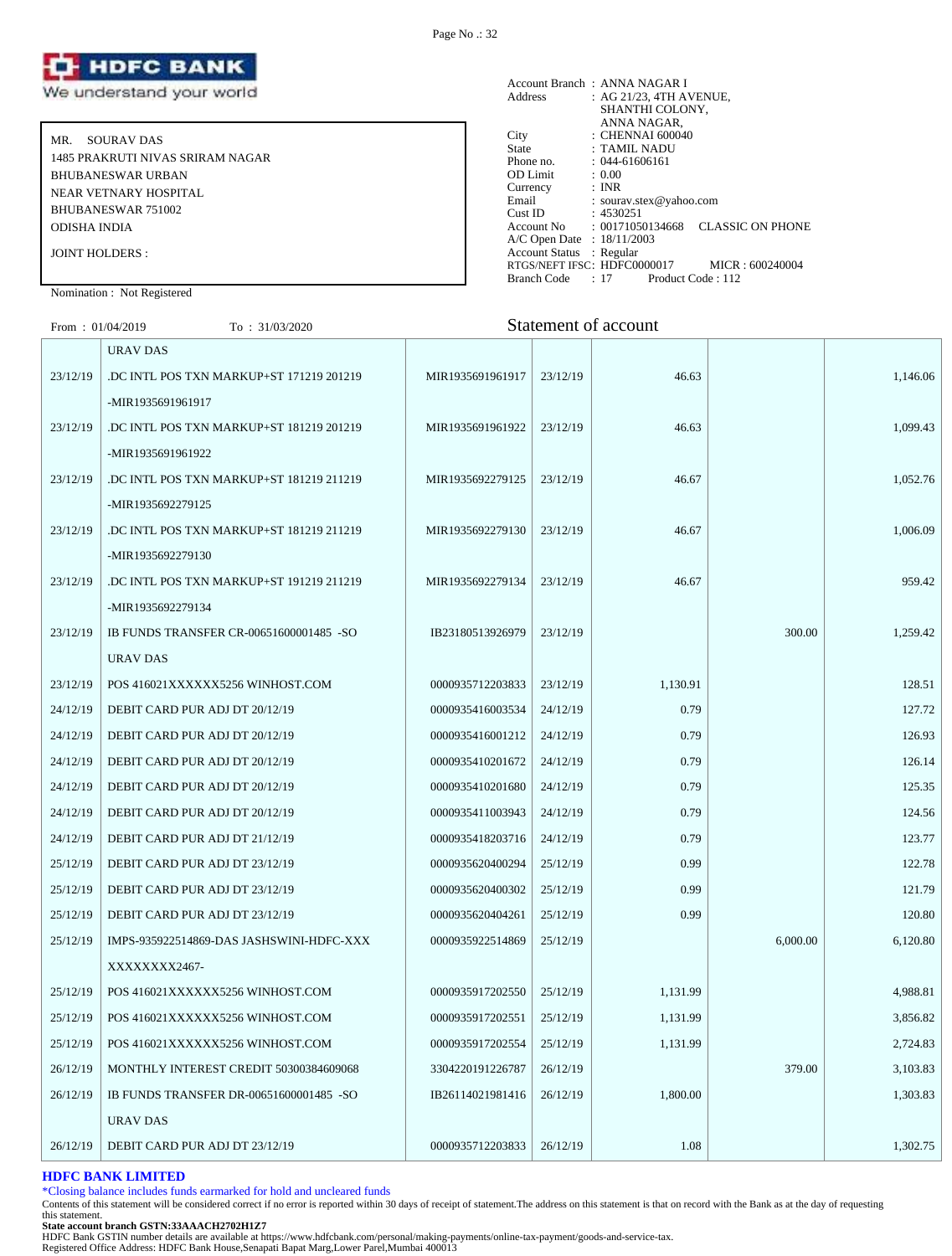

MR. SOURAV DAS 1485 PRAKRUTI NIVAS SRIRAM NAGAR BHUBANESWAR URBAN NEAR VETNARY HOSPITAL BHUBANESWAR 751002 ODISHA INDIA JOINT HOLDERS :

| Address                    | Account Branch: ANNA NAGAR I<br>: AG 21/23, 4TH AVENUE,<br>SHANTHI COLONY, |  |
|----------------------------|----------------------------------------------------------------------------|--|
|                            | ANNA NAGAR,                                                                |  |
| City                       | $\therefore$ CHENNAI 600040                                                |  |
| State                      | : TAMIL NADU                                                               |  |
| Phone no.                  | $: 044 - 61606161$                                                         |  |
| <b>OD</b> Limit            | : 0.00                                                                     |  |
| Currency                   | : INR                                                                      |  |
| Email                      | : sourav.stex@yahoo.com                                                    |  |
| Cust ID                    | : 4530251                                                                  |  |
|                            | <b>CLASSIC ON PHONE</b><br>$\text{Account No} \qquad : 00171050134668$     |  |
| A/C Open Date : 18/11/2003 |                                                                            |  |
| Account Status : Regular   |                                                                            |  |
|                            | RTGS/NEFT IFSC: HDFC0000017<br>MICR: 600240004                             |  |
| Branch Code                | $: 17$ Product Code $: 112$                                                |  |

Nomination : Not Registered

| From: $01/04/2019$ | To: 31/03/2020                           |                  |          | Statement of account |          |          |
|--------------------|------------------------------------------|------------------|----------|----------------------|----------|----------|
| 27/12/19           | DC INTL POS TXN MARKUP+ST 201219 221219  | MIR1935996649067 | 27/12/19 | 46.70                |          | 1,256.05 |
|                    | -MIR1935996649067                        |                  |          |                      |          |          |
| 27/12/19           | DC INTL POS TXN MARKUP+ST 201219 241219  | MIR1936097467702 | 27/12/19 | 46.70                |          | 1,209.35 |
|                    | -MIR1936097467702                        |                  |          |                      |          |          |
| 27/12/19           | DC INTL POS TXN MARKUP+ST 201219 241219  | MIR1936097468310 | 27/12/19 | 46.70                |          | 1,162.65 |
|                    | -MIR1936097468310                        |                  |          |                      |          |          |
| 27/12/19           | .DC INTL POS TXN MARKUP+ST 201219 241219 | MIR1936097468303 | 27/12/19 | 46.70                |          | 1,115.95 |
|                    | -MIR1936097468303                        |                  |          |                      |          |          |
| 27/12/19           | .DC INTL POS TXN MARKUP+ST 201219 241219 | MIR1936097468280 | 27/12/19 | 46.70                |          | 1,069.25 |
|                    | -MIR1936097468280                        |                  |          |                      |          |          |
| 27/12/19           | DC INTL POS TXN MARKUP+ST 201219 241219  | MIR1936097468317 | 27/12/19 | 46.70                |          | 1,022.55 |
|                    | -MIR1936097468317                        |                  |          |                      |          |          |
| 27/12/19           | DC INTL POS TXN MARKUP+ST 211219 241219. | MIR1936097468288 | 27/12/19 | 46.70                |          | 975.85   |
|                    | -MIR1936097468288                        |                  |          |                      |          |          |
| 27/12/19           | DC INTL POS TXN MARKUP+ST 211219 241219. | MIR1936097468296 | 27/12/19 | 46.70                |          | 929.15   |
|                    | -MIR1936097468296                        |                  |          |                      |          |          |
| 27/12/19           | IB FUNDS TRANSFER CR-00651600001485 -SO  | IB27134106801671 | 27/12/19 |                      | 500.00   | 1,429.15 |
|                    | URAV DAS                                 |                  |          |                      |          |          |
| 27/12/19           | POS 416021XXXXXX5256 WINHOST.COM         | 0000936108601235 | 27/12/19 | 1,132.25             |          | 296.90   |
| 27/12/19           | IB FUNDS TRANSFER CR-00651600001485 -SO  | IB27134835748864 | 27/12/19 |                      | 1,200.00 | 1,496.90 |
|                    | URAV DAS                                 |                  |          |                      |          |          |
| 27/12/19           | POS 416021XXXXXX5256 WINHOST.COM         | 0000936108600550 | 27/12/19 | 1,132.25             |          | 364.65   |
| 28/12/19           | DEBIT CARD PUR ADJ DT 25/12/19           | 0000935917202550 | 28/12/19 | 0.26                 |          | 364.39   |
| 28/12/19           | DEBIT CARD PUR ADJ DT 25/12/19           | 0000935917202551 | 28/12/19 | 0.26                 |          | 364.13   |
| 28/12/19           | DEBIT CARD PUR ADJ DT 25/12/19           | 0000935917202554 | 28/12/19 | 0.26                 |          | 363.87   |
| 28/12/19           | IB FD PREMAT PRINCIPAL-50300381521641    | 000000000000000  | 28/12/19 |                      | 5,000.00 | 5,363.87 |
| 28/12/19           | IB FD PREMAT INT PAID-50300381521641     | 000000000000000  | 28/12/19 |                      | 3.00     | 5,366.87 |
| 28/12/19           | IB FUNDS TRANSFER DR-00651600001485 -SO  | IB28214050363857 | 28/12/19 | 1,058.00             |          | 4,308.87 |
|                    | URAV DAS                                 |                  |          |                      |          |          |
| 28/12/19           | IMPS-936221466874-JASHSWINI DAS -HDFC-XX | 0000936221466874 | 28/12/19 |                      | 2,100.00 | 6,408.87 |
|                    | XXXXXX0471-                              |                  |          |                      |          |          |
| 28/12/19           | POS 416021XXXXXX5256 WINHOST.COM         | 0000936216001651 | 28/12/19 | 1,134.91             |          | 5,273.96 |

#### **HDFC BANK LIMITED**

\*Closing balance includes funds earmarked for hold and uncleared funds

Contents of this statement will be considered correct if no error is reported within 30 days of receipt of statement.The address on this statement is that on record with the Bank as at the day of requesting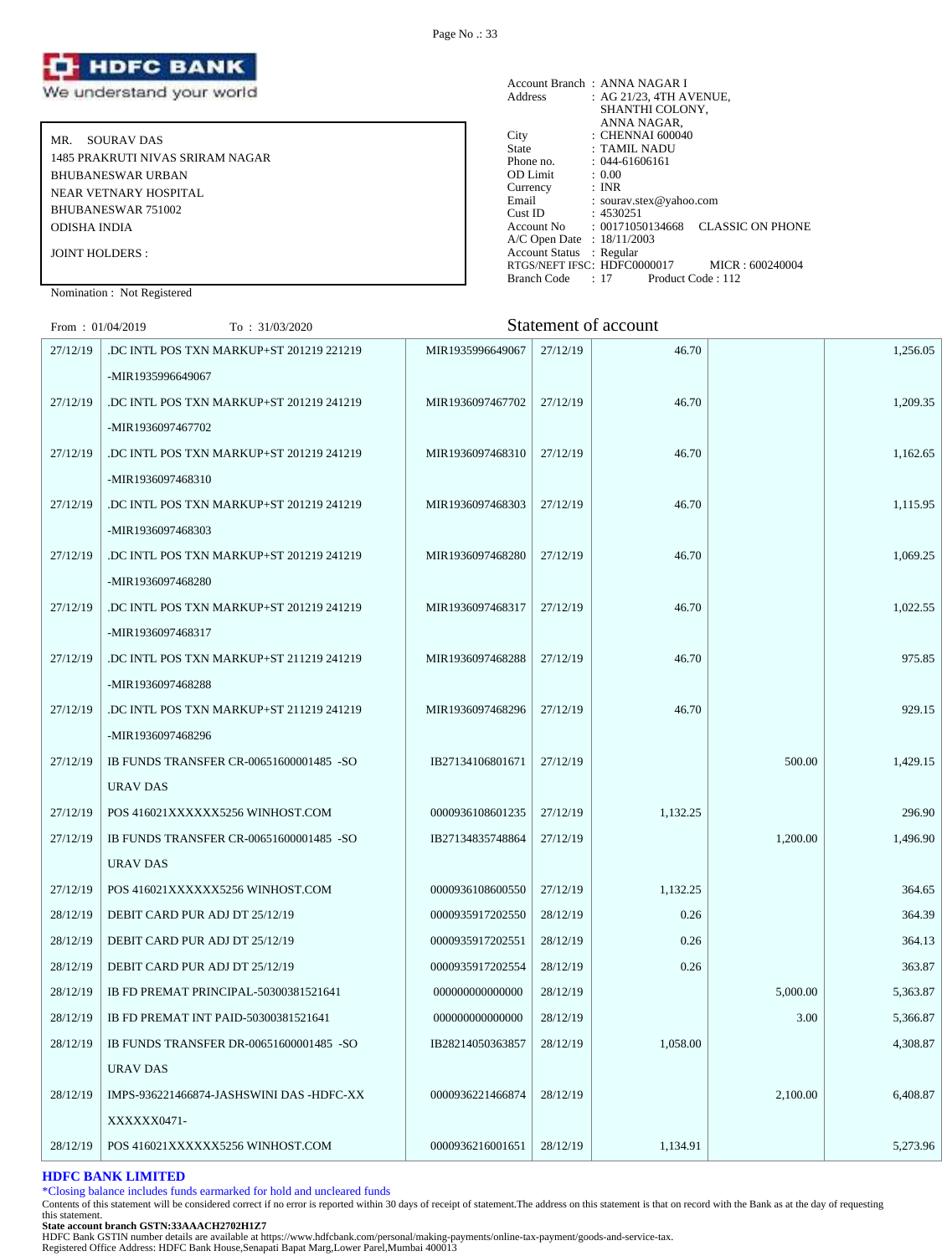

MR. SOURAV DAS 1485 PRAKRUTI NIVAS SRIRAM NAGAR BHUBANESWAR URBAN NEAR VETNARY HOSPITAL BHUBANESWAR 751002 ODISHA INDIA JOINT HOLDERS :

Account Branch : ANNA NAGAR I Address : AG 21/23, 4TH AVENUE, SHANTHI COLONY, ANNA NAGAR, City : CHENNAI 600040<br>State : TAMIL NADU State : TAMIL NADU Phone no. : 044-61606161 OD Limit : 0.00 Currency : INR Email : sourav.stex@yahoo.com Cust ID : 4530251 Account No : 00171050134668 CLASSIC ON PHONE A/C Open Date : 18/11/2003 Account Status : Regular RTGS/NEFT IFSC: HDFC0000017 MICR : 600240004 Branch Code : 17 Product Code : 112

Nomination : Not Registered

| From: $01/04/2019$ | To: 31/03/2020                           |                  |          | Statement of account |          |          |
|--------------------|------------------------------------------|------------------|----------|----------------------|----------|----------|
| 28/12/19           | POS 416021XXXXXX5256 WINHOST.COM         | 0000936216401449 | 28/12/19 | 1,134.91             |          | 4,139.05 |
| 28/12/19           | POS 416021XXXXXX5256 WINHOST.COM         | 0000936216401467 | 28/12/19 | 1,134.91             |          | 3,004.14 |
| 28/12/19           | POS 416021XXXXXX5256 WINHOST.COM         | 0000936216202120 | 28/12/19 | 1,134.91             |          | 1,869.23 |
| 28/12/19           | IB FUNDS TRANSFER CR-00651600001485 -SO  | IB28221126987615 | 28/12/19 |                      | 1,000.00 | 2,869.23 |
|                    | URAV DAS                                 |                  |          |                      |          |          |
| 28/12/19           | POS 416021XXXXXX5256 WINHOST.COM         | 0000936216400245 | 28/12/19 | 1,134.91             |          | 1,734.32 |
| 28/12/19           | POS 416021XXXXXX5256 WINHOST.COM         | 0000936216001722 | 28/12/19 | 1,134.91             |          | 599.41   |
| 28/12/19           | IB FD PREMAT PRINCIPAL-50300381784132    | 000000000000000  | 28/12/19 |                      | 5,000.00 | 5,599.41 |
| 28/12/19           | IB FD PREMAT INT PAID-50300381784132     | 000000000000000  | 28/12/19 |                      | 3.00     | 5,602.41 |
| 28/12/19           | IB FUNDS TRANSFER DR-00651600001485 -SO  | IB28232918766158 | 28/12/19 | 3,000.00             |          | 2,602.41 |
|                    | URAV DAS                                 |                  |          |                      |          |          |
| 30/12/19           | .DC INTL POS TXN MARKUP+ST 231219 251219 | MIR1936201310364 | 30/12/19 | 46.76                |          | 2,555.65 |
|                    | -MIR1936201310364                        |                  |          |                      |          |          |
| 30/12/19           | .DC INTL POS TXN MARKUP+ST 231219 251219 | MIR1936201310862 | 30/12/19 | 46.76                |          | 2,508.89 |
|                    | -MIR1936201310862                        |                  |          |                      |          |          |
| 30/12/19           | .DC INTL POS TXN MARKUP+ST 231219 251219 | MIR1936201310366 | 30/12/19 | 46.76                |          | 2,462.13 |
|                    | -MIR1936201310366                        |                  |          |                      |          |          |
| 30/12/19           | DC INTL POS TXN MARKUP+ST 231219 261219  | MIR1936201600312 | 30/12/19 | 46.76                |          | 2,415.37 |
|                    | -MIR1936201600312                        |                  |          |                      |          |          |
| 31/12/19           | DEBIT CARD PUR ADJ DT 27/12/19           | 0000936108601235 | 31/12/19 | 2.66                 |          | 2,412.71 |
| 31/12/19           | DEBIT CARD PUR ADJ DT 27/12/19           | 0000936108600550 | 31/12/19 | 2.66                 |          | 2,410.05 |
| 01/01/20           | <b>CREDIT INTEREST CAPITALISED</b>       | 000000000000000  | 31/12/19 |                      | 403.00   | 2,813.05 |
| 01/01/20           | POS 416021XXXXXX5256 WINHOST.COM         | 0000000117401438 | 01/01/20 | 1,132.84             |          | 1,680.21 |
| 01/01/20           | POS 416021XXXXXX5256 WINHOST.COM         | 0000000118202536 | 01/01/20 | 1,132.84             |          | 547.37   |
| 02/01/20           | IB FUNDS TRANSFER CR-00651600001485 -SO  | IB02020225589737 | 02/01/20 |                      | 1,500.00 | 2,047.37 |
|                    | URAV DAS                                 |                  |          |                      |          |          |
| 04/01/20           | DEBIT CARD PUR ADJ DT 01/01/20           | 0000000117401438 | 04/01/20 | 0.21                 |          | 2,047.16 |
| 04/01/20           | DEBIT CARD PUR ADJ DT 01/01/20           | 0000000118202536 | 04/01/20 | 0.21                 |          | 2,046.95 |
| 05/01/20           | POS 416021XXXXXX5256 PROTONMAIL          | 0000000506911133 | 05/01/20 | 401.69               |          | 1,645.26 |
| 05/01/20           | IMPS-000521757504-SUBRAT KUMAR DAS -HDFC | 0000000521757504 | 06/01/20 |                      | 2,500.00 | 4,145.26 |
|                    | -XXXXXXXX6313-                           |                  |          |                      |          |          |
| 05/01/20           | IB FUNDS TRANSFER DR-00651600001485 -SO  | IB05214235905926 | 06/01/20 | 1,000.00             |          | 3,145.26 |

#### **HDFC BANK LIMITED**

\*Closing balance includes funds earmarked for hold and uncleared funds

Contents of this statement will be considered correct if no error is reported within 30 days of receipt of statement.The address on this statement is that on record with the Bank as at the day of requesting this statement.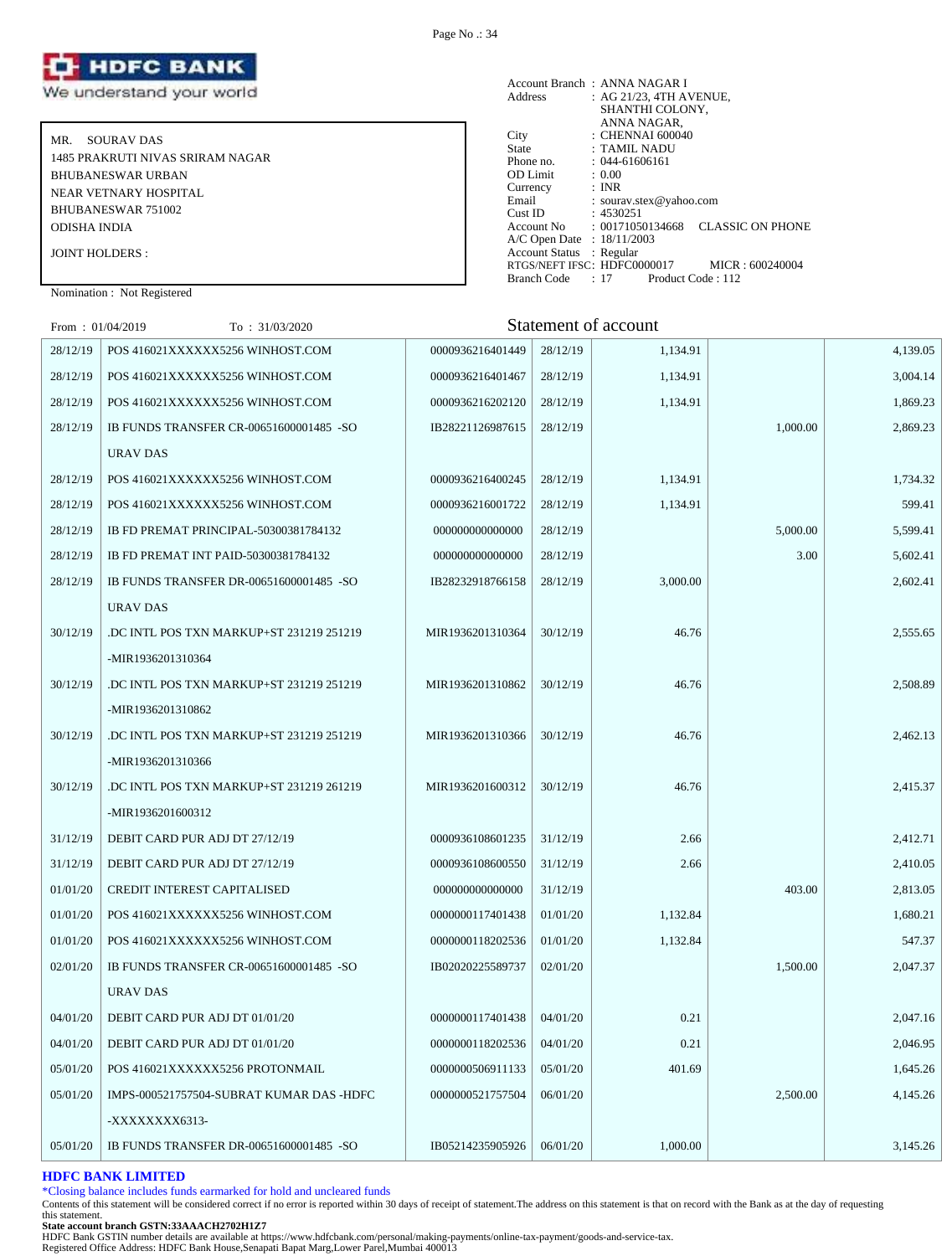

MR. SOURAV DAS 1485 PRAKRUTI NIVAS SRIRAM NAGAR BHUBANESWAR URBAN NEAR VETNARY HOSPITAL BHUBANESWAR 751002 ODISHA INDIA JOINT HOLDERS :

#### Account Branch : ANNA NAGAR I Address : AG 21/23, 4TH AVENUE, SHANTHI COLONY, ANNA NAGAR, City : CHENNAI 600040 State : TAMIL NADU Phone no. : 044-61606161<br>
OD Limit : 0.00<br>
Currency : INR OD Limit Currency<br>Email : sourav.stex@yahoo.com Cust ID : 4530251 Account No : 00171050134668 CLASSIC ON PHONE A/C Open Date : 18/11/2003 Account Status : Regular RTGS/NEFT IFSC: HDFC0000017 MICR : 600240004<br>Branch Code : 17 Product Code : 112 Branch Code : 17

## Nomination : Not Registered

# From : 01/04/2019 To : 31/03/2020 Statement of account

|          | URAV DAS                                 |                  |          |          |          |
|----------|------------------------------------------|------------------|----------|----------|----------|
| 05/01/20 | IB FUNDS TRANSFER DR-00651600001485 -SO  | IB05214303261335 | 06/01/20 | 1,000.00 | 2,145.26 |
|          | URAV DAS                                 |                  |          |          |          |
| 06/01/20 | POS DECCHG 27/12/19 CARDEND 5256 291219  | MIR2000104347090 | 06/01/20 | 29.50    | 2,115.76 |
|          | -MIR2000104347090                        |                  |          |          |          |
| 06/01/20 | DC INTL POS TXN MARKUP+ST 251219 291219  | MIR2000104347077 | 06/01/20 | 46.77    | 2,068.99 |
|          | -MIR2000104347077                        |                  |          |          |          |
| 06/01/20 | DC INTL POS TXN MARKUP+ST 251219 291219  | MIR2000104347065 | 06/01/20 | 46.77    | 2,022.22 |
|          | -MIR2000104347065                        |                  |          |          |          |
| 06/01/20 | DC INTL POS TXN MARKUP+ST 251219 291219  | MIR2000104347108 | 06/01/20 | 46.77    | 1,975.45 |
|          | -MIR2000104347108                        |                  |          |          |          |
| 09/01/20 | .DC INTL POS TXN MARKUP+ST 271219 311219 | MIR2000711557534 | 09/01/20 | 46.86    | 1,928.59 |
|          | -MIR2000711557534                        |                  |          |          |          |
| 09/01/20 | DC INTL POS TXN MARKUP+ST 281219 311219. | MIR2000711576550 | 09/01/20 | 46.86    | 1,881.73 |
|          | -MIR2000711576550                        |                  |          |          |          |
| 09/01/20 | DC INTL POS TXN MARKUP+ST 281219 311219  | MIR2000711583087 | 09/01/20 | 46.86    | 1,834.87 |
|          | -MIR2000711583087                        |                  |          |          |          |
| 09/01/20 | DC INTL POS TXN MARKUP+ST 281219 311219  | MIR2000711557464 | 09/01/20 | 46.86    | 1,788.01 |
|          | -MIR2000711557464                        |                  |          |          |          |
| 09/01/20 | DC INTL POS TXN MARKUP+ST 281219 311219  | MIR2000711585298 | 09/01/20 | 46.86    | 1,741.15 |
|          | -MIR2000711585298                        |                  |          |          |          |
| 09/01/20 | .DC INTL POS TXN MARKUP+ST 281219 311219 | MIR2000711583110 | 09/01/20 | 46.86    | 1,694.29 |
|          | -MIR2000711583110                        |                  |          |          |          |
| 09/01/20 | DC INTL POS TXN MARKUP+ST 271219 311219  | MIR2000711586053 | 09/01/20 | 46.86    | 1,647.43 |
|          | -MIR2000711586053                        |                  |          |          |          |
| 09/01/20 | DC INTL POS TXN MARKUP+ST 281219 311219  | MIR2000711573600 | 09/01/20 | 46.86    | 1,600.57 |
|          | -MIR2000711573600                        |                  |          |          |          |
| 15/01/20 | DC INTL POS TXN MARKUP+ST 010120 040120  | MIR2001223577639 | 15/01/20 | 46.80    | 1,553.77 |
|          | -MIR2001223577639                        |                  |          |          |          |
| 15/01/20 | DC INTL POS TXN MARKUP+ST 010120 040120  | MIR2001223577647 | 15/01/20 | 46.80    | 1.506.97 |
|          | -MIR2001223577647                        |                  |          |          |          |
| 15/01/20 | .DC INTL POS TXN MARKUP+ST 050120 070120 | MIR2001326103834 | 15/01/20 | 16.60    | 1,490.37 |
|          |                                          |                  |          |          |          |

# **HDFC BANK LIMITED**

\*Closing balance includes funds earmarked for hold and uncleared funds

Contents of this statement will be considered correct if no error is reported within 30 days of receipt of statement.The address on this statement is that on record with the Bank as at the day of requesting this statement.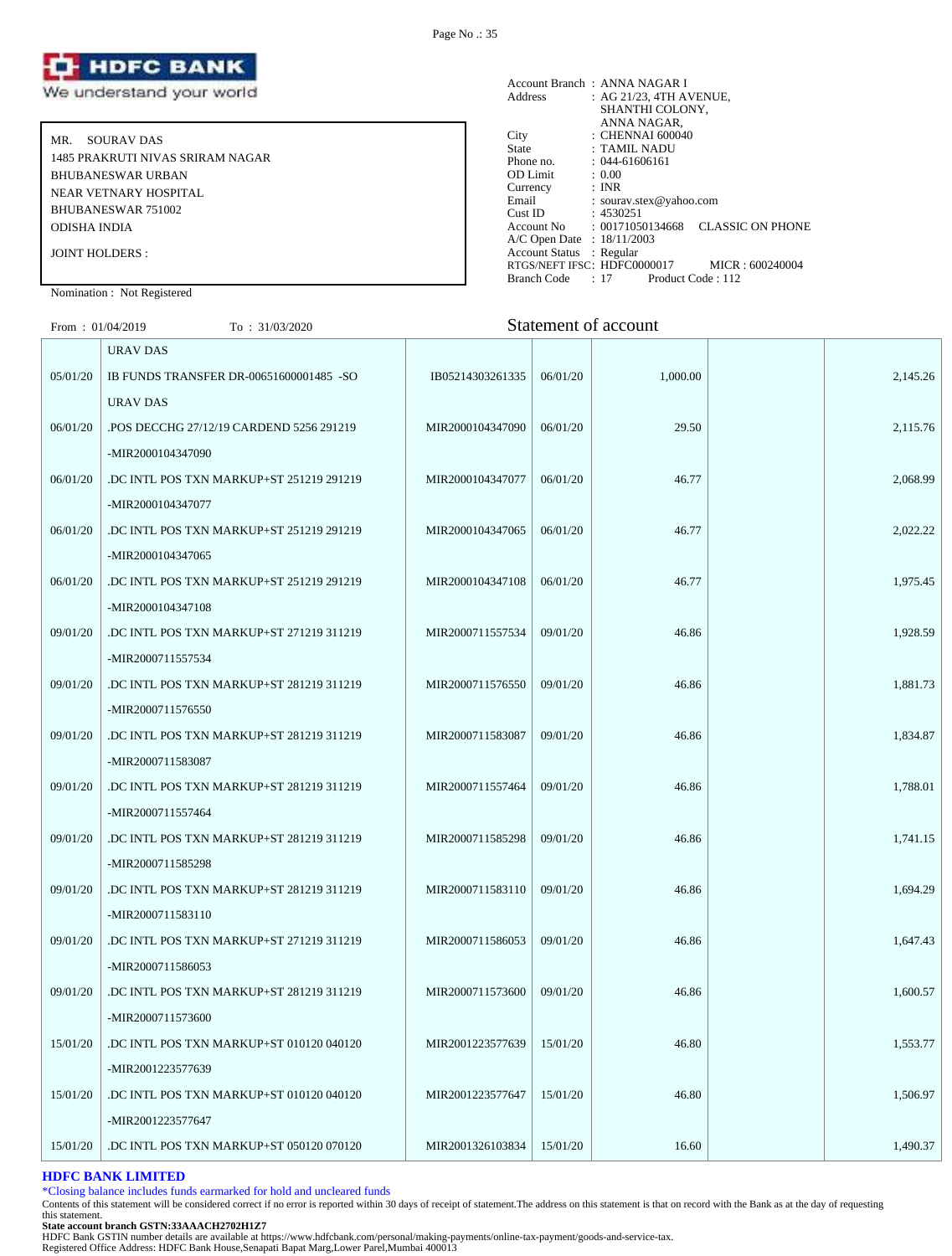

MR. SOURAV DAS 1485 PRAKRUTI NIVAS SRIRAM NAGAR BHUBANESWAR URBAN NEAR VETNARY HOSPITAL BHUBANESWAR 751002 ODISHA INDIA JOINT HOLDERS :

Account Branch: ANNA NAGAR I<br>Address: : AG 21/23, 4TH A : AG 21/23, 4TH AVENUE, SHANTHI COLONY, ANNA NAGAR, City : CHENNAI 600040 State : TAMIL NADU Phone no. : 044-61606161<br>OD Limit : 0.00 OD Limit :  $0.00$ <br>Currency : INR Currency<br>Email Email : sourav.stex@yahoo.com<br>Cust ID : 4530251  $: 4530251$ Account No : 00171050134668 CLASSIC ON PHONE A/C Open Date : 18/11/2003 Account Status : Regular RTGS/NEFT IFSC: HDFC0000017 MICR : 600240004<br>Branch Code : 17 Product Code : 112 Branch Code : 17

# Nomination : Not Registered

| From: $01/04/2019$ | To: 31/03/2020                           |                  |          | Statement of account |          |          |
|--------------------|------------------------------------------|------------------|----------|----------------------|----------|----------|
|                    | -MIR2001326103834                        |                  |          |                      |          |          |
| 26/01/20           | MONTHLY INTEREST CREDIT 50300384609068   | 3304220200126765 | 26/01/20 |                      | 391.00   | 1,881.37 |
| 31/01/20           | RHDF8475254166/VODAFONE BILLDESK         | 0000200311880445 | 31/01/20 | 599.00               |          | 1,282.37 |
| 31/01/20           | DEBIT CARD CASH BACK                     | 000000000000000  | 31/01/20 |                      | 1,000.00 | 2,282.37 |
| 31/01/20           | IB FUNDS TRANSFER DR-00651600001485 -SO  | IB31195157387458 | 31/01/20 | 700.00               |          | 1,582.37 |
|                    | <b>URAV DAS</b>                          |                  |          |                      |          |          |
| 31/01/20           | IB FUNDS TRANSFER DR-00651600001485 -SO  | IB31201606775199 | 31/01/20 | 399.00               |          | 1,183.37 |
|                    | <b>URAV DAS</b>                          |                  |          |                      |          |          |
| 12/02/20           | POS 416021XXXXXX5256 PROTONMAIL          | 0000004307696133 | 12/02/20 | 38.96                |          | 1,144.41 |
| 14/02/20           | DEBIT CARD PUR ADJ DT 12/02/20           | 0000004307696133 | 14/02/20 | 0.04                 |          | 1,144.37 |
| 17/02/20           | .DC INTL POS TXN MARKUP+ST 120220 140220 | MIR2004710067067 | 17/02/20 | 1.61                 |          | 1,142.76 |
|                    | -MIR2004710067067                        |                  |          |                      |          |          |
| 18/02/20           | IMPS-004905266685-JASHSWINI DAS -HDFC-XX | 0000004905266685 | 18/02/20 |                      | 6,000.00 | 7,142.76 |
|                    | XXXXXX0471-                              |                  |          |                      |          |          |
| 18/02/20           | POS 416021XXXXXX5256 WINHOSTCOM          | 0000004900610300 | 18/02/20 | 1,135.03             |          | 6,007.73 |
| 18/02/20           | POS 416021XXXXXX5256 WINHOSTCOM          | 0000004900609735 | 18/02/20 | 1,135.03             |          | 4,872.70 |
| 18/02/20           | POS 416021XXXXXX5256 WINHOSTCOM          | 0000004900011346 | 18/02/20 | 1,135.03             |          | 3,737.67 |
| 18/02/20           | IB FUNDS TRANSFER DR-00651600001485 -SO  | IB18070842313297 | 18/02/20 | 2,000.00             |          | 1,737.67 |
|                    | <b>URAV DAS</b>                          |                  |          |                      |          |          |
| 18/02/20           | IB FUNDS TRANSFER DR-00651600001485 -SO  | IB18070933687251 | 18/02/20 | 700.00               |          | 1,037.67 |
|                    | <b>URAV DAS</b>                          |                  |          |                      |          |          |
| 18/02/20           | IB FUNDS TRANSFER DR-00651600001485 -SO  | IB18080846677033 | 18/02/20 | 500.00               |          | 537.67   |
|                    | <b>URAV DAS</b>                          |                  |          |                      |          |          |
| 20/02/20           | DEBIT CARD PUR ADJ DT 18/02/20           | 0000004900610300 | 20/02/20 | 1.23                 |          | 536.44   |
| 20/02/20           | DEBIT CARD PUR ADJ DT 18/02/20           | 0000004900609735 | 20/02/20 | 1.23                 |          | 535.21   |
| 20/02/20           | DEBIT CARD PUR ADJ DT 18/02/20           | 0000004900011346 | 20/02/20 | 1.23                 |          | 533.98   |
| 24/02/20           | .DC INTL POS TXN MARKUP+ST 180220 200220 | MIR2005222184150 | 24/02/20 | 46.93                |          | 487.05   |
|                    | -MIR2005222184150                        |                  |          |                      |          |          |
| 24/02/20           | .DC INTL POS TXN MARKUP+ST 180220 200220 | MIR2005222184131 | 24/02/20 | 46.93                |          | 440.12   |
|                    | -MIR2005222184131                        |                  |          |                      |          |          |
| 24/02/20           | .DC INTL POS TXN MARKUP+ST 180220 200220 | MIR2005222187428 | 24/02/20 | 46.93                |          | 393.19   |

#### **HDFC BANK LIMITED**

\*Closing balance includes funds earmarked for hold and uncleared funds

Contents of this statement will be considered correct if no error is reported within 30 days of receipt of statement.The address on this statement is that on record with the Bank as at the day of requesting this statement.

-MIR2005222187428